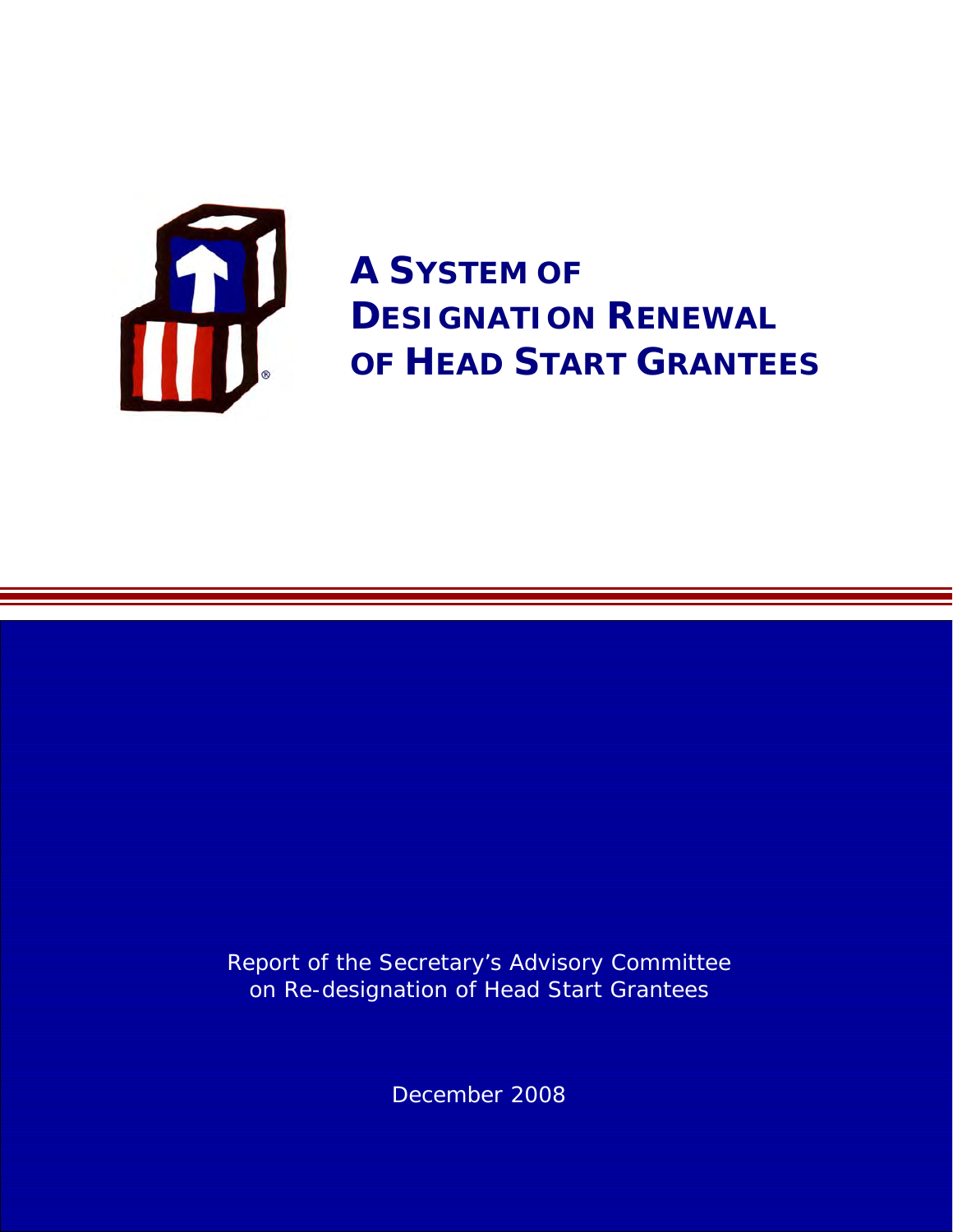The Honorable Michael O. Leavitt **Secretary** U.S. Department of Health and Human Services 200 Independence Avenue, SW Washington, DC

Dear Mr. Secretary:

The undersigned members of the Advisory Committee on Redesignation of Head Start Grantees respectfully hereby submit this report for your consideration. It has been our great honor to have played a role in ensuring that Head Start children and families reap the full benefits of this most valuable comprehensive child development program.

Jerlean E. Daniel, Ph.D. **Ron Haskins, Ph.D.** Deputy Executive Director Senior Fellow National Association for the Education of Brookings Institution Young Children

**John W. Fantuzzo, Ph.D. Mark S. Innocenti, Ph.D.**  Albert M. Greenfield Professor of Human Associate Director Relations Early Intervention Research Institute Graduate School of Education Center for Persons with Disabilities University of Pennsylvania View Utah State University



**Blanca Estela Enríquez, Ph.D.**  Executive Director, Head Start Program Education Service Center - Region 19

Kri H

President Apex Foundation **Craig Stewart, Ed.D.**

**Patricia E. Brown** (Ex-officio Member) Acting Director Office of Head Start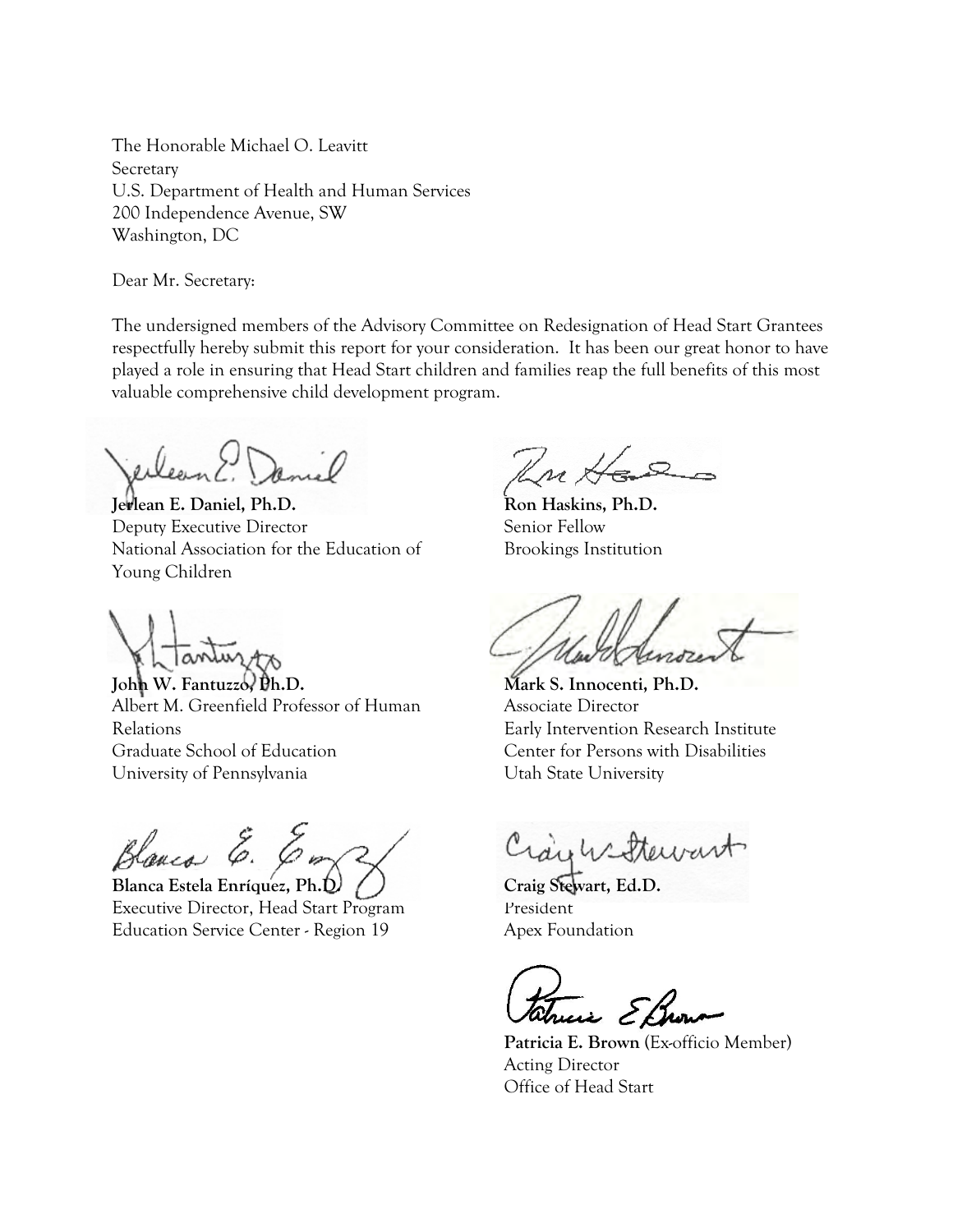# Contents

## **APPENDICES**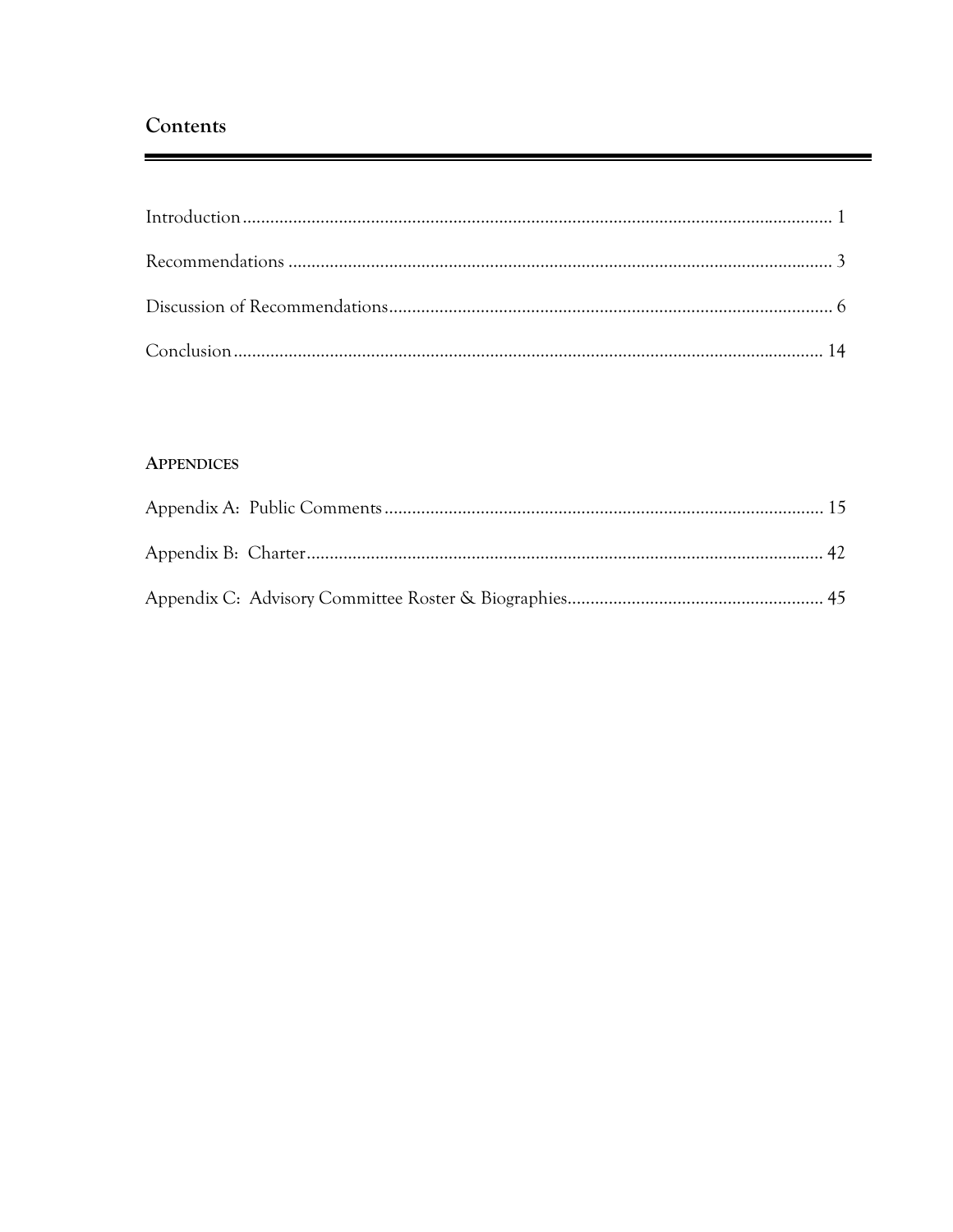# **Introduction**

Head Start grantees have, since the program's inception in 1965, been given grant awards that had no end date; grants were funded for indefinite project periods. However, the Improving Head Start for School Readiness Act of 2007 (the Act), establishes that Head Start grantees, for the first time, will be awarded grants for only a five-year period and further states that only grantees delivering high-quality services will be given another five-year grant non-competitively.

The Act requires the Secretary to develop a designation renewal system to determine if a Head Start agency is delivering a high-quality and comprehensive Head Start program that meets the educational, health, nutritional, and social needs of the children and families it serves, and meets program and financial management requirements and standards. Grantees that are judged not to be delivering high-quality services will not be given another five-year grant non-competitively but, rather, will have to compete for the opportunity to be awarded another five-year grant.

The Act requires the determination of whether a grantee is providing high-quality services to be based on:

- Annual budget and fiscal management data;
- Program reviews conducted under section  $641A(c)$ ;
- Annual audits required under section 647;
- Reliable, research-based observational assessments of classroom quality, including teacherchild interactions linked to positive child outcomes, as required under section  $641(c)(2)(F)$ ; and
- Program Information Reports.

The Act also requires the Secretary to convene an expert panel to make recommendations on the development of a transparent, reliable, and valid system for designation renewal. The panel was to be comprised of individuals with demonstrated competency, as evidenced by training, expertise, and experience, in the following areas:

- Early childhood program accreditation;
- Research in early childhood development;
- Governance and finance of non-profit organizations;
- Delivery of services to populations of children with special needs and their families; and

\_\_\_\_\_\_\_\_\_\_\_\_\_\_\_\_\_\_\_\_\_\_\_\_\_\_\_\_\_\_\_\_\_\_\_\_\_\_\_\_\_\_\_\_\_\_\_\_\_\_\_\_\_\_\_\_\_\_\_\_\_\_\_\_\_\_\_\_\_\_\_\_\_\_\_\_\_\_\_\_\_\_\_\_\_

Assessment and evaluation of programs serving young children.

Additional panel members included:

- An employee of the Office of Head Start; and
- An Executive Director of a Head Start agency.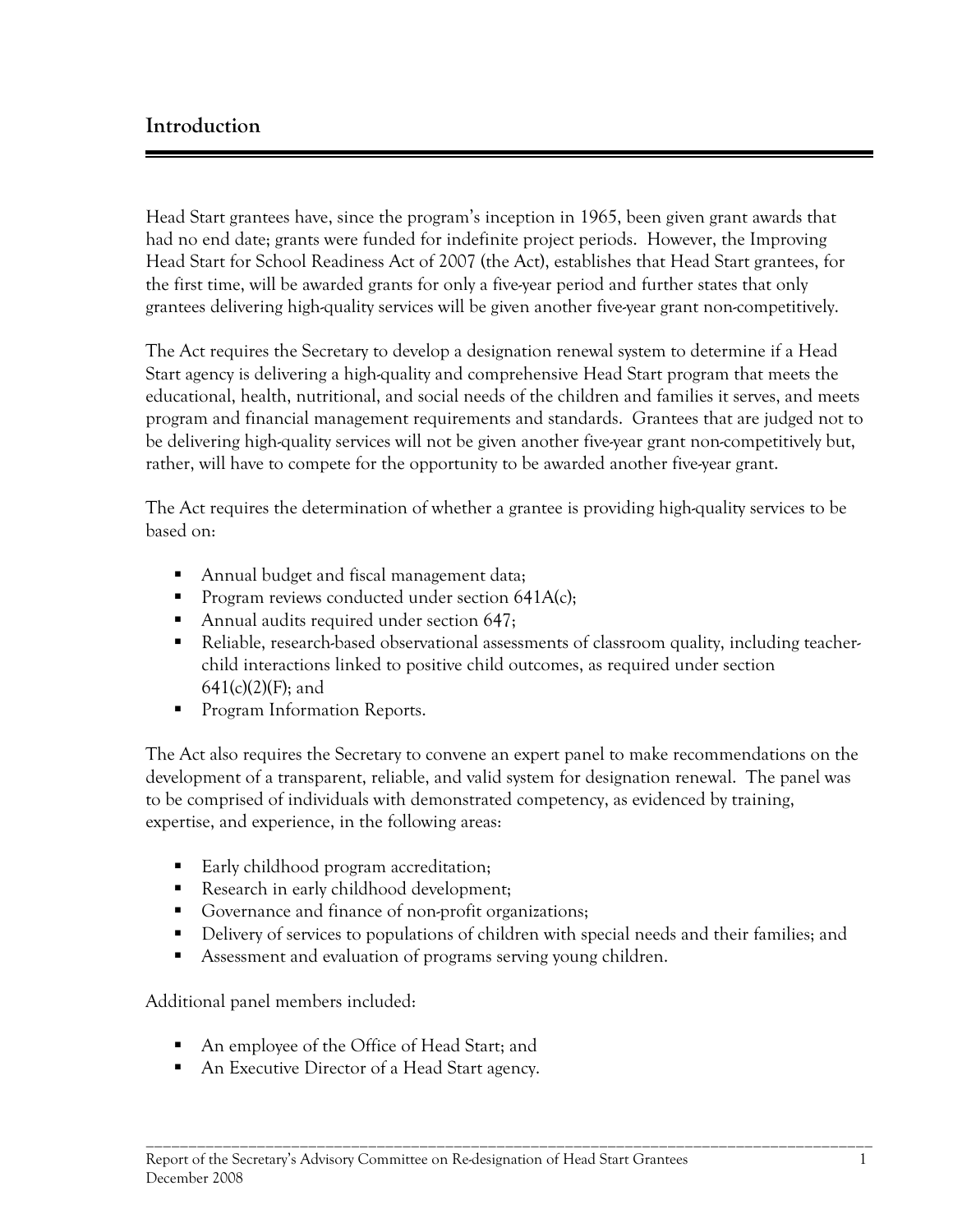The designation renewal system is not intended to require that the vast majority of Head Start grants compete for a subsequent grant. In passing the Act, Congress stated in the accompanying Conference Report that, "This system [of designation renewal] is meant to facilitate the designation of programs that are in good standing and are providing a high-quality comprehensive early childhood program, for a period of 5 years. The Conferees believe that other programs not providing a high-quality comprehensive early childhood program should not receive a designation renewal without first entering into an open competition. Furthermore, the Conferees believe that the policy to limit open competition to under-performing Head Start agencies will improve overall program performance." The Conference Report goes on to say that, "The Conferees strongly believe the majority of Head Start programs are delivering high-quality services, and therefore do not intend for this new designation system to result in competition for designation for the majority of Head Start programs. Furthermore, competing high-quality programs could undermine overall program quality."

The designation renewal system will not supplant the current system of program monitoring and the suspension, termination, and replacement of grantees that are failing to perform. Rather, the designation renewal system is intended to ensure that each Head Start grantee is successfully delivering a high-quality and comprehensive program and is meeting its management and financial requirements.

The Secretary's Advisory Committee convened for three two-day meetings in March, June, and October 2008 to review and discuss all relevant material and to develop a set of recommendations. This report presents the Committee's recommendations. It is our hope that these recommendations will support the implementation of a designation renewal system that meets the goals of transparency, validity, and reliability, and will reflect the ultimate goal of providing high-quality Head Start services to children and their families.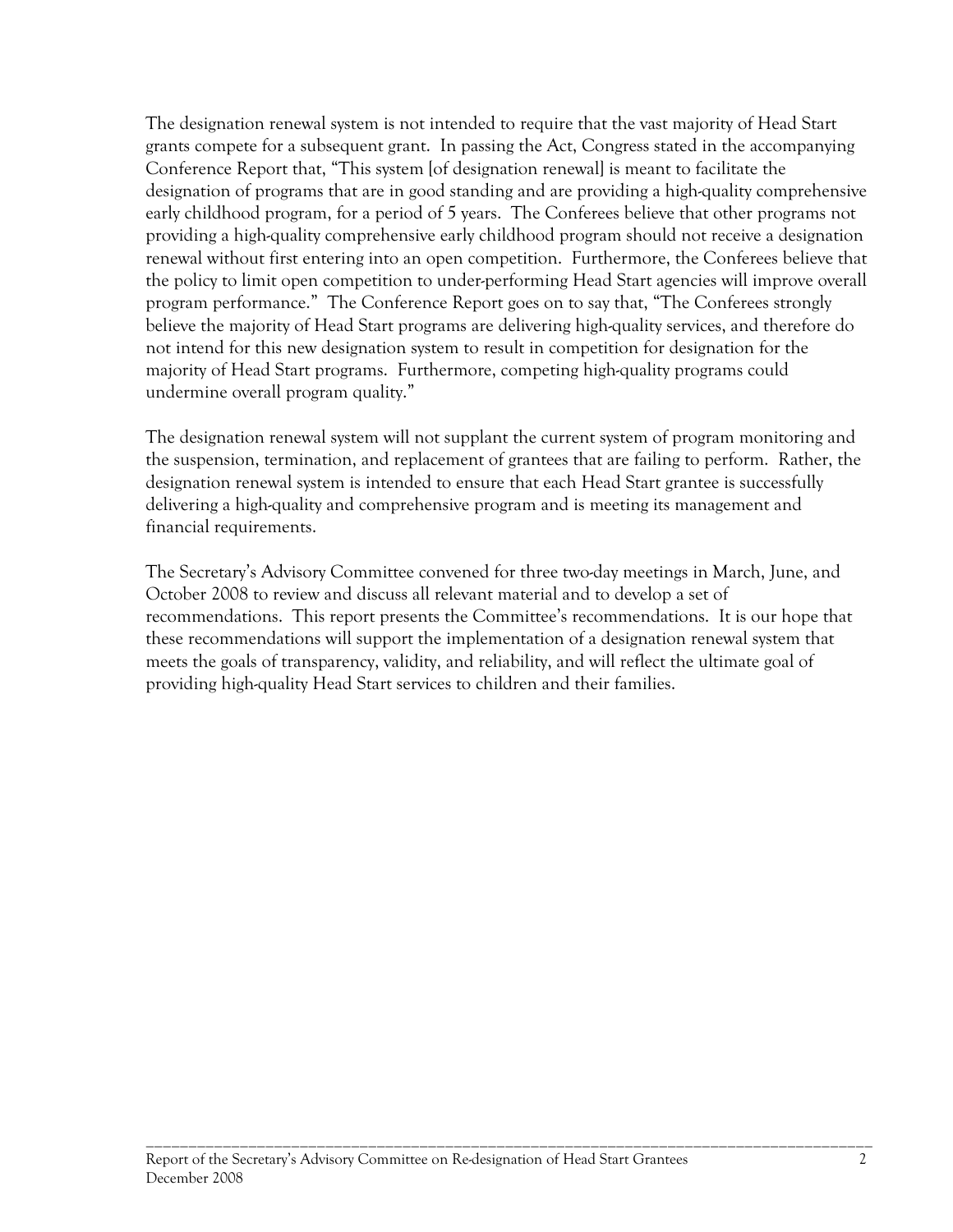# **Recommendations**

# **Recommendations on Principles of the Designation Renewal System**

- Develop a designation renewal system that is
	- o Reliable and valid in terms of the criteria and indicators used, and is transparent to families, programs and the public;
	- o Simple and easily understood by all stakeholders; and
	- o Integrated into ongoing systems for program improvement in such a way as to add value.
- Use multiple sources of valid and reliable data in making designation renewal determinations, including:
	- o Annual budget and fiscal management data;
	- o Program monitoring reviews;
	- o Annual audits;
	- o Classroom quality observation measures; and
	- o Program Information Reports.
- Base the system on Automatic Indicators of such a serious nature that a single occurrence would automatically require a grantee to compete for renewal, and Key Quality Indicators that would require competition when a pattern of poor performance on multiple indicators is present. The Indicators we recommend are defined below.
- Establish a clear threshold to determine which grantees must compete for renewal of the Head Start grant.
- Apply the designation renewal system uniformly across all grantees. Implementation of the designation renewal system must
	- o Be consistent with the statutory provisions for designation renewal of Tribal grantees;
	- o Take into consideration unique characteristics of migrant and seasonal programs; and
	- o Take into consideration any unique characteristics of Early Head Start programs.

## **Recommendations on Determination Criteria**

- Automatic Indicators, whose occurrence would automatically require a grantee to compete for renewal, should include: (1) suspension; (2) bankruptcy or debarment; (3) revocation by a state or local government of a license to operate a child care program; and (4) a significantly higher number of deficiencies in OHS monitoring than the average grantee.
- Key Quality Indicators for program performance in the area of Program Management should include: (1) governance; (2) internal controls; (3) eligibility, recruitment, selection, enrollment,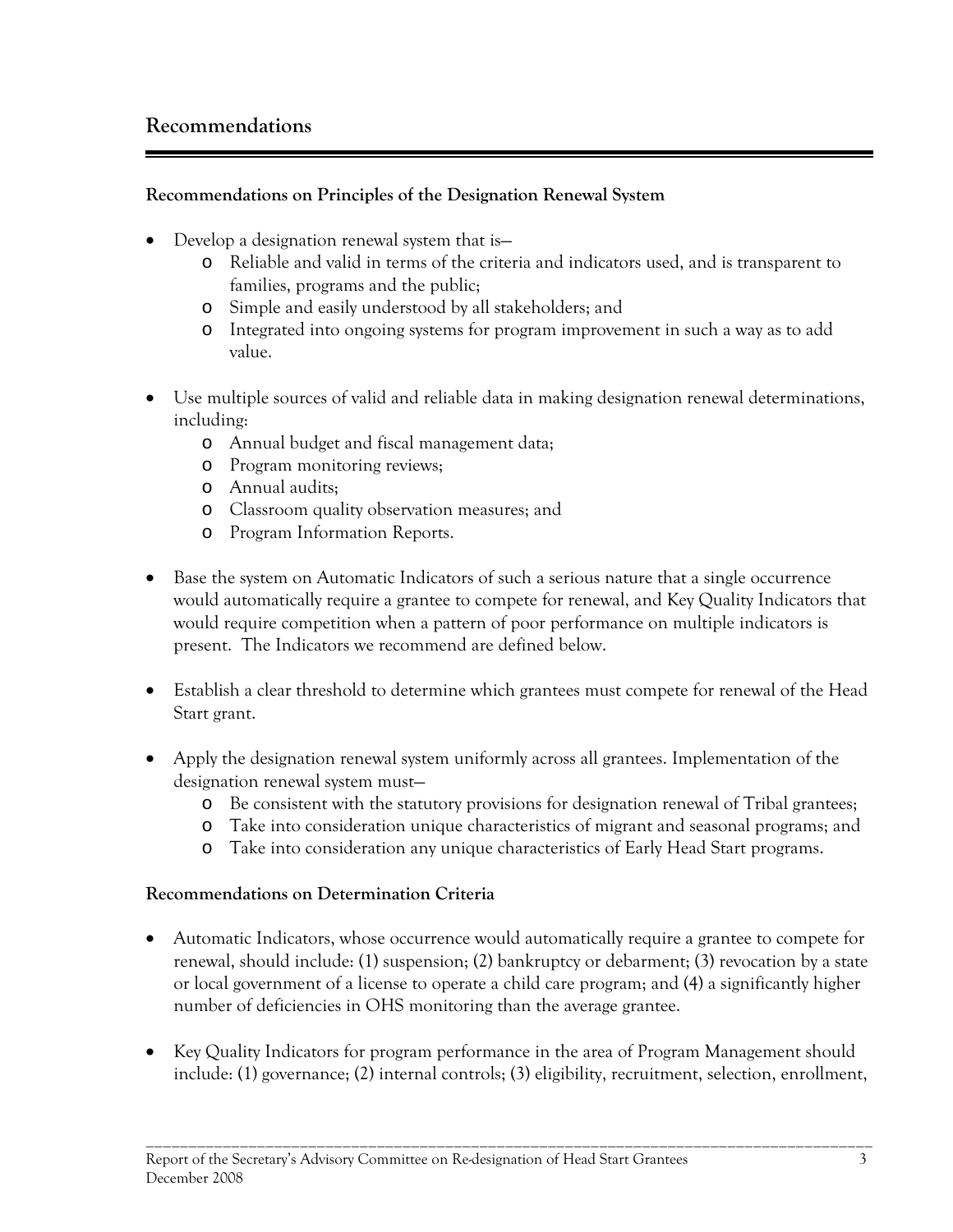attendance (ERSEA); (4) self-assessment and ongoing monitoring; (5) human resources; and (6) safety.

- Key Quality Indicators for program performance in the area of Education should include: (1) curriculum; (2) assessment; and (3) structured learning environment.
- When OHS is satisfied that it has a valid, reliable, and practical classroom observation tool, and effective measures of child outcomes and of individualization, then such tools and measures should be incorporated into the designation renewal system.
	- o In the event that the Head Start Program Performance Standards are revised, we would expect OHS to have appropriate tools to assess progress in school readiness upon publication of those final regulations.
	- o When OHS is satisfied that it has valid, reliable, and practical tools for Early Head Start to assess teacher-child interaction and home visiting, these should be incorporated into the designation renewal system.
- Key Quality Indicators for program performance in the area of Comprehensive Services should include: (1) immunization; (2) screening and follow-up; (3) 10% disabilities with Individualized Education Plan/Individualized Family Service Plan, and tracking; and (4) a developmental indicator on parent involvement.
	- o When OHS is satisfied that it has a valid, reliable, and practical measure of parent involvement, these measures should be incorporated into the designation renewal system.
	- o In the event that there are revised Program Performance Standards, we would expect OHS to have appropriate tools to assess parent involvement.
- Key Quality Indicators for program performance in the area of Financial Management should include: (1) an audit finding of going concern; and (2) a designation of fiscal high risk.
- The Secretary should re-evaluate the renewal system criteria after each cycle.

# **Recommendations on Implementation**

- Ensure that the system is applied equitably across all grantees and that the designation renewal determination occurs in the fourth year of the grant. Further ensure that the data used in assessing Key Quality Indicators is as current as possible (no more than one year old except for special cause).
- There should be a valid threshold to determine which grantees must compete for designation renewal. The validity of the threshold should be established by relating it to other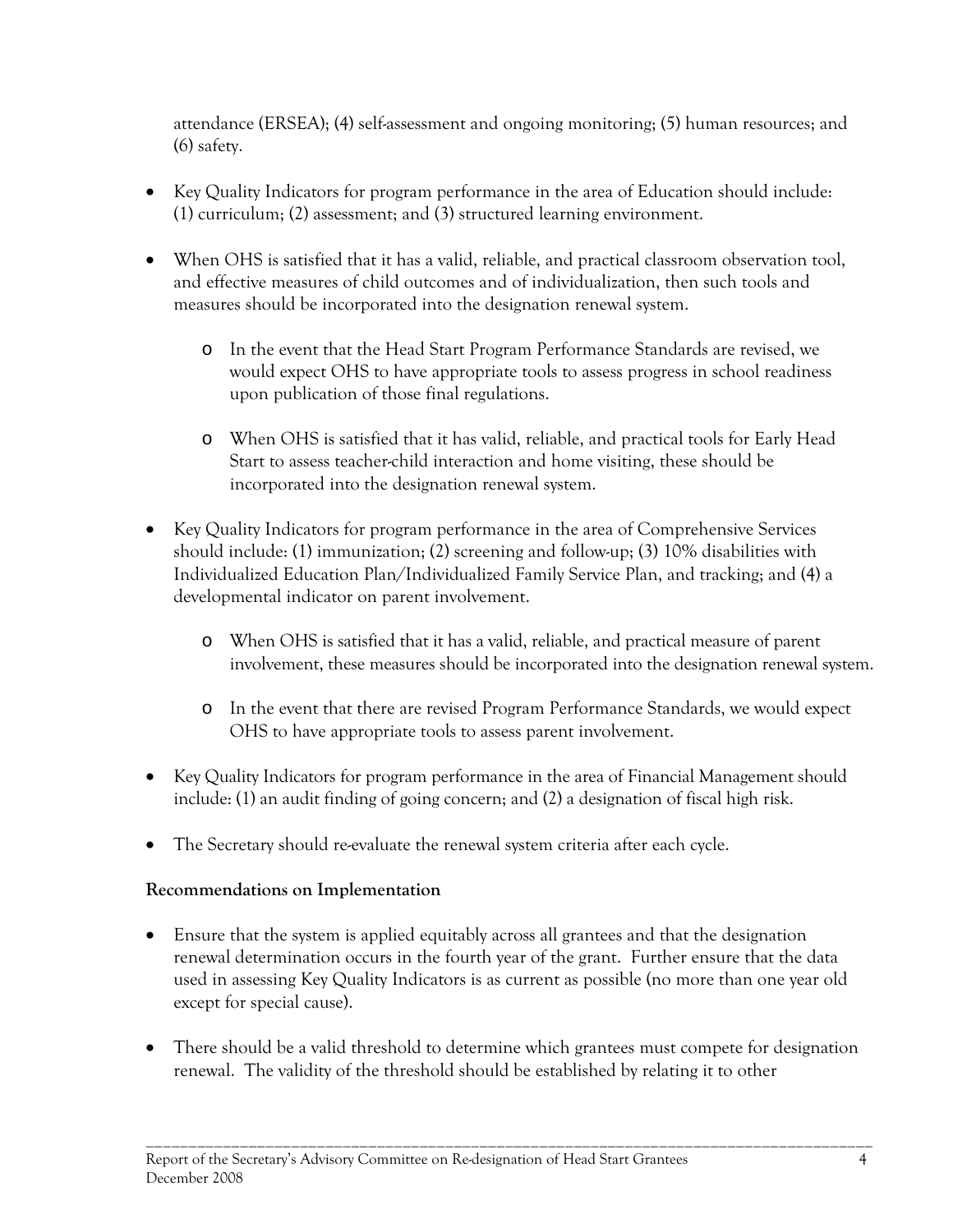independent measures that discriminate between programs providing high-quality services and programs that are not.

- o The Committee believes that the large majority of grantees would not be required to compete for another five-year grant under such a system. Only those grantees that were the lowest performing grantees relevant to the criteria would be required to compete.
- o The Committee expects that no more than approximately 15-20% of all grantees should be expected to compete for another five-year grant. The exact percentage must be supported by the most current data.
- o The Committee notes that this percentage should be expected to decrease over time as program quality improves.
- Implement the system in such a way that it is sensitive to funding and monitoring cycles, the burden on grantees and Federal oversight, and allows for an appropriate phase-in of the system.
- Ensure that the competitive process is implemented in a manner that gives no advantage to any particular type of applicant and allows applicants to apply for part or all of the program or service area being competed.
- When a Head Start program is competed and a new grantee is selected, OHS should ensure a smooth transition with minimal disruption in services to children and families by transitioning to a new grantee during the summer—even if it means that the duration of the original grant is somewhat more or less than five years.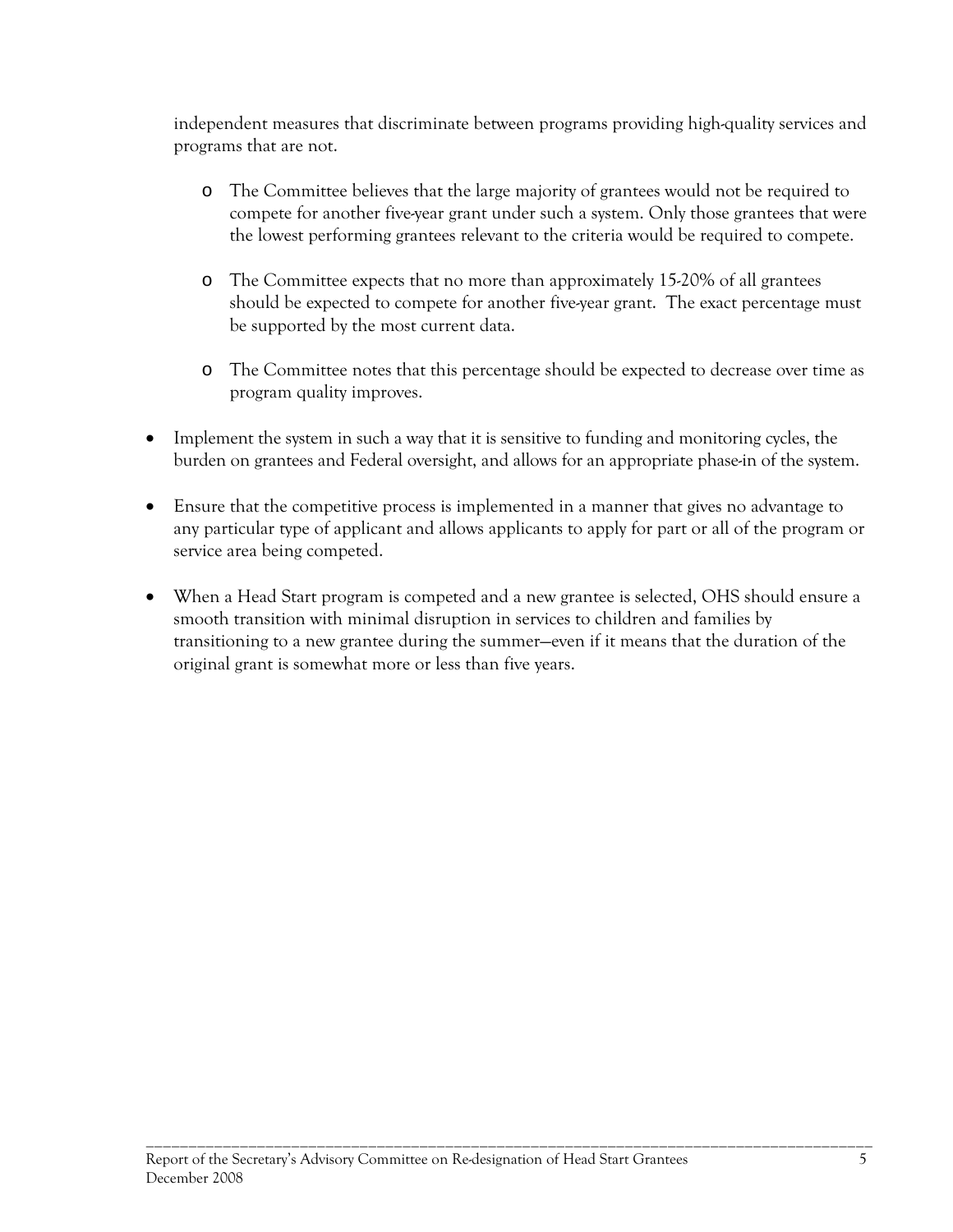This discussion elaborates on and provides the context for the recommendations on the principles to underlie the designation renewal system, the criteria to be used to make the determination of whether or not a grantee is providing high-quality comprehensive services that meet program standards, and to guide the implementation of such a system.

A significant part of our deliberations included careful consideration of the comments submitted to the Advisory Committee. We received public comments from 18 individuals and organizations. We appreciate the thought that was given to the comments by grantees and interest groups. We considered all the comments and incorporated some of the ideas into our recommendations. All of the comments are attached to this report.

# **Principles of the System**

The designation renewal system must be reliable, valid, and transparent. It must be simple and easily understandable. We believe the simplicity of the system is paramount. Grantees and the public must be able to understand the system for judging Head Start programs.

We believe it is also important that designation renewal occur as one component of a broader, coordinated approach to ongoing program improvement. Risk Management, which is a comprehensive system for evaluating and reducing or eliminating risk; program monitoring by the Office of Head Start; and Head Start funded technical assistance are all components of this ongoing, coordinated approach to assist grantees with program improvement. The Risk Management approach as described to the Committee by both the Office of Head Start and a Head Start grantee is an effective model for working in coordination with programs on their continued improvement. Designation renewal should build upon this approach and be focused on those grantees that do not improve sufficiently, despite the ongoing systems of technical assistance already in place. However, it is important that OHS convey to grantees that Risk Management does not have the same purpose as the monitoring reviews and that it is not an element of consideration for competition.

The designation renewal system must be applied uniformly across all grantees. While we recommend applying it uniformly, the system must be consistent with the statutory provisions for designation renewal of Tribal grantees. It should also take into consideration any unique characteristics of migrant and seasonal programs, such as their shorter operating time frame and services to children from birth to age five. Whether there should be special features in the designation renewal system for Early Head Start programs should also be considered, particularly with respect to assessment tools and measures.

The system must use multiple sources of valid and reliable data in making designation renewal determinations, including: (1) annual budget and fiscal management data; (2) program monitoring reviews; (3) annual audits; (4) classroom quality observation measures; and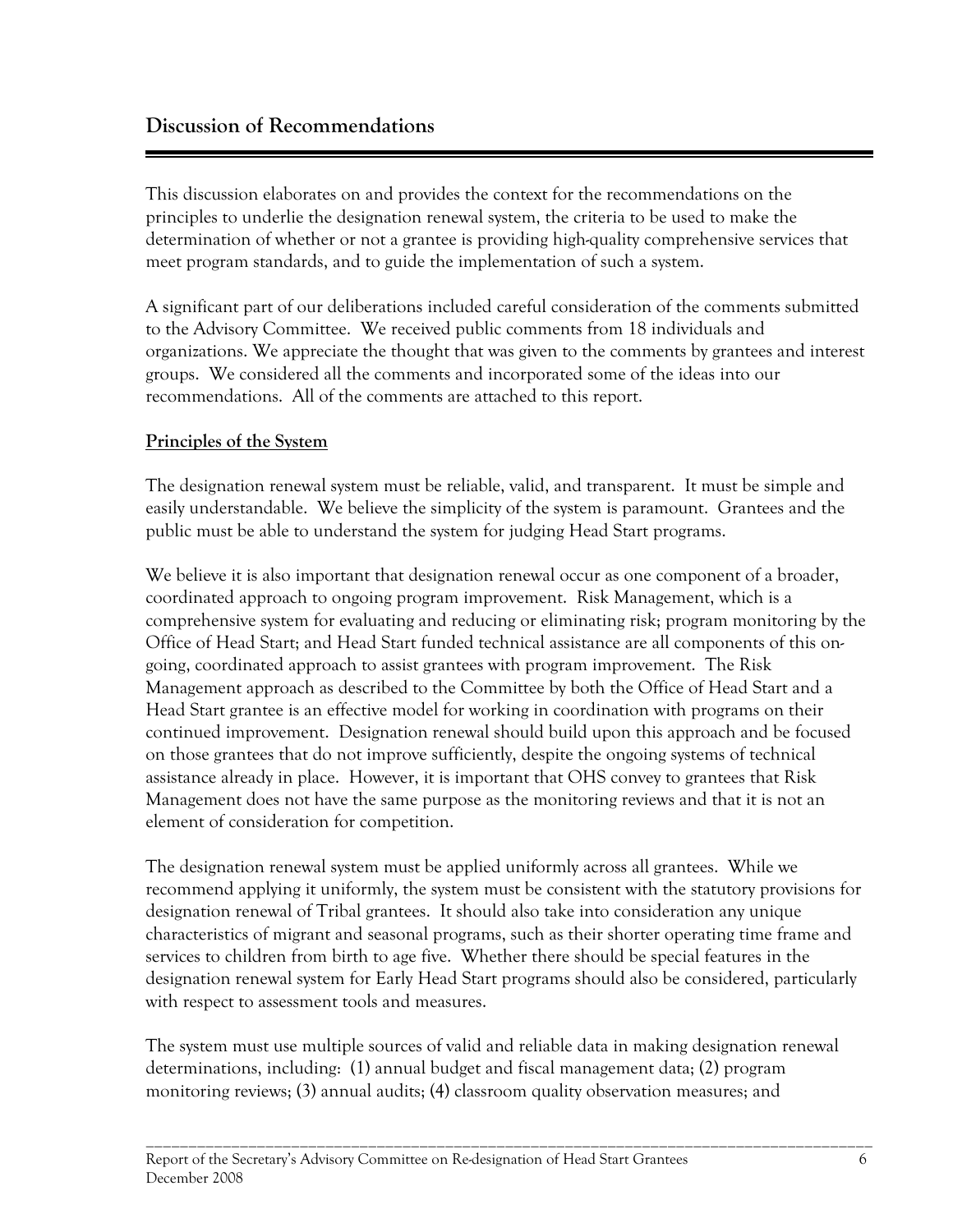grantees or taxpayers. (5) Program Information Reports (PIR). Since these data are currently collected, the Committee notes that their use for designation renewal should not impose additional costs on

The Committee recognizes and believes that there are issues with the current quality of some of these data sources and acknowledges that the system will only be as strong as the data on which it relies. Specifically, the PIR currently has significant limitations since it is self-reported and has documented reliability problems. However, the strengths of the PIR—its focus on many of the important service areas integral to Head Start and its annual collection—make it important to include, but it should never be the sole basis for the determination that a grantee needs to compete for a subsequent grant. The Committee encourages the Office of Head Start to continue improving the accuracy of the PIR as well as monitoring and other data systems.

The system should be based on Automatic Indicators, whose occurrence would automatically require a grantee to compete for renewal, and Key Quality Indicators, where a pattern of poor performance in multiple areas would require a grantee to compete for renewal of their Head Start grant. Based on these Indicators, there should be a clear threshold to determine which grantees must compete for renewal of the Head Start grant. The flow chart below illustrates the design of the system we propose.



We considered whether there should be a review of grantees which fall just above or below the threshold and determined that there should not be any such review. The threshold should be clearly established. It is important to note that the competition itself will determine whether a grantee receives a renewal grant.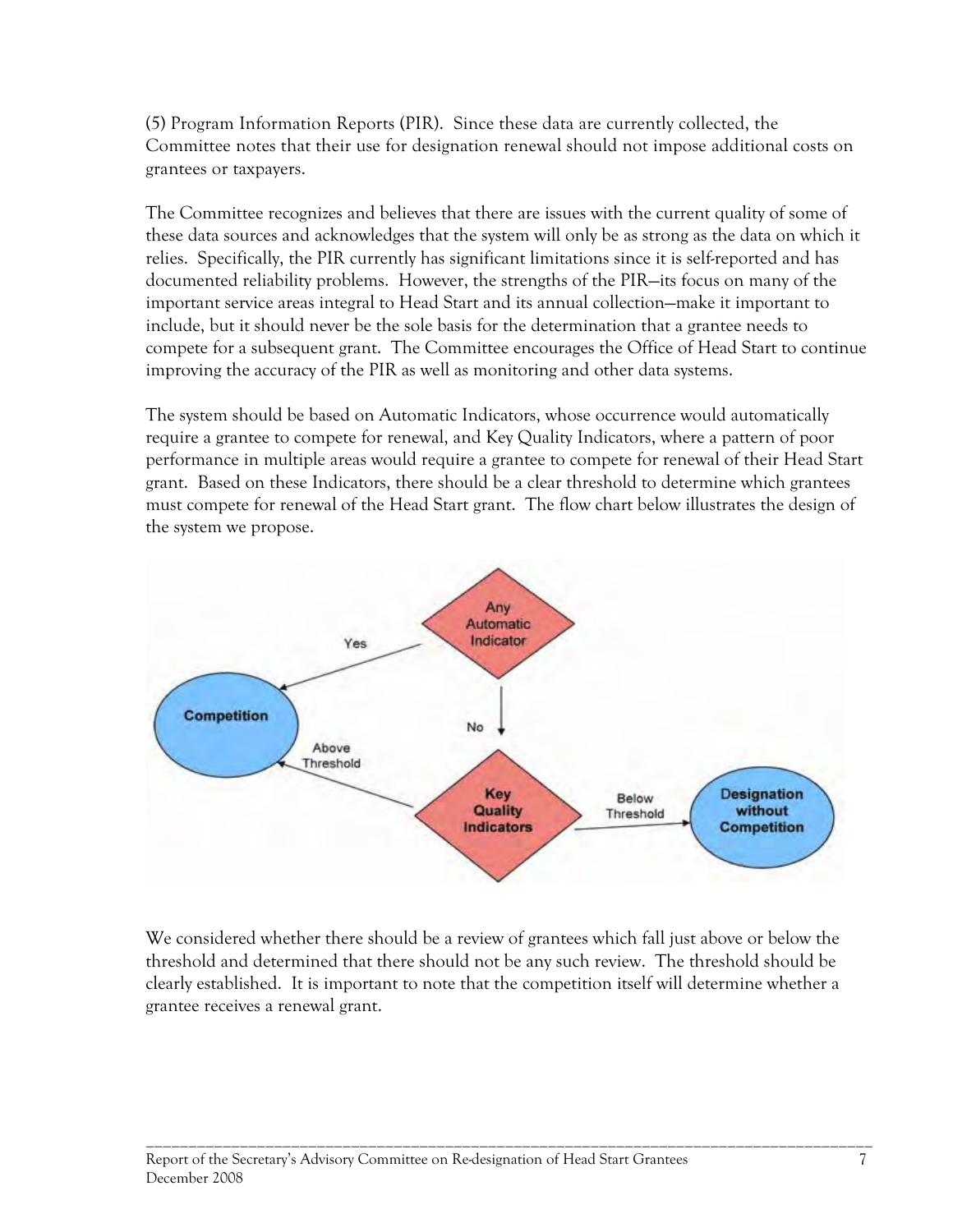# **Determination Criteria**

We make many recommendations on elements that should be included in the determination of whether grantees are providing high-quality comprehensive services. We sought to identify key elements that could serve as valid and reliable indicators of overall program quality. We focused not only on elements currently available to OHS, but also on indicators not currently in OHS systems which should be included, as well as areas where there is need for development. Much of our discussion focuses on indicators in need of inclusion and development.

The designation renewal system should include Automatic Indicators that are, by their nature, so serious a reflection on the quality of services that they, in and of themselves, would require a grantee to compete for another five-year grant. The Committee recommends that the following events automatically require grantees to compete: suspension, bankruptcy or debarment, revocation of a license to operate a child care program, or a high number of deficiencies.

- Suspension: The Committee believes that a suspension of a grantee award at any point in a five-year period should require competition for a subsequent grant award. We acknowledge that occasions resulting in suspension can be corrected, but we believe that their occurrence is of such a serious nature that the program should receive closer scrutiny through the competitive process.
- Bankruptcy or debarment: We agreed that a grantee that declares bankruptcy or is debarred from receiving other Federal funds at any point in its five-year grant period should be required to compete. We concluded that both incidences are indicative of instability in the program. We stipulate that OHS will need to develop systems to track both types of program failures.
- Revocation of a license: Although licensing of child care programs is done at the Statelevel and Head Start programs are not treated uniformly by States, the Committee nevertheless believes that grantees whose license to operate a child care program is revoked at any point in its five-year grant period should be required to compete. The Committee determined that the revocation of a license reflects a Head Start program's failure to meet the community's standards and therefore is grounds to require that program to compete.
- High number of deficiencies: The Committee believes that grantees should be automatically required to compete if they are found to have deficiencies far more than the average grantee. The Committee recommends defining this as having a number of deficiencies that is two standard deviations from the mean. The use of standard deviations to determine the specific number of deficiencies that would require a grantee to compete is appropriate because it ensures that grantees required to compete have an exceptionally high number of problems. The Committee agreed that a grantee would be required to compete even if all the deficiencies are in one area because their occurrence is a marker of poor performance that warrants competition.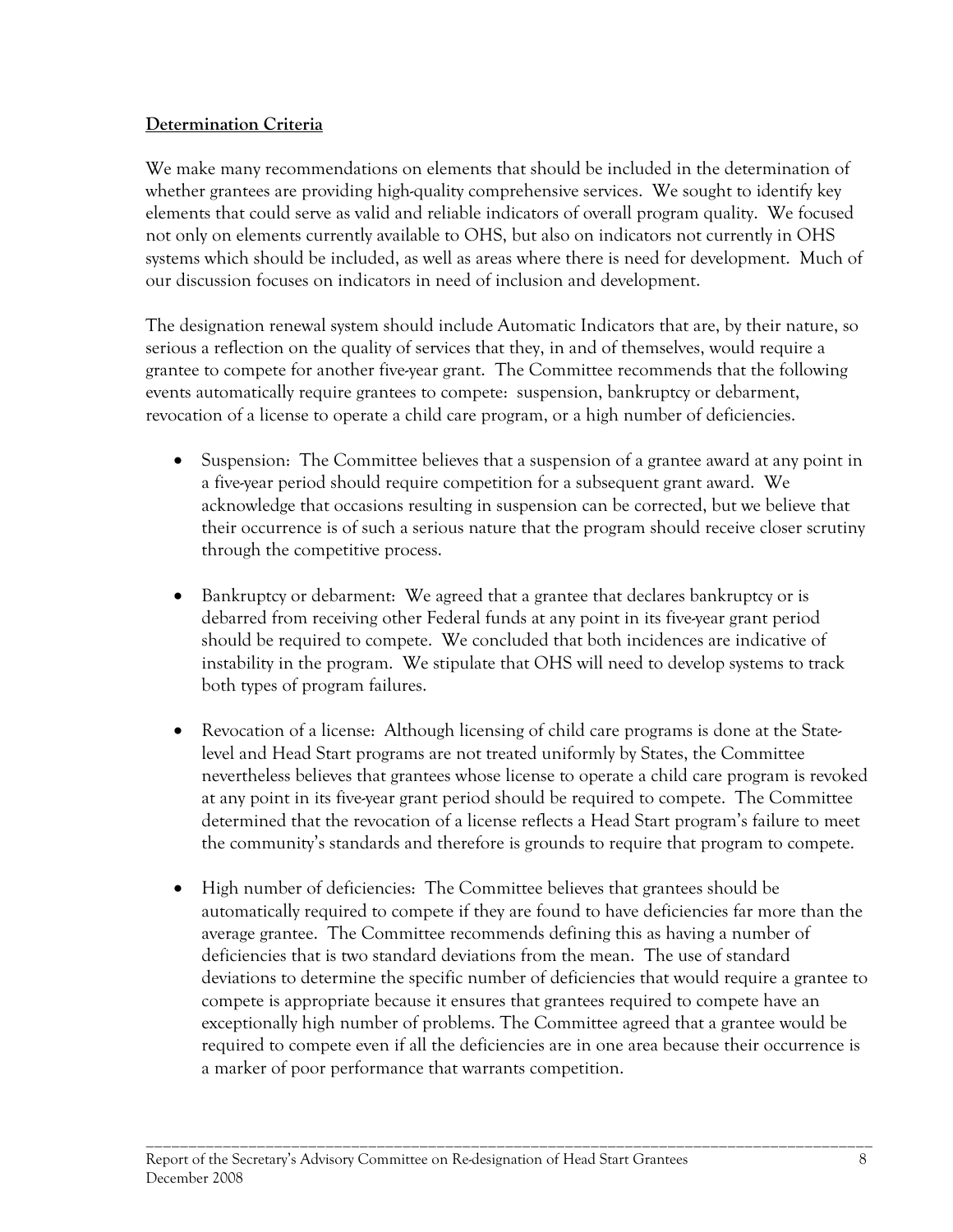The system should also include Key Quality Indicators, which are markers of program performance that, when looked at collectively, are predictive of a program's inability to provide high-quality services. The Key Quality Indicators should be inclusive of the areas outlined in the Act: program management; education; comprehensive services, including meeting health, nutritional and social needs; and fiscal management. The recommended Key Quality Indicators are outlined in the following chart. The Indicators in parentheses are those that we recommend for further development.



**Program Management:** Particular Indicators in this area should include: (1) governance; (2) internal controls; (3) self-assessment and ongoing monitoring; (4) human resources; (5) safety; and (6) eligibility, recruitment, selection, enrollment, attendance (ERSEA).

We believe that full participation of the governing body and Policy Council is critical to the functioning of the organization, including reviewing and approving budgets, recruitment plans, and program policies. In Human Resources we highlight the importance of training classroom staff. We considered substantiated cases of child abuse within a program as an Automatic Indicator but instead recommend that it be considered within the context of what the program does to protect the safety of children in their programs as part of their program management instead of as a single event. With respect to ERSEA, we note that attendance has special importance for successful interventions with individual children and their families because program quality is affected by continuity of learning experiences.

**Education:** Particular elements in this area should include: (1) curriculum; (2) assessment; and (3) structured learning environment, which are currently measured through the monitoring process. We propose three critical areas in which we believe more development is critical.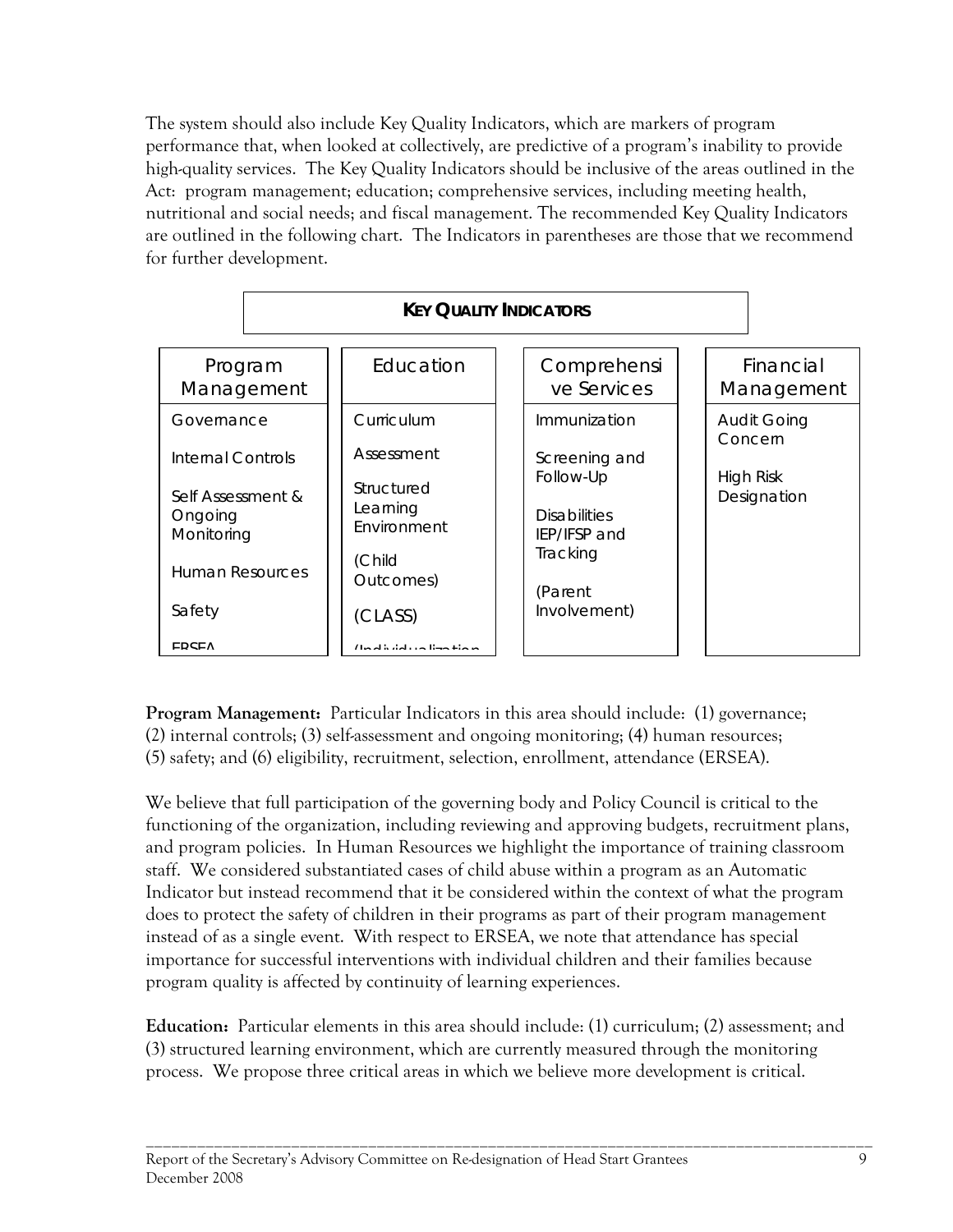Child outcomes are central to Head Start's purpose and should be considered in determining quality of programs. The goal of the Head Start program, as outlined in the Act, is to prepare low-income children for school by enhancing their cognitive, social, and emotional development and to support their progress across the full range of outcomes. We discussed the eight domains of the Child Outcomes Framework—language development, literacy, mathematics, science, creative arts, social and emotional development, approaches to learning, and physical health and development—and expressed our concern over the issues of uneven assessment and differing measures for the different domains.

We agree that progress in enhancing children's school readiness on these outcomes is critical and to that end OHS should be working toward helping programs use valid, reliable, and practical measures of child outcomes. These measures should be informed by science, should measure growth and progress over time, and ultimately should be used to inform the designation renewal system. We also discussed how important it is that tools to measure child outcomes be administered correctly and for appropriate purposes, and that they yield valid and reliable data that is useful to programs as well as to OHS. The use of child outcome data should always be contextualized, and the data never used in isolation. The National Academy of Science report on developmental outcomes and assessment for young children details the cautions expressed in our discussions concerning the high stakes environment of assessment and public policy accountability. In the event that the Head Start Program Performance Standards are revised, we would expect for OHS to be able to advise programs on appropriate assessment of young children's school readiness.

As required by the Act, the designation renewal system should use data collected with a valid and reliable observational instrument that assesses classroom quality, including teacher-child interactions. The Committee believes that interactions are central to classroom quality and child outcomes and should eventually be incorporated into the system for designation renewal. We appreciate the measured approach OHS is taking to implementing such a tool with work on the Classroom Assessment Scoring System (CLASS), beginning with grantee training on using the CLASS for professional development and a pilot to explore its use in monitoring.

We also highlight the critical importance of individualizing in Head Start programs. Individualizing ensures that activities are tailored and that the curriculum is adapted to support each child's learning style. While this is critical, we do not believe that individualization is well or easily measured in Head Start or other contexts. We encourage the early childhood field in general and Head Start in particular to explore ways to measure how well programs are individualizing to meet the needs of children and families.

The Committee recognizes particular challenges in some of the indicators for Early Head Start and agreed that it is important for OHS to make progress in considering issues that affect the birth-to-three population. We understand that a toddler version of the CLASS instrument is being developed, and the Committee encourages OHS to explore this instrument when it is available, as well as to develop assessment tools related to home visiting and classroom quality.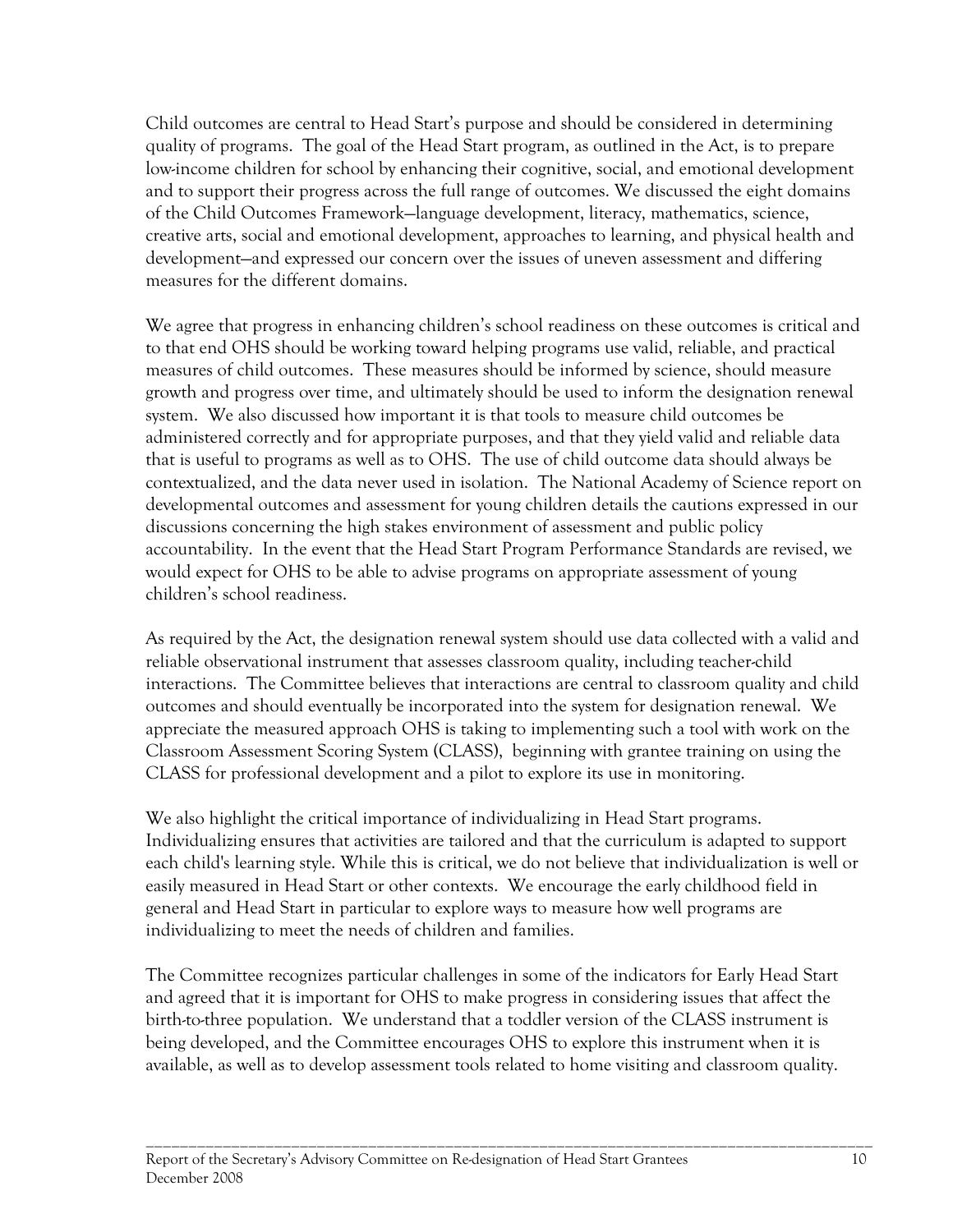We believe OHS should incorporate any of these developmental measures only when they are satisfied that these measures are valid, reliable, and practical.

**Comprehensive Services:** Particular elements in this area should include: (1) immunization; (2) screening and follow-up; (3) services to children with disabilities; and (4) parent involvement. We appreciate Head Start's long-standing commitment to meeting the comprehensive needs of young children and their families and believe this should be represented in Key Quality Indicators. We believe important indicators are immunization rates as well as the range of health, dental, behavioral, developmental and nutrition screening and follow-ups. We also highlight the importance of serving children with disabilities in Head Start.

We recognize the central importance of engaging parents. When OHS is satisfied that it has a valid, reliable, and practical measure of parent involvement, this measure should be incorporated into the designation renewal system. The Committee would expect OHS to have appropriate tools to assess parent involvement upon publication of the final revised Program Performance Standards.

**Financial Management:** Particular elements in this area should include: (1) an audit report that indicates whether there is a going concern with the grantee; and (2) whether the grantee has been placed in a high risk status. The Committee agrees that these are important elements and that OHS should develop systems that track whether a grantee has an audit finding or has been debarred from receiving other Federal funds.

a threshold. Our deliberations included discussion of prospective ranges and cut-off points for these Key Quality Indicators and an examination of models based on existing data. These deliberations informed our recommendations with respect to the Indicators and the following parameters for

The Secretary should establish a threshold for Key Quality Indicators to determine whether a grantee must compete for renewal of the Head Start grant. This threshold should have external validity in that it makes a meaningful distinction between programs providing high-quality services and programs that are not. The threshold should be established to distinguish those grantees with relative poor performance in multiple areas of Key Quality Indicators.

The Committee expects that no more than approximately 15-20% of all grantees should be expected to compete for another five-year grant. The exact percentage must be supported by the most current data. The Committee notes that this percentage should be expected to decrease over time as program quality improves.

Building on the Act's requirement that the Secretary periodically evaluate whether the criteria of the system are being applied in a manner that is transparent, reliable, and valid, we agreed that the Secretary should re-evaluate the designation renewal system criteria after each cycle. Re-evaluating the criteria after each cycle allows the Secretary to ensure that the selected Key Quality Indicators and Automatic Indicators continue to be the best gauge of program quality and to incorporate other tools to measure program quality as they become available. Re-evaluating would provide an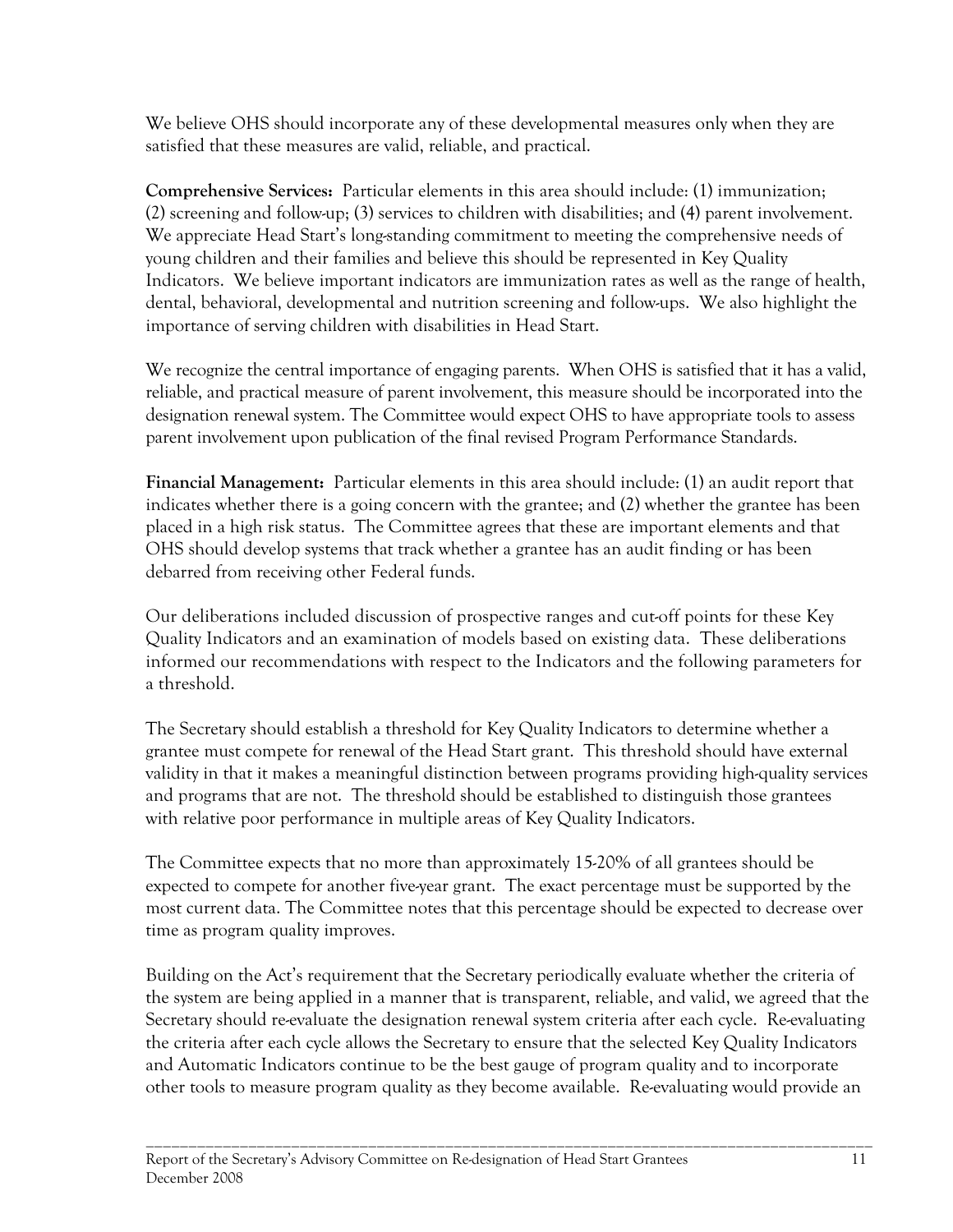opportunity to insert state-of–the-art measures and indicators of import to: (1) child outcomes; (2) classroom quality; and (3) parent involvement as they become available and are ready for program wide use. It is critical that OHS continue to press for adequate quality indicators in these critical areas related to Head Start's primary goal of school readiness.

# **Implementation**

The Committee recommends that the designation renewal system, including its criteria, data sources, and thresholds, be applied equitably for all grantees. For example, evaluation of grantees should be based on the same number of monitoring reviews and Program Information Reports for all grantees, and determinations should be made during the same year of the grant cycle for all grantees.

The Secretary should further ensure that the data used in assessing Key Quality Indicators is as current as possible (no more than one year old except for special cause). Using up-to-date data will ensure that designation renewal determinations are based on data that reflects the current, and not past, performance of grantees. We considered the advantages to using multiple years of data to examine patterns of performance over time but decided that the simplicity gained through a single point in time system outweighed the benefits of basing decisions on multiple years of data.

HHS should implement the designation renewal system in such a way that it is sensitive to funding and monitoring cycles and the burden on grantees and Federal oversight; further, the implementation should allow for an appropriate phase-in of the system. The Committee recognizes that implementing the designation renewal system is an intensive undertaking for the Office of Head Start. To make implementation possible, the Committee recommends a staggered approach rather than making determinations about awards and designation renewals in the same year for all grantees. For the initial review, while improvements are made to the data for Key Quality Indicators, the modification of current indefinite grants to five-year grants could be based only on Automatic Indicators.

To ensure a smooth transition with minimal disruption in services to children and families, the Committee recommends that transition to a new grantee should occur during the first summer following the determination not to re-fund the current grantee—even if that means that the duration of the original grant is somewhat more or less than five years.

The Committee recommends that, in order to implement an open and competitive process, requests for proposals from applicants must be articulated in a neutral way that does not advantage those applicants that are familiar with the Head Start Program Performance Standards or are conversant about Head Start. Requests for proposals must also be sufficiently broad so as to allow, when appropriate, neighboring communities to apply to provide Head Start services in another service area.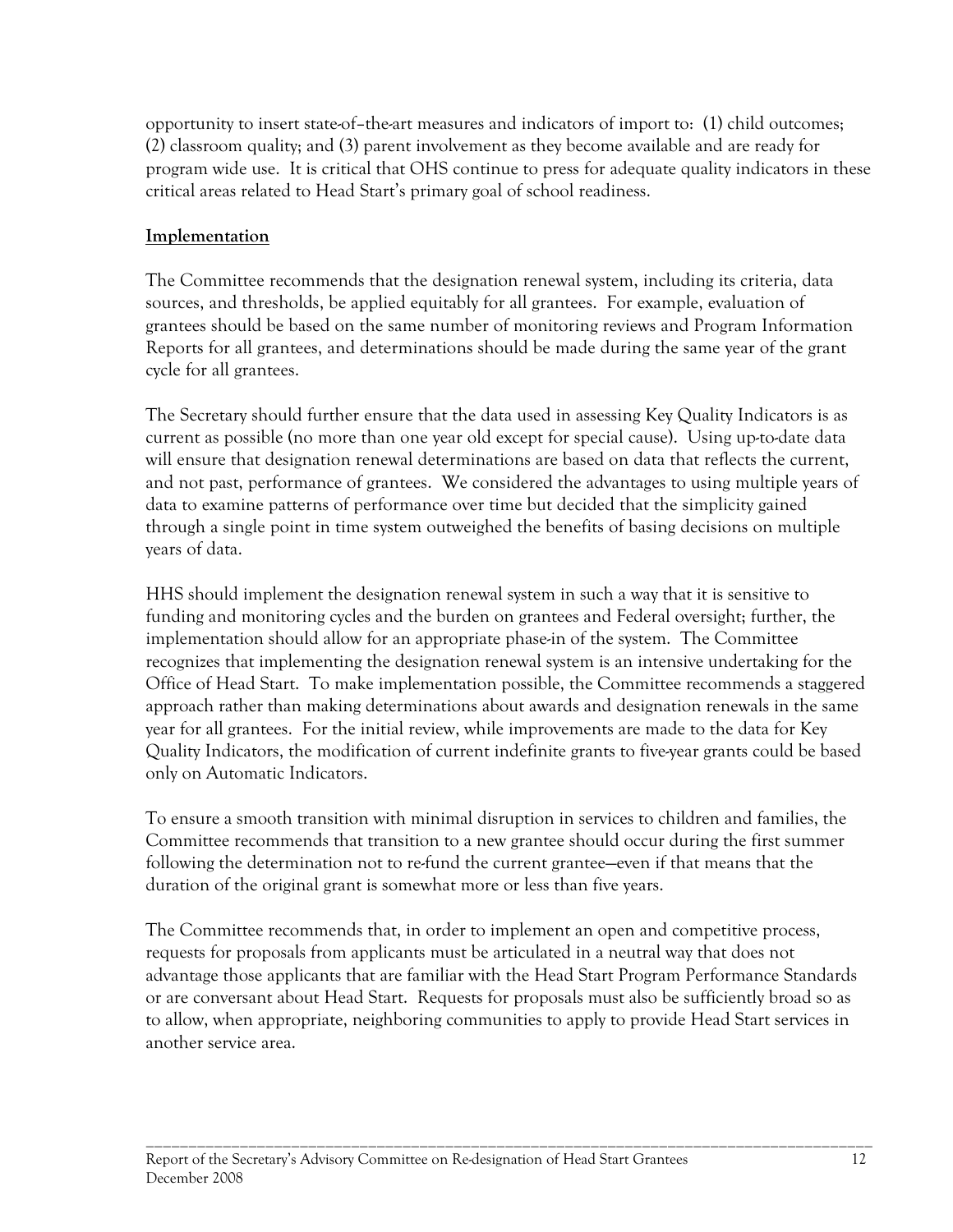Finally, the Committee recommends that applicants be permitted to apply for part or all of a program or service area. For example, an applicant interested in providing Early Head Start services only could apply for that program option, even if the current grantee is providing both Head Start and Early Head Start services. An applicant could also, for example, apply to provide Head Start services to only some of the counties served by the current grantee if the grant includes more than one county.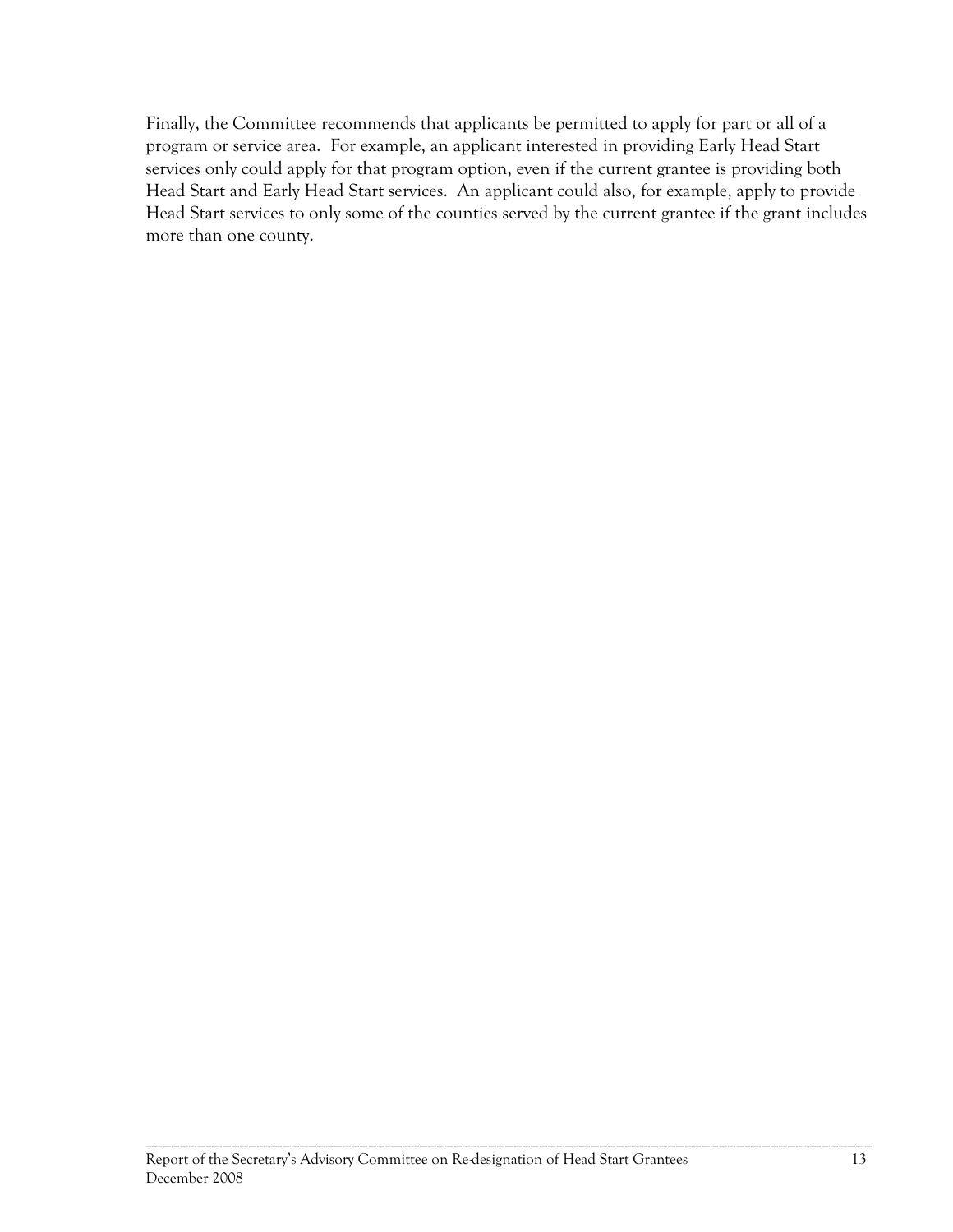# **Conclusion**

The Committee appreciates the opportunity to serve the Secretary. We recognize that implementing the designation renewal system is a complex endeavor, and we hope the recommendations herein provide guiding principles for the establishment of a transparent, valid, and reliable system. We look forward to a system that fulfills its statutory intent and reflects the important goal of providing high-quality Head Start services to children and their families.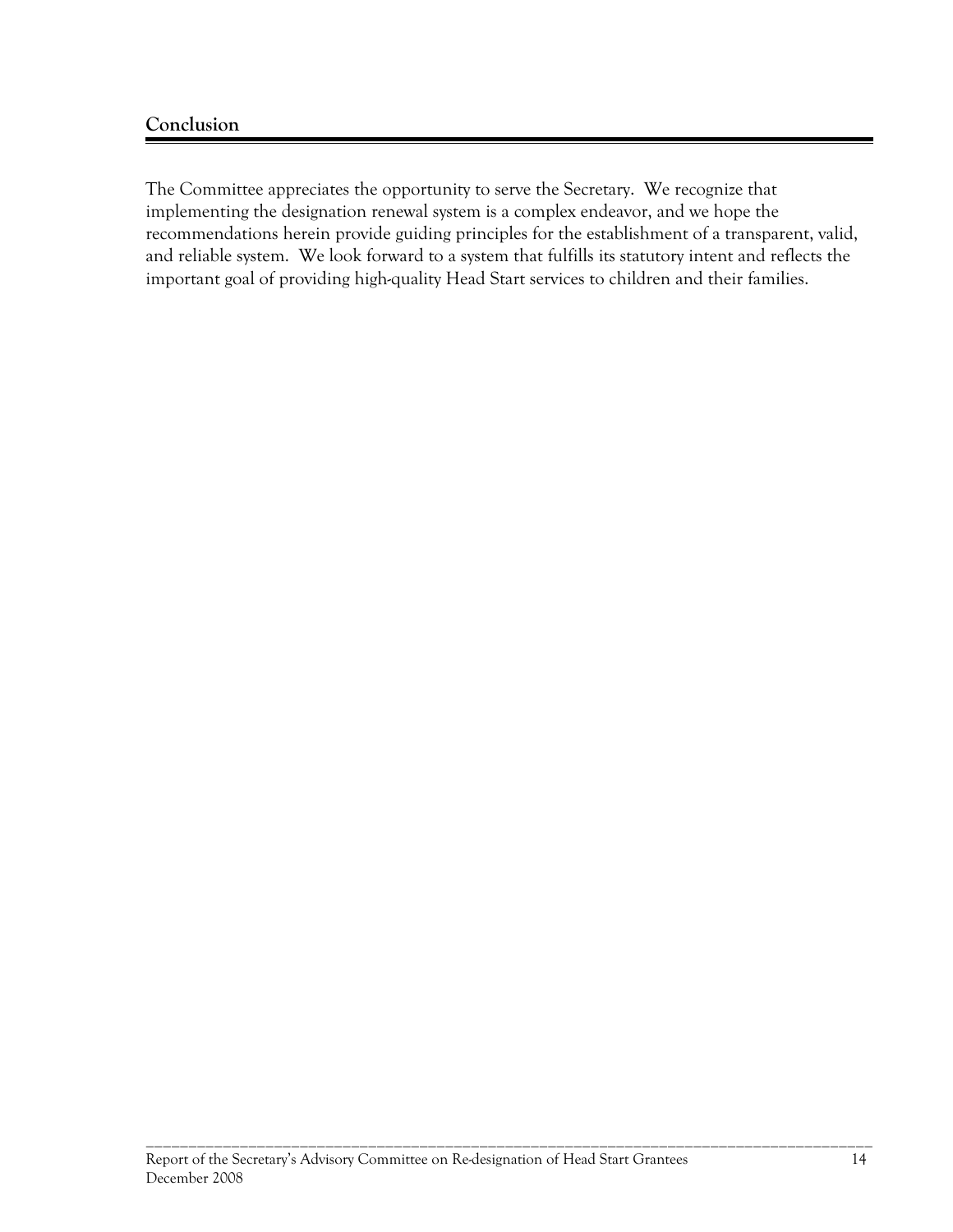*The following 18 comments were received by the Secretary's Advisory Committee on Redesignation of Head Start Grantees.* 

1

FR: Joel Ryan, Executive Director Washington State Association of Head Start & ECEAP Kent, WA Date: March 11, 2008

Dear Members of the Advisory Committee:

On behalf of the Washington State Association of Head Start and ECEAP we want to thank you for your assistance in crafting recommendations on a new system of grantee renewal for Head Start programs. Our association believes strongly that if a grantee is not operating an overall compliant program, it should be closed down. We support the highest levels of accountability and believe that we owe the children and families the highest quality program.

We support the concept of re-competing the grants of poorly performing grantees. But we also agree with the majority of the members of the two authorization committees that only a small number of programs should find themselves in a position of having to re-compete their grant. Wide scale competition would be costly to administer, would create more uncertainly and chaos in the management of a complicated program, and would unfairly "sweep up" high quality programs with subpar performers. The goal should be to eliminate those grantees/programs that are not providing high quality services.

Based on the feedback from our membership in the state of Washington we are making the following recommendations for your consideration.

### **Areas in Which Head Start Grantees Should Not Be Subject to Re-competition**

- $\checkmark$  **Non-Compliances**. There are over 1,700 regulations that Head Start programs must follow. Being found out-of-compliance for minor violations or a "parking ticket" should not have an outcome of jeopardizing the grant.
- 9 **Teacher Degrees**. The new Head Start reauthorization legislation establishes a national goal that half of all lead teachers must have a BA degree by 2013. It also establishes several professional development criteria for teaching assistants and education coordinators. We believe that Congress recognized that raising the credentials of Head Start teaching staff was important. However, Congress understood that there are many barriers, including the lack of funding to attract and retain teachers with degrees, the difficulty teachers have in finding early education programs that meet their needs, and the lack of a state-wide professional development infrastructure to handle this new requirement. This is why Congress was clear that programs should not be penalized if they cannot meet the credentialing requirements of the Act and why your committee should not include teacher qualifications as a criteria for re-competition.
- 9 **Program Information Reports (PIR Data).** We believe that the information garnered from the Program Information Report is not reliable enough to be used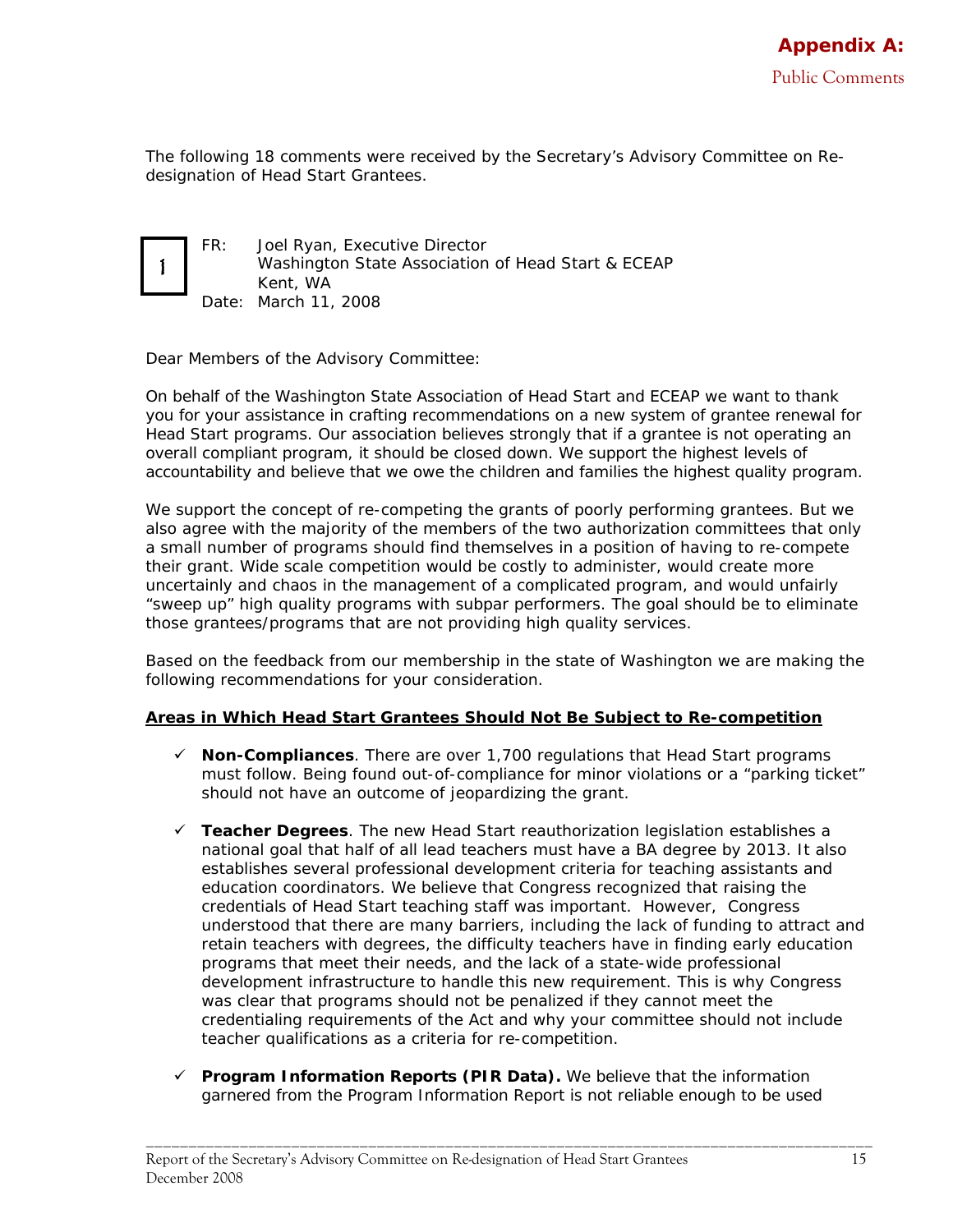when determining whether a program should be allowed to retain their grant. Many programs stated that the information provided to the Regional Offices were snapshots in time and that in some areas like health services, the information could not be fully presented in the current reporting instrument. Some examples included whether programs should held accountable if parents had limited access to medical or dental services in their communities.

### **Areas in Which a Head Start Grantee Should Be Subject to Re-competition**

- $\checkmark$  Unresolved Deficiency. We believe that programs should have an opportunity to correct a deficiency if it arises in a timely manner. If a program is unable or unwilling to quickly correct a deficiency in a specific time-frame we believe their grant should be opened up for competition. Our membership strongly supported this concept and thought special attention should be given to programs that have system wide failures in the areas of fiscal mismanagement and child safety.
- are currently using. 9 **Child Outcomes**. We believe that Head Start programs should produce results for children and families. Programs should measure how children are doing in the beginning of the year and at the end of the year and be held accountable for demonstrating progress when it comes to child outcomes. We would support the use of an aggregated report that looks at an entire classroom and analyzes the annual progress of children on specific outcomes. We would not support the development or use of one assessment tool like the NRS, but we would encourage the Office of Head Start to sanction several nationally recognized assessment tools that most programs
- 9 **"Chronic" Finding on Annual Financial Audit.** If a program is misusing funds or significantly mismanaging the use of taxpayer funds we believe this grantee should be subject to re-competition.

I want to thank you again for giving us the opportunity to provide some thoughts for you to consider as you develop recommendations on a system of grantee renewal. If you have any questions please feel free to contact me.



FR: Mary Ellen Lykins, Head Start Program Manager OWCAP Head Start Ogden, UT Date: March 18, 2008

I would strongly recommend a careful review of the formulas used in compiling PIR data.

As an example, the Profile Report Performance Indicators determines the percentage of children diagnosed with a disability according to the total enrollment for the year rather than the *funded* enrollment for the year. So if a program is funded for 700 children, but due to turnover during the program year actually serves 825 children; and that program serves 75 children with disabilities, the PIR will report fewer than 10 percent served. That would show a program which is actually serving an appropriate number of children with disabilities as serving less than the required 10 percent.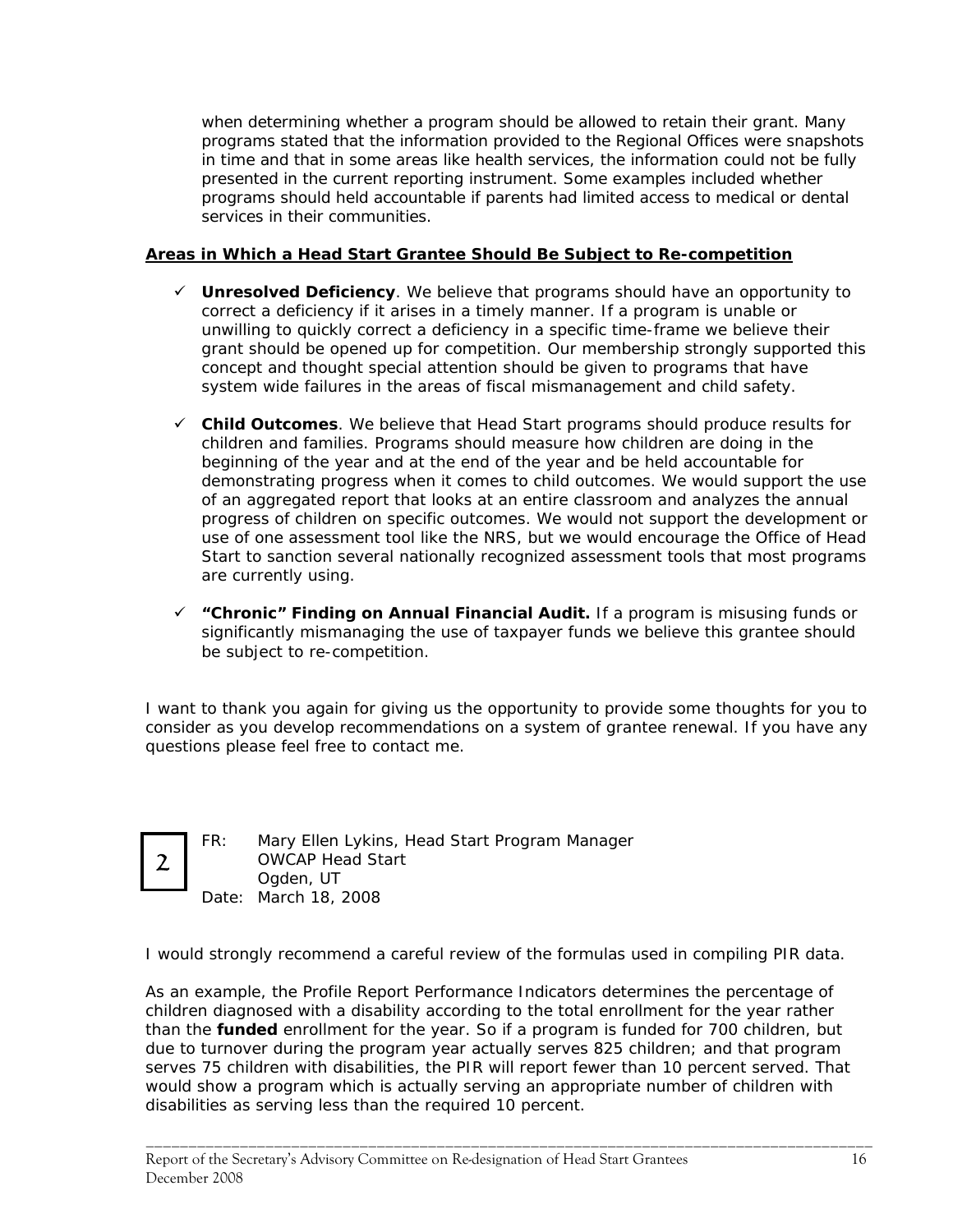It could be misleading to rely heavily on the PIR as anything other than a general indicator of performance without serious, in-depth study of all the formulas used.

Thank you for the opportunity to provide input.



FR: David Cochrane, PhD Superior, WI Date: March 30, 2008

Dear Panel Members:

I wish to make two suggestions on the topic of Re-Designation of Head Start Grantees.

 Federal staff people who meet for a very short time in an agency (usually 2 days in the First, I would recommend that the current system of program evaluation not be used in its present form to make decisions concerning the re-designation of grantees. I don't believe that is has established any validity or reliability that would be sufficient for this purpose. There is no way to insure any sense of consistency or fairness across the country. This is especially true when you look at the inconsistency in funding and the different size of agencies. In my 37 years as a Head Start Director I have been reviewed many times and have served on review teams since they began. The review team is a group of peers and program and 1 day for contemplation, the other two days of the week are for entering and exiting) and make several findings about compliance. Each person on the team has interpretations based on their own experiences in Head Start. The compliance calls are usually made by the Federal staff person and most of them only know what they have learned in their region or from their experience. Some may be new and others never worked in a Head Start program and have only paper based knowledge of a program. In recent years OHS in their efforts to be objective have taken measures to use Federal staffs that are as far removed from the program as possible which has led to less informed compliance decisions.

 The current system of evaluation was originally designed for helping agencies to self improve and it works fairly well for that purpose. Teams of professional evaluators who are trained in Head Start regulations and only evaluate programs may do a better job of assessing grantees for the purpose of re-designation.

At minimum agencies should have the right to appeal an evaluation. Currently, when a team creates its report it is almost impossible to correct the record even in the face of facts. It is handled like a court hearing except that the accused has no input and the persons who make the findings immediately disband and have no further accountability for the report. This lack of accountability has a significant effect on the findings.

Second, I would recommend that parents of the Head Start children served by that grantee have some input into the decision of changing grantees. How do they feel about the grantee and the job that it is doing with their children? Do they feel that their children are benefitting from the program and do they feel that the quality of their family life has improved? Who can better judge if a program is delivering high-quality and comprehensive services. I receive many unsolicited letters each year expressing the appreciation of parents for their child's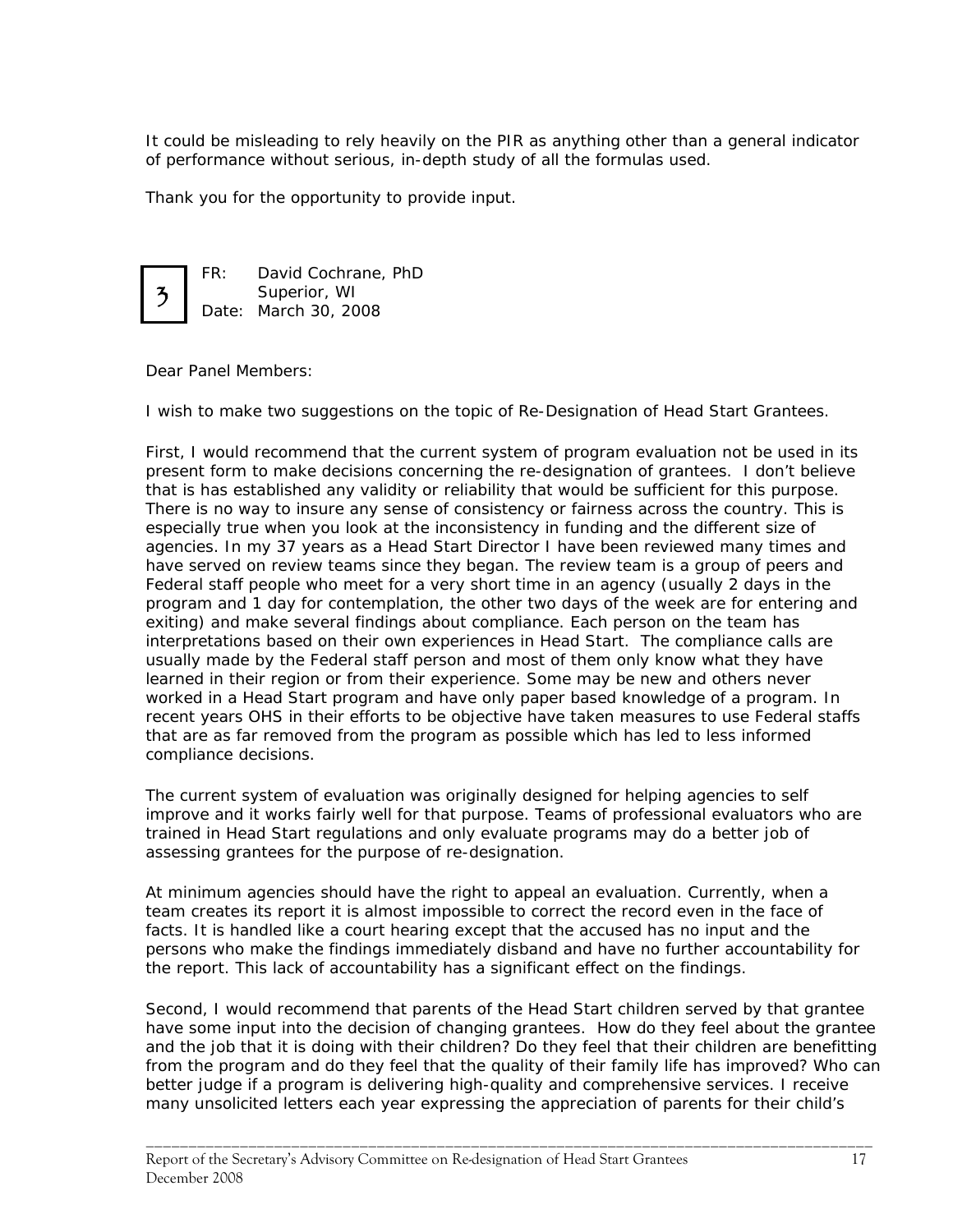teacher or the Head Start program in general for being there for them. These comments are not considered in the process that looks intensely at the dates the bylaws were updated or the many other similar criteria of the current evaluation tools. Consumer satisfaction ought to be considered. I know several years ago that Head Start rated the highest of all Federal programs on consumer satisfaction and that must be taken into consideration. If a grantee is successful what better measurement would there be than the people who use the services. I would suggest that a comparison in the business world would be satisfying the customer with a quality product and meeting your corporate responsibilities would be key elements of success.

Finally, I believe that the number of grantees who need to be replaced are minimal and if a grantee needs to be replaced there needs to be a better system than is currently being proposed. I think that most grantees in this country are trying to operate programs effectively and are willing and able to meets the standards provided that the support and resources are available to them. I think the real problem is more of a communication problem about expectations concerning the regulations. The Federal staffs at the regional level are not aware of what OHS is expecting. As a grantee we have relied on regional staff and auditors since we began to guide us in decision-making. Regional staffs now make no decisions and wait on the OHS office for guidance which cannot come in a timely manner and auditors no longer provide the type of support that enables grantees to make fiscal decisions. The Office of Head Start has used the evaluation system to enforce their will on programs when it would have been far more productive to train regional staff and auditors. Even if we understand the regulation there is no one to turn to for further guidance. A WEB site is not an adequate replacement system for directing grantees while competent staffs remain idle.

The Head Start program has been successful for forty-three years in part from local decision making and input into decisions at all levels and that has been eliminated in recent years. We used to attend all types of business training to increase our skills and improve our systems we now focus on a mountain of paper work systems and efforts to understand what OHS is expecting. Local needs are no longer considered relevant even though circumstances and resources vary greatly. When a grantee is found deficient and is willing to change but unable due to local circumstance, I would suggest that a replacement grantee would not be any more successful except that the problems may vary and the expenses of making the change would be significant. The efforts should be on improvement at all levels. It should be returned to a partnership at the Federal and local level.



FR: Mississippi Head Start Association 4 **Dr. Peggy B. Answorth, President** Date: April 2, 2008

Dear Ms. Brown,

The Mississippi Head Start Association (MHSA) would like to congratulate you and each of the members selected to serve on the Department of Health & Human Services Secretary's Advisory Committee on Re-designation of Head Start Grantees. Your experience, expertise, as well as your advocacy for young children and families puts you in an important position to help ensure that Head Start programs continue to be held to high standards and accountability.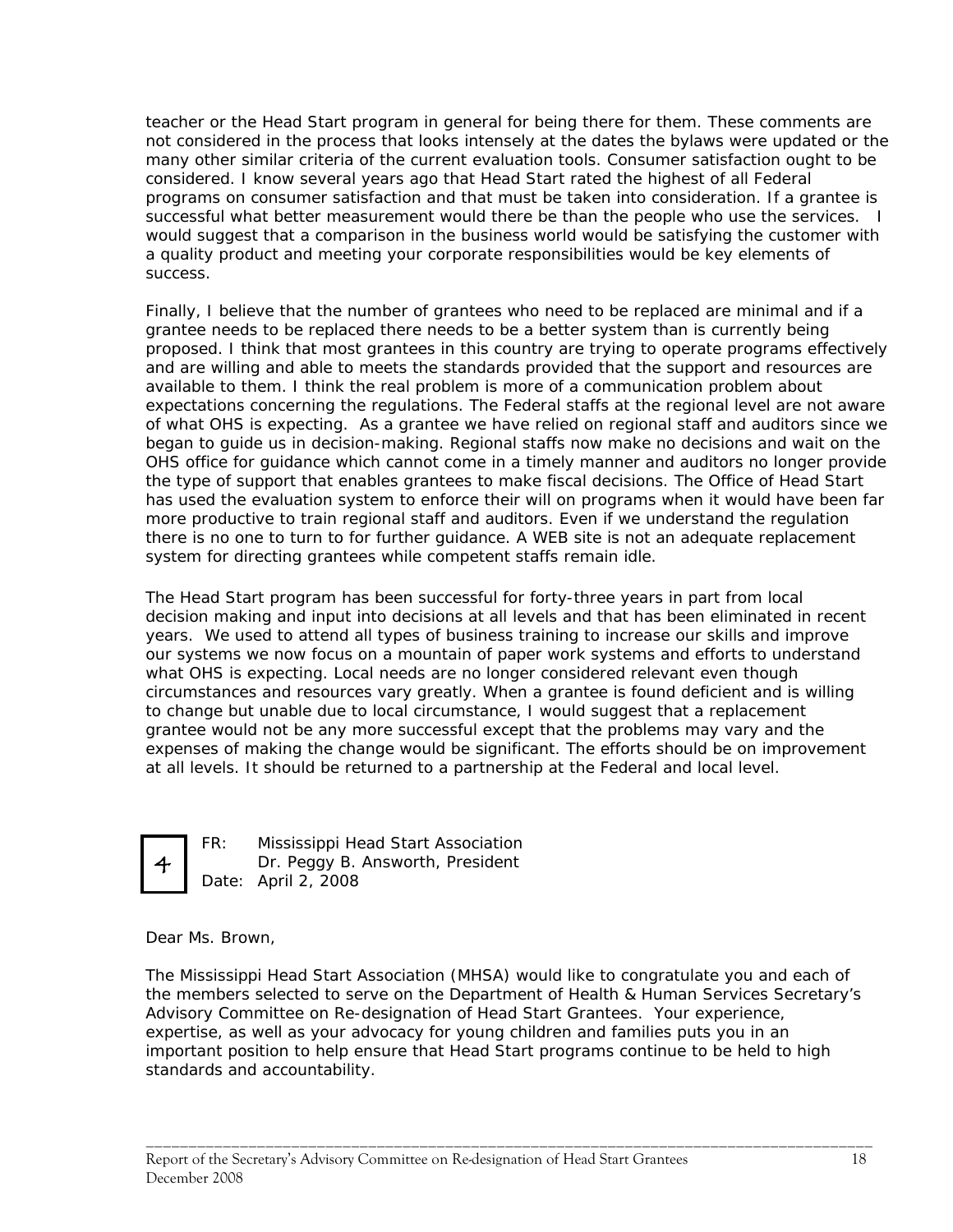concept of transparent program accountability. While the majority of Head Start Programs MHSA recognizes and believes strongly that Head Start/Early Head Start grantees should operate programs which provide comprehensive high quality services consistent with the Head Start Program Performance Standards and best practice. We also support the exceed both state and Federal requirements, those who are not performing well should be addressed with careful monitoring and oversight.

 Federal dollars. As your committee begins to examine and develop criteria, we urge you to Grantees that consistently perform poorly do not deserve the privilege of receiving Federal dollars. The programs that fall into this category are most certainly in the minority. Nonetheless, even one poorly performing program should not be allowed to misuse/waste take caution, avoiding the broad stroke approach, thus painting every program with the same brush. The goal of this committee as well as the Head Start community is to help identify and eliminate substandard program performance.

MHSA would like to offer for your consideration the following recommendations:

- Given that Head Start/Early Head Start Programs have well over 1500 regulations to adhere to, only those non-compliances which constitute a pattern of serious/gross violation should be considered as grounds for re-competition.
- our country. Programs struggle to attract and retain staff, competing with local Head Start is not immune from the critical teacher shortage that continues to plague public schools, private institutions, and other providers who have more competitive salaries. The State of Mississippi had to issue 2500 emergency certificates this year alone and anticipates over 5,000 teachers will retire this year. Credentials/teacher qualifications should not be a criteria for re-competition.
- The Program Information Report (PIR) has long been challenged as not capturing a good overall picture of program performance. PIR information should not be used in isolation as criteria for possible re-designation.
- A pattern of misuse/abuse, or significant unsolved fiscal issue, irresolvable deficiencies, or overall poor quality of service should be cause for re-competition.

As we work to strengthen programs and create opportunities for programs to be able to attract and retain quality staff, we must put systems in place which support program integrity and stability.

Again, we congratulate you and thank you for taking the time to consider our comments and recommendations. If you have any questions, please feel free to contact me.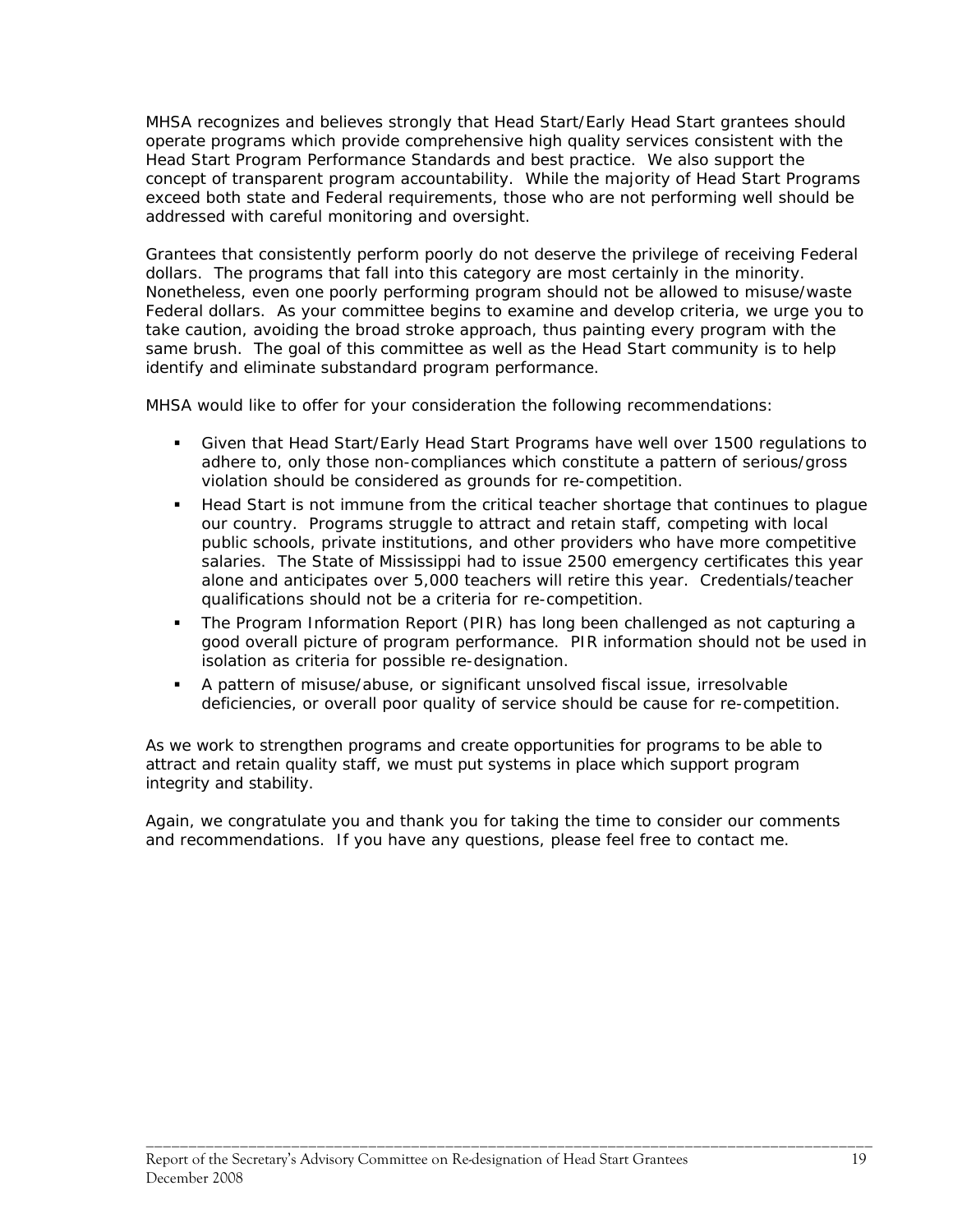

FR: National Migrant and Seasonal Head Start Association Elizabeth "Biz" Steinberg, President Yvette Sanchez, Executive Director Date: April 23, 2008

Dear Members of the Advisory Committee,

On behalf of the National Migrant and Seasonal Head Start Association (NMSHSA), thank you for your assistance in drafting recommendations for a system of re-designation renewal. The NMSHSA agrees that all Head Start grantees should be accountable for delivering a high quality and comprehensive program that meets the needs of all children and families served. The re-designation process should be simple and easily understood by all Head Start grantees, and maintain continuity and sustainability of services provided.

Migrant and Seasonal Head Start (MSHS) programs provide services to 39,000 migrant and seasonal farmworker children in 40 states. In order to meet the needs of farmworker children and families across the U.S., the NMSHSA presents the following recommendations:

1. The process must take into account the times of the year when agricultural work is taking place, and consider scheduling MSHS programs to be re-competed during the "off season" so that services to children and families will not be disrupted. It is imperative that continuity of services in these rural areas be maintained while meeting the intent of the law. For MSHS programs, the criteria used to determine the re-designation process should take into account the following:

- length of operating period for each MSHS program (high impact, short-term, medium term, or typical regional Head Start operating period);
- summer operations (fewer resources are available during summer months as this is when educational institutions and other agencies typically have reduced staffing.);
- summer season operations are limited, often absent of available LEA services to manage children with disabilities, making it difficult for MSHS programs to have 10% of children with diagnosed disabilities;
- MSHS Programs that rely heavily upon seasonal teaching staff tend to experience high rates of employee turnover yearly. Many MSHS programs have teaching staff whose first language is not English and take many years to complete A.A. degree requirements. Many MSHS teachers who do achieve higher degrees of academic achievement subsequently leave for teaching positions that offer longer periods of annual employment; and
- timely acquisition of children/family records which are tied to service delivery outcomes can be affected by reduced summer staffing and services.

program-level data. 2. When determining whether a Head Start grantee is successfully delivering a high quality and comprehensive program, we suggest that PIR data should not be used on the basis of findings from the two Program Information Report (PIR) Validation studies completed in 2003 and 2007, which documented the current unreliability of PIR statistics as a tool for collecting

Specifically related to MSHS programs, indicators currently used to determine program quality and performance in the current PIR need to be adapted to specific circumstances under which migrant and seasonal Head Start programs operate. Examples of these include but are not limited to: the determination of acceptable enrollment and attendance levels and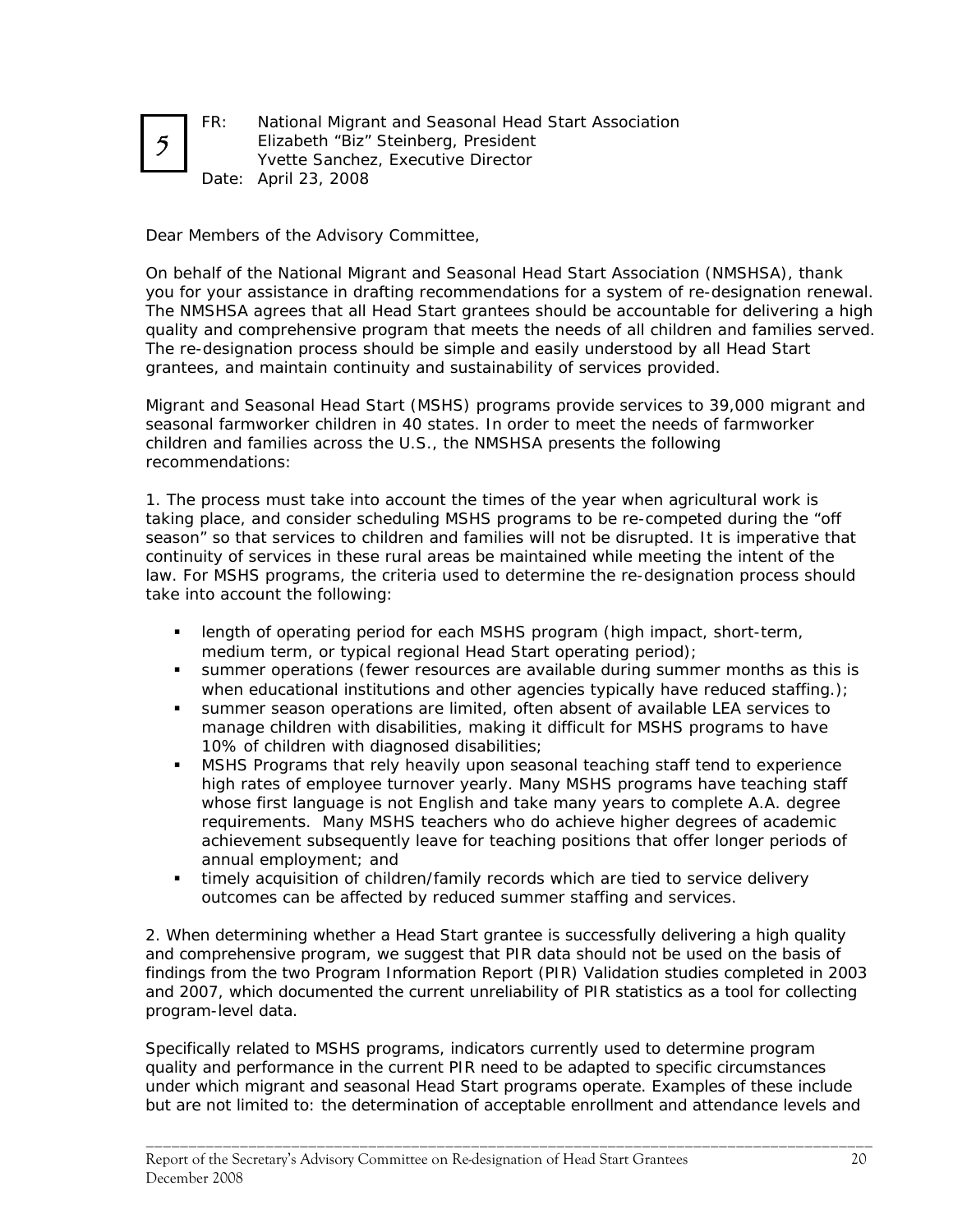the points at which these are collected, follow-up on health treatments, teacher qualifications and professional development, parents' ability to fully engage in Individualized Family Partnership Agreements, and time elapsed for assessment of suspected or diagnosed children with special needs.

If the current PIR format will be used, grantees whose PIR information is triggering recompetition concerns should be systematically given an opportunity to respond to specific concerns and to justify, not correct, apparent shortcomings. In addition, to improve the quality and reliability of PIR information across grantees, OHS should establish a system to verify such information during its triennial reviews.

3. Triennial Reviews are one of the five elements required in drafting a system of redesignation renewal. A key measure of delivering a high quality and comprehensive program is the ability to correct non-compliance and deficiency findings through the corrective action period. If a program is unable or unwilling to correct a deficiency within a prescribed timeframe the grant should be subject to re-competition. In addition, the following should trigger re-competition:

a. evidence of misuse of funds identified through unresolved findings in the triennial review or audits;

- b. the recurring failure to submit timely financial reports and audits and;
- c. failure to meet agency fiscal reporting requirements.

In order to make this element of the system equitable to migrant and seasonal Head Start grantees please consider the following: 1) Review Teams should include reviewers with knowledge and experience in migrant and seasonal farmworker and Head Start communities, particularly in the areas of ERSEA, Health and Nutrition, Program Design and Management and Governance; and 2) The monitoring tool should include specific instructions and clear explanations of differences that exist between regional and migrant and seasonal Head Start programs. All reviewers should be apprised of these differences during reviewer training.

 almost universal enrollment of families whose language of origin is not English. MSHS program designs are generally complex in nature and sometimes cover large geographic territories. Experience has shown that the process of finding replacement MSHS grantees can be lengthy, as community organizations that are willing to assume responsibility for standard regional Head Start programs are not necessarily willing to undertake the challenges of operating MSHS programs, which typically feature seasonal employment, intensive extended-day services, high proportions of infants/toddlers and Consideration should be given to the potential disruption of services to this difficult-toserve population and the potential learning curve required of replacement MSHS grantees.

 considered reliable and valid, we suggest that the use of classroom quality in determining 4. In developing a system of re-designation, the Committee should rely on valid and reliable research-based observational measures of classroom quality, drawn from the overall program that takes into account such measures as a balanced daily program of child-initiated and adult-directed activities in a manner that is culturally and linguistically appropriate, the use of positive methods of child guidance, and individualized approaches to support each child's learning including experimentation, inquiry, observation, play and exploration as evidenced by observation and children's progress in learning documented over time by the Head Start Child Outcomes Framework. Until such measures are recompetition be delayed for the first five years of the process while research-based measures are being piloted and validated. In addition, the evaluation of any pilot on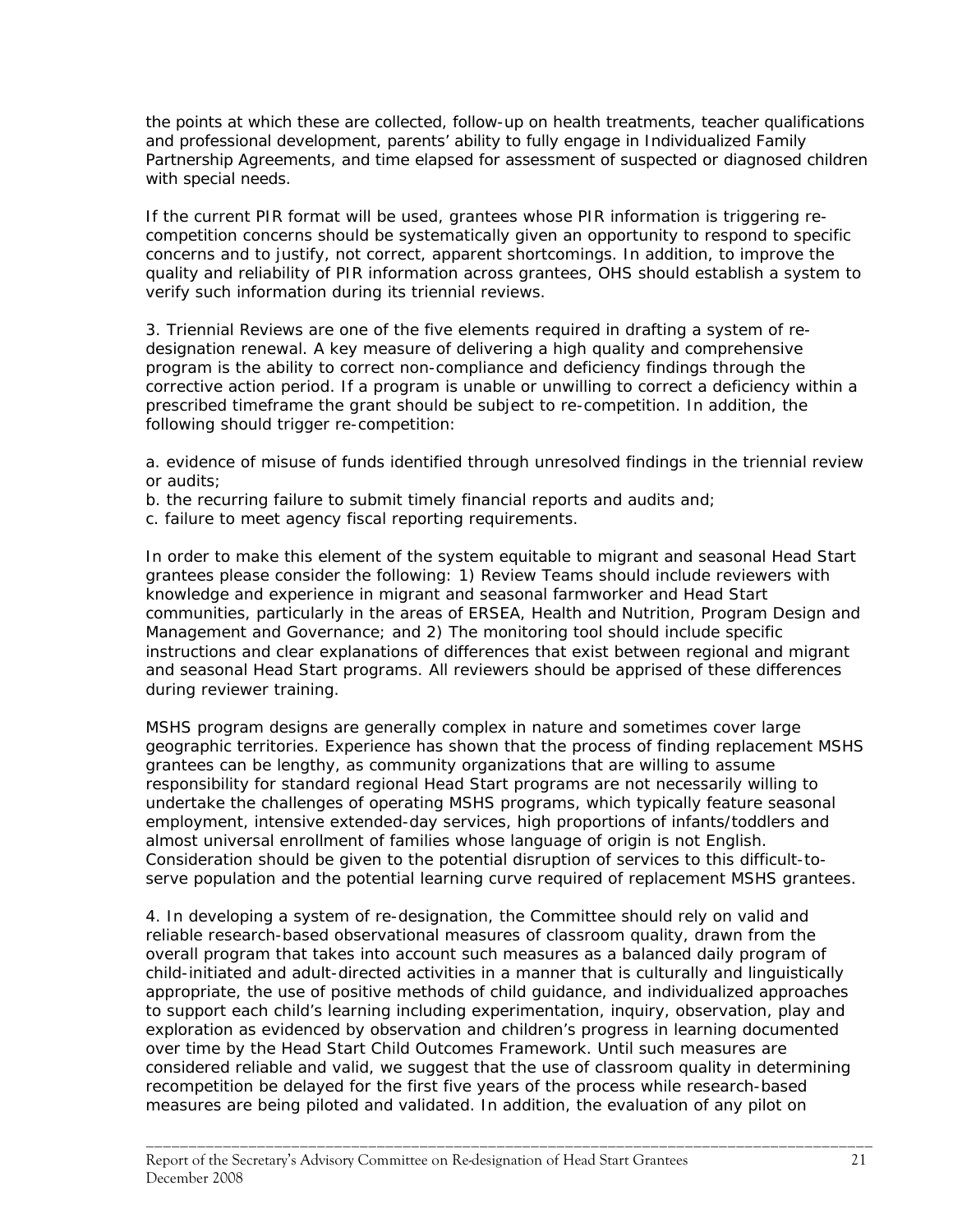classroom assessments should be conducted by an independent panel to make recommendations for measuring classroom quality in the system of re-designation.

The Committee should ensure that any measure of classroom quality is aligned with the Study on Developmental Outcomes and Assessments for Young Children by the National Academy of Sciences.

 significance to the provision of culturally and linguistically appropriate services to children 5. We suggest that the definition of quality services be broad enough to assign due and their families, including the encouragement of parents and staff to support the acquisition of a strong home language base for children birth to three years of age. The consideration of quality for Head Start programs should be broader than education and classrooms only. Any definition of quality should include the level to which programs are providing health, nutrition, social and education services to children and families. Every program must be able to demonstrate the level of quality through the empowerment of families and the children in attaining their goals. Standards and criteria should be in place to be applied fairly but with flexibility across the board.

6. In developing a system of re-designation, the Committee should attempt to schedule "public hearings" in which invited Head Start program directors and other early care and education professionals with knowledge and experience in Head Start are invited to provide their recommendations and feedback.

The task of the panel is to define quality and determine what would trigger a recompetition. In conjunction with the above recommendations, we suggest that recompetition be triggered by a compilation of each Head Start program's performance on the five elements required in the system for redesignation.

Unless considered a "systemic or substantial material failure," no one instrument or outcome should trigger a re-competition. Instead, OHS should consider the overall "trend" of the performance of the Head Start program in complying with the five elements:

- A. annual budget and fiscal management data;
- B. program reviews conducted under section;
- C. annual audits;
- D. classroom quality; and
- E. Program Information Reports.

Thank you for the opportunity to provide our thoughts as you consider recommendations for the system of redesignation. As always, the NMSHSA is dedicated to working with you and the Office of Head Start to ensure that all eligible children are receiving high quality and comprehensive services.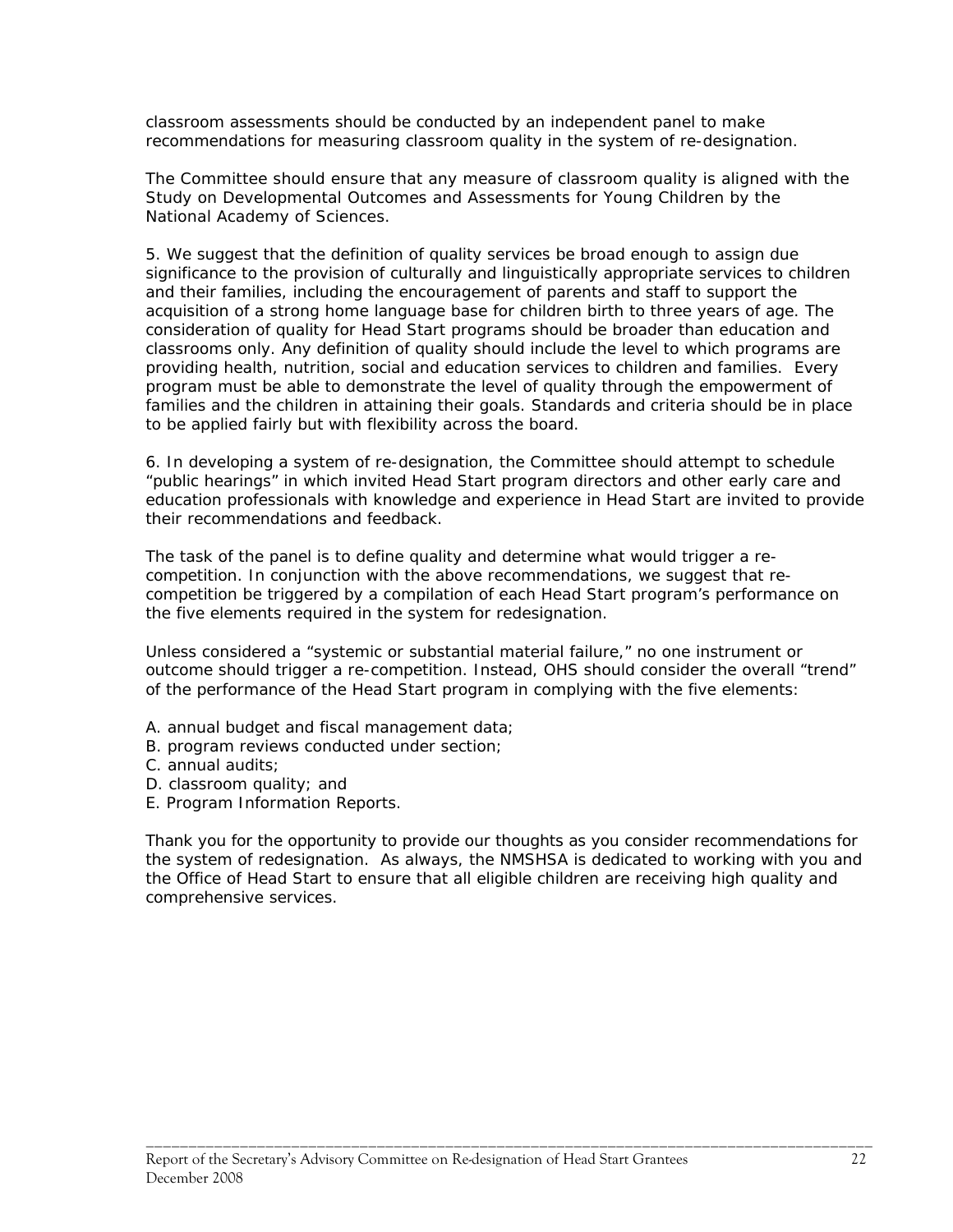

FR: National Head Start Association Ron Herndon, Chair of the Board of Directors Michael McGrady, Interim Executive Director Alexandria, VA Date: May 12, 2008

Dear Members of the Advisory Committee:

The National Head Start Association ("NHSA"), a membership organization dedicated to meeting the needs of Head Start children and their families that represents more than 1 million children, 200,000 staff and 2,600 Head Start programs in the United States, congratulates each of you on being chosen for the Secretary's Advisory Committee on Re-Designation of Head Start Grantees (the "Committee"). NHSA also thanks you for your commitment and efforts to advise the Administration for Children and Families ("ACF") on the content and process for grantee designation and competition.

As a general matter, NHSA supports a system that is transparent, reliable, valid, and fair.<br>In addition, we suggest that the system for designation and competition use programs' further the best interests of the Head Start program and the children and families served.<br>NHSA would also welcome the opportunity to have its representatives provide a current reporting, monitoring, and compliance requirements from the Head Start Act (the "Act") instead of creating new burdens for programs.<sup>1</sup> With that in mind, we offer the following ideas to the Committee as it considers how grantee designation and competition presentation directly to the Committee as well as to answer any questions that the Committee may have about NHSA's views on competition.

### **Preliminary Framework for Designating Programs and Competition**

As the amended Act states, programs meeting the "educational, health, nutritional, and social needs of the children and families [they serve]," as well as "program and financial management requirements" should be considered "high-quality and comprehensive" programs. $^2$  All such programs should be designated for receipt of grant funding for another five (5) years and be free from competition. In keeping with the Congressional intent articulated in Conference Report 110-439, we believe these are the vast majority of programs.

Given that ACF can now terminate programs much more swiftly and easily than before and, at the same time, programs' appeal rights have been significantly diminished under Sec. 646 of the Act, ACF has ample tools already available to maintain program quality. As such, we suggest that the Committee draft its criteria setting a *floor*, above which programs would be deemed "high-quality and comprehensive" and not have to compete, instead of a *ceiling* which all programs must meet in order to be free from competition. Competition should be limited to programs that are not delivering high-quality and comprehensive services, *i.e*., "poorly-performing programs."

\_\_\_\_\_\_\_\_\_\_\_\_\_\_\_\_\_\_\_\_\_\_\_\_\_\_\_\_\_\_\_\_\_\_\_\_\_\_\_\_\_\_\_\_\_\_\_\_\_\_\_\_\_\_\_\_\_\_\_\_\_\_\_\_\_\_\_\_\_\_\_\_\_\_\_\_\_\_\_\_\_\_\_\_\_

 $\overline{a}$ 

requirements to fully 150 pages of text.<br> $^{2}$  Sec. 640(c)(1) of the Head Start Act. <sup>1</sup> Programs are already burdened with reporting, monitoring, and compliance requirements, which have only increased as a result of the reauthorized Act. The Act grew from about 50 pages of

 $2$  Sec. 640(c)(1) of the Head Start Act.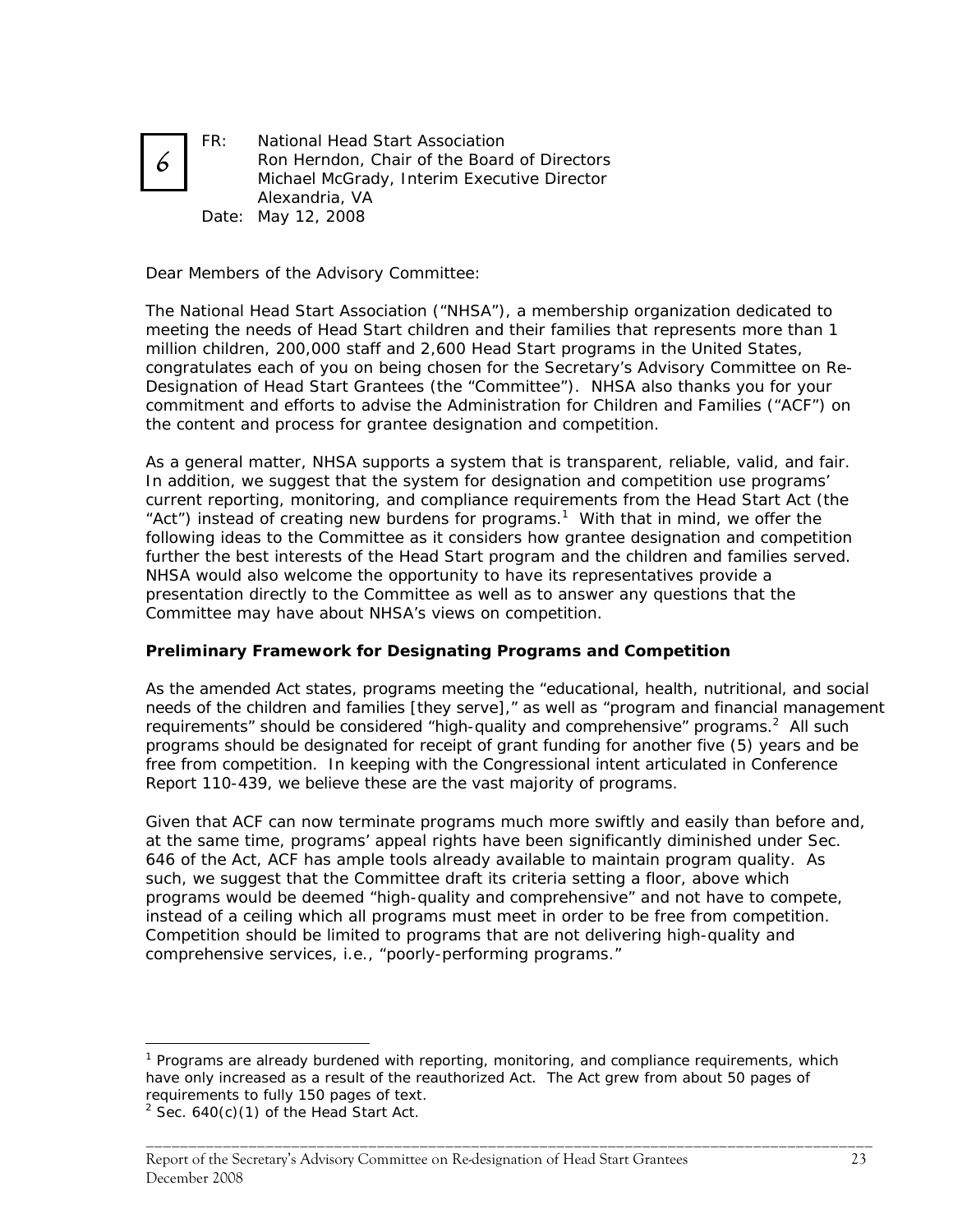competition should be respected and the current grantee should maintain its grant. Finally, we suggest that competition of a program be a last resort, as its duration and uncertainty may cause major disruptions to children, families, and staff. $3$  We are further concerned that the competition process could be a proxy for termination. Therefore, if a program is competed and the current grantee wins the competition (either against other entities or in situations in which no other entity competes), then the integrity of the Subsequent RFPs should not be issued for that grant. In instances in which a current grantee wins its own competition, training and technical assistance should be offered by ACF to help the grantee continue to serve children and families more effectively.

## **Focused Suggestions on Competition**

In developing criteria for poorly-performing programs not delivering "high-quality and comprehensive" services, we submit the following suggestions:

#### Deficiency Findings

 programs subject to competition in a given year to five (5) percent. (For example, if the We suggest the Committee establish a system by which a threshold number of deficiency<sup>4</sup> findings that have been identified under section 641A on-site triennial reviews would trigger competition. This threshold number of deficiencies should be statistically calculated to be a certain number of standard deviations from the mean number of deficiencies received in a given year. The threshold (*i.e*., the floor) should limit the percentage of average number of deficiencies received by programs in their triennial reviews for FY 2007 was four (4), then ACF would set the threshold at some number of standard deviations from the mean, so that programs to be re-competed would total five (5) percent of all Head Start grantees). This approach would certainly hold accountable poorly-performing programs and protect those that are performing well.

In addition, we suggest that the Committee exempt from a standard deviation approach the following:<br>(1) old deficiencies not rising to the level of a deficiency under the amended Act;

- 
- (2) corrected findings for programs above the floor; and
- (3) non-compliance findings and first-year review findings.

### *Old Deficiencies*

deficiency.<sup>5</sup> Therefore, we suggest that for the purposes of the designation process, any First, when the system for designation and competition initially goes into effect, some programs' on-site monitoring review data will date prior to December 12, 2007, when the amended Act went into effect. This is important because the amended Act defines "deficiency" more narrowly than before, requiring an issue to rise to the level of a "systematic or substantial material failure in an area of performance" to be deemed a on-site monitoring review findings dated prior to the new Act would be re-characterized under the new standards. This means that items characterized as deficiencies under the

\_\_\_\_\_\_\_\_\_\_\_\_\_\_\_\_\_\_\_\_\_\_\_\_\_\_\_\_\_\_\_\_\_\_\_\_\_\_\_\_\_\_\_\_\_\_\_\_\_\_\_\_\_\_\_\_\_\_\_\_\_\_\_\_\_\_\_\_\_\_\_\_\_\_\_\_\_\_\_\_\_\_\_\_\_

 $\overline{a}$ 

 $3$  Such disruptions are evidenced by the Office of Head Start ("OHS") presentation to the Committee at the March meeting which explained that RFPs for replacement grantees can sometimes take 3 or 4 rounds prior to finding an eligible new recipient.

<sup>4</sup> As defined in the amended Head Start Act, Sec. 637(2).

<sup>5</sup>*Id*.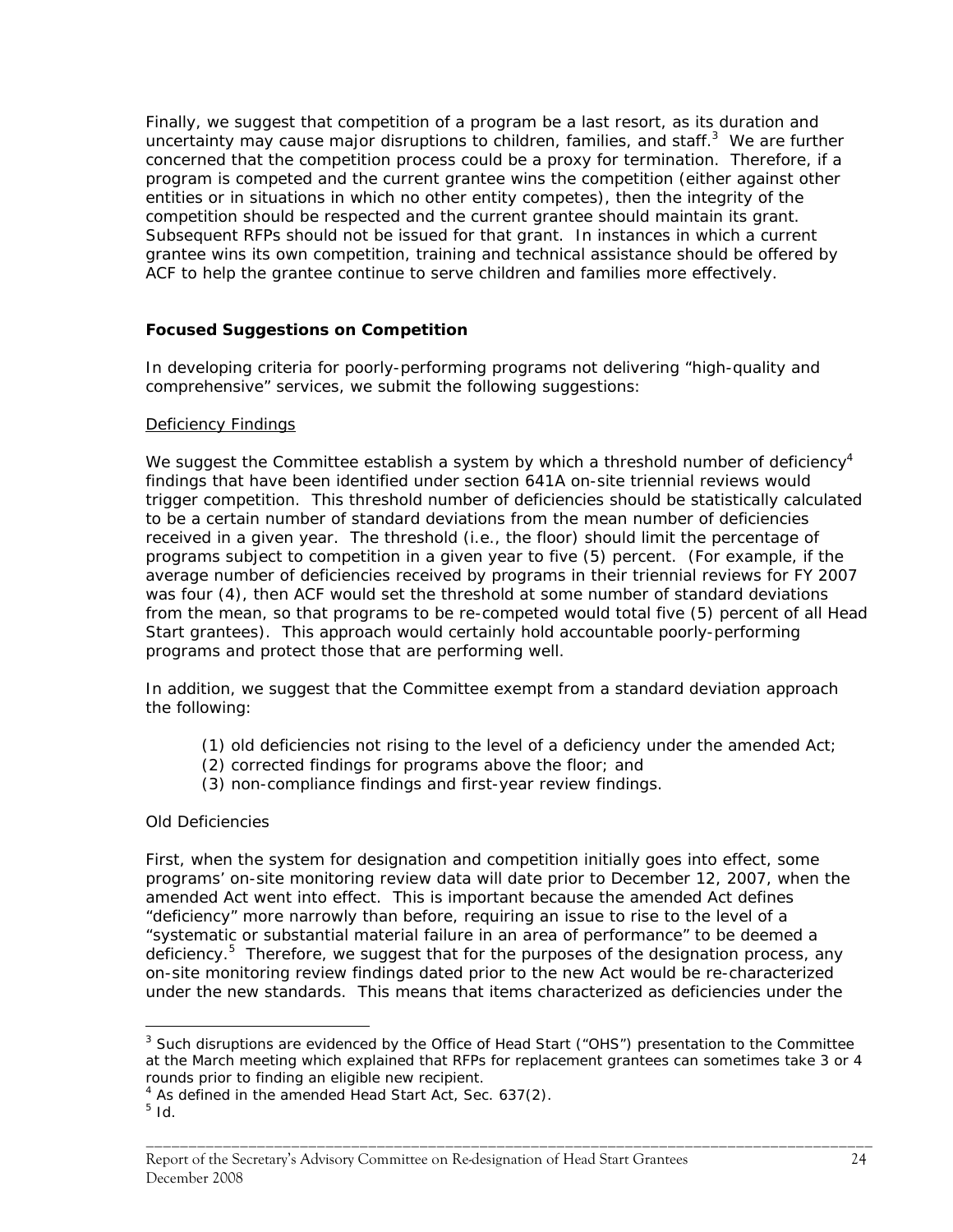old Act that do not rise to the level of deficiencies under the amended Act would not be counted against a program or towards competition.

## *Findings Corrected During the Allotted Corrective Action Period*

Second, a key measure of delivering a "high-quality and comprehensive" program is correcting non-compliance and deficiency findings through the statutorily-required corrective action period.<sup>6</sup> OHS' presentation at the Committee's March meeting demonstrated that although many programs had some form of non-compliance or deficiency finding in their on-site monitoring reviews, most programs corrected those findings during the corrective action periods allotted under the Act. Therefore, we suggest that programs above the floor that correct their findings should not be penalized for making necessary corrections by being competed.

## *Non-Compliance Findings and First-Year Review Findings*

 competition. Programs in their first year are just getting started and should not be Third, NHSA strongly suggests that non-compliance findings and results of first-year reviews should be exempted from the competition criteria that the Committee ultimately recommends. As explained to the Committee at its March meeting, non-compliance findings (which must be corrected to avoid becoming a deficiency) are minor as compared to deficiencies. In other words, they do not rise to the level of a "systemic or substantial material failure." As such, evidence of non-compliance findings should not trigger competition. In addition, given the considerable time that it takes new grantees to implement all of the Head Start Performance Standards, deficiencies that have been identified during the first-year monitoring cycle for new grantees should not trigger penalized for finding and fixing errors.

### Valid and Reliable Data from Multiple Sources

 $\overline{a}$ 

determine that a program is not delivering "high-quality and comprehensive" services. As required by section 640(c)(1) of the Act, the system for designation and competition of programs should utilize multiple sources of data to establish a pervasive and evidencebased pattern of poor performance, instead of relying on any single data source to

In developing criteria for poorly-performing programs, we suggest that the Committee rely on valid and reliable research-based observational measures of classroom quality drawn from the overall program, such as a balanced daily program of child-initiated and adult-directed activities, use of positive methods of child guidance, and individualized approaches to support each child's learning, including experimentation, inquiry, observation, play and exploration, as evidenced by observation and children's progress in learning documented over time by the Head Start Child Outcomes Framework. We do not recommend that the Committee consider findings from the observation of any one classroom or utilize specific classroom assessment data on individual students collected in conjunction with the Head Start Child Outcomes Framework. In addition, we suggest that the Committee consider measures of classroom quality that will be recommended in the yet-unreleased Study on Developmental Outcomes and Assessments for Young Children by the National Research Council Committee in the National Academies. A focus on outcomes that is beyond the scope of the Head Start Act would not be appropriate.

 program. *See* Sec. 641A(e)(2)(A)(ii).  $<sup>6</sup>$  Under the Act, the corrective action periods can be up to a year from the date of notice to the</sup>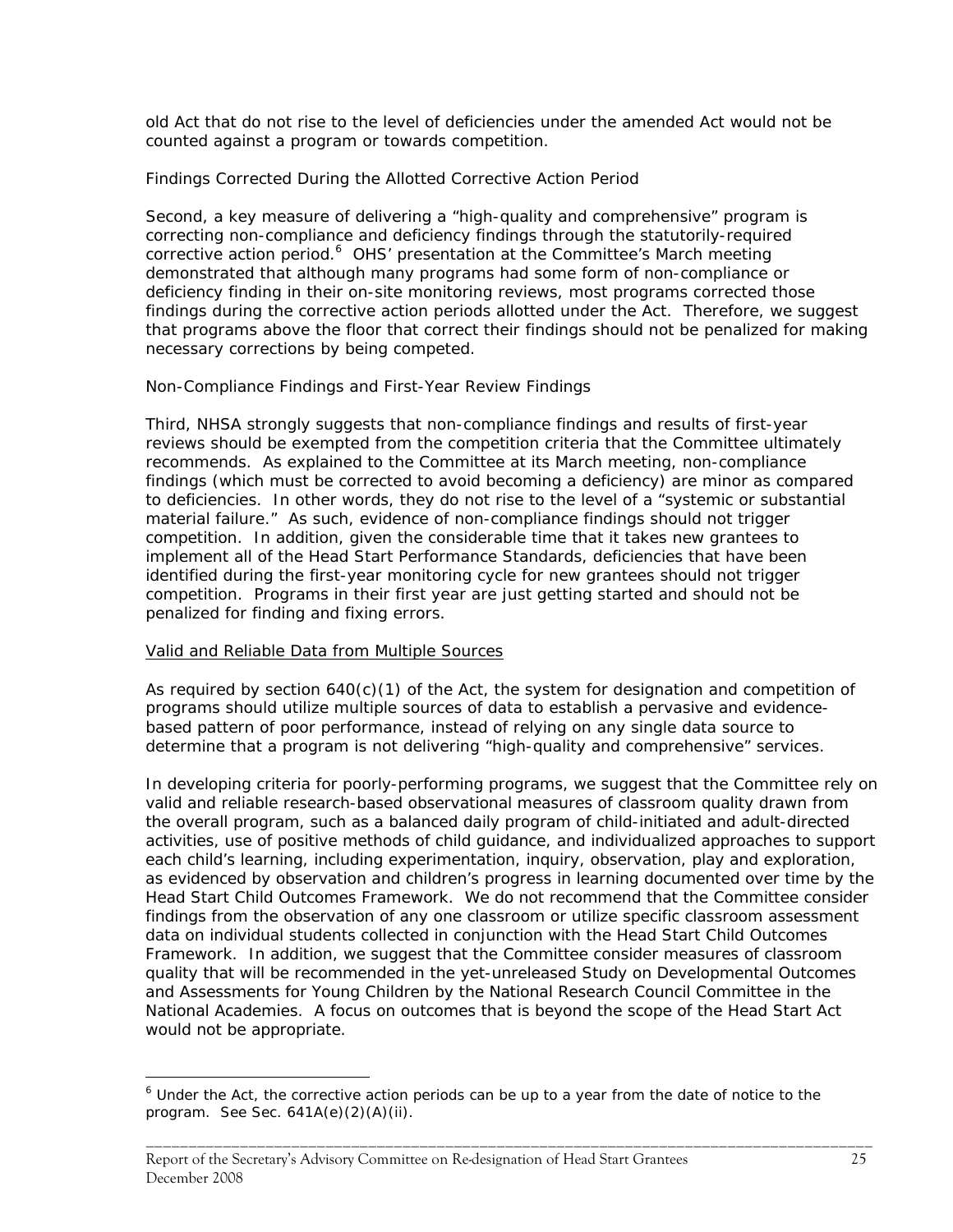## Audits

 findings. Further, we suggest that when establishing criteria to determine whether a In developing criteria for poorly-performing programs, we suggest that the Committee take into account programs' responses to audit findings and not consider corrected audit program should be competed, the Committee take into account whether the program has had clean A-133 audits for the previous two years.

### New Teacher Degree Standards

In developing criteria for poorly-performing programs, we suggest that the Committee not consider the newly-enacted standards for teacher degree qualifications as they set national thresholds, not program-specific requirements. As such, these national thresholds cannot be counted against a program as a finding in the triennial monitoring process.

### Program Information Reports

Based on findings from the two Program Information Report ("PIR") Validation studies completed in 2003 and 2007 that documented the current unreliability of PIR statistics as a tool for collecting program-level data, we recommend that PIR data not be used to make a determination about program quality until OHS has resolved the current inaccuracies in the PIR reporting system.

### Results from Risk Management

 programs. Therefore, factoring RM results into the designation and competition process Further, we suggest that the system exclude any new results from the recentlyimplemented Risk Management ("RM") system, a creation of ACF, not statute. Importantly, RM is based on data that the Committee is already considering, including sources such as on-site monitoring reviews and audits. It is our understanding that ACF intends RM as a planning tool to assist in fostering a systems approach to the identification of potential risk factors that, if unaddressed, could result in grantees becoming poorly-performing would be unnecessary, as ACF will have already required grantees to resolve any issues identified during the risk assessment process.

### Cost of System to Programs

We strongly suggest that the system not contain any hidden or extra costs for programs. Despite the Committee's vigorous discussion on the subject at its first meeting, it is important to understand that programs cannot be required to "over-match" the amount of non-Federal funds they are required by law to devote to their Head Start programs. Thus, the idea that programs should have to find additional sources of funding to meet their many requirements is contrary to law and Congressional intent. Moreover, the system for re-designation must work within the confines of Head Start's dwindling appropriations, which have eroded over the years and have not kept pace with inflation.

We hope these suggestions are useful to the Committee as you begin to outline recommendations for the Head Start system of designation and competition. As stated above, we would welcome the opportunity to present to the Committee directly. Please contact the undersigned if you have any questions or to schedule a time for our presentation.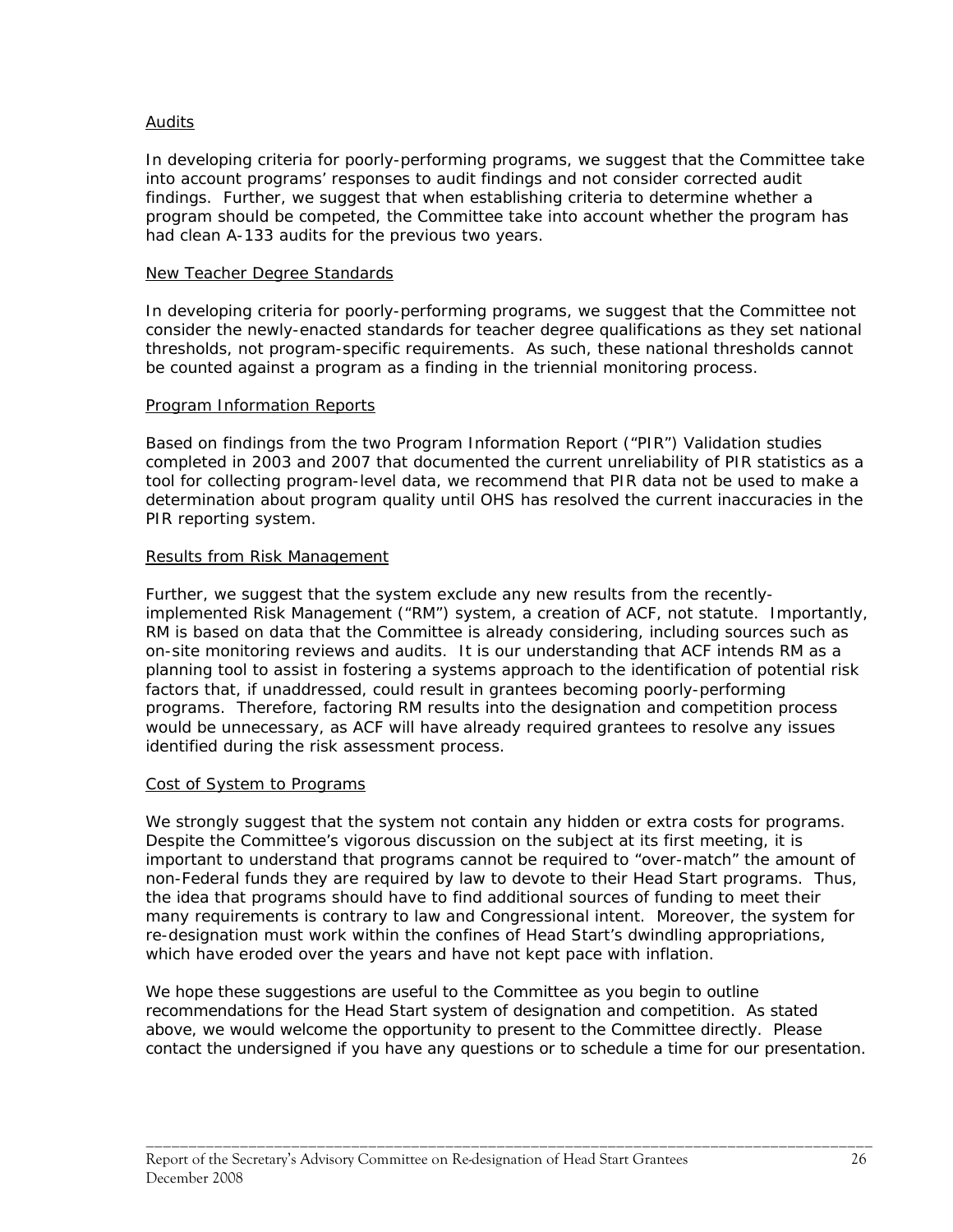

FR: Deborah F. Einstein, Director Alexander County Head Start Taylorsville, NC Date: May 14, 2008

Dear Members of the Advisory Committee:

asked to sign fraudulent "sign-in" sheets for trainings and meetings that were never held. When I learned of the planned revisions in the process of designating Head Start grantees, I was thrilled. I have been a Director for two Head Start Programs, one which I left 20 years ago to attend to the needs of my youngest child, and the one listed above. During that 20 year span between Head Start jobs, I have remained in close contact with members of my former management team. They tell horrific tales of the negligent leadership of their grantee agency. Many times, these friends have expressed their frustration over being Other tales involving Head Start directors who are never at the office (always out traveling) and poor oversight of Head Start funds that often result in loss of work time for Head Start employees – but not for grantee staff. Of course, I hear of these frustrations when that Head Start Program is about to undergo a triennial review.

 reviews and were even awarded an expansion grant! What troubles me most is that the As their former Director, we formerly ran that program strictly "by the book". Head Start Performance Standards are an excellent roadmap to producing an excellent preschool program for children – particularly disadvantaged children. We performed well during fraudulent documentation and pre-review coaching has resulted in adequate reviews for this particular grantee agency to continue to receive funding.

I am so encouraged to think that the Office of Head Start is actively seeking ways to improve quality by investigating the need for grants to be re-bid when grantee agencies are not operating honestly and with integrity. I trust that the kind of fraud that I have been made aware of for the last 20 years may soon come to an end.

In addition, I believe that Head Start grantee agencies that are, indeed, operating legally, appropriately, and with integrity will also welcome these reforms. Those that object……may warrant a closer look.

Thank you for your time.



FR: David Cochrane, PhD, Head Start Director  $\begin{array}{c|c}\n8 & \text{Superior, WI} \\
\hline\n\text{Date: May 18, 2008}\n\end{array}$ 

Dear Panel Members:

Association. I support and concur with all the points made in their comments. I wish to lend my support to the letter of May 12, 2008 from the National Head Start

Our agency will be undergoing a review this year and the expectations regarding the new Head Start Act are not clear at this time. We are told that the Act is law and all provisions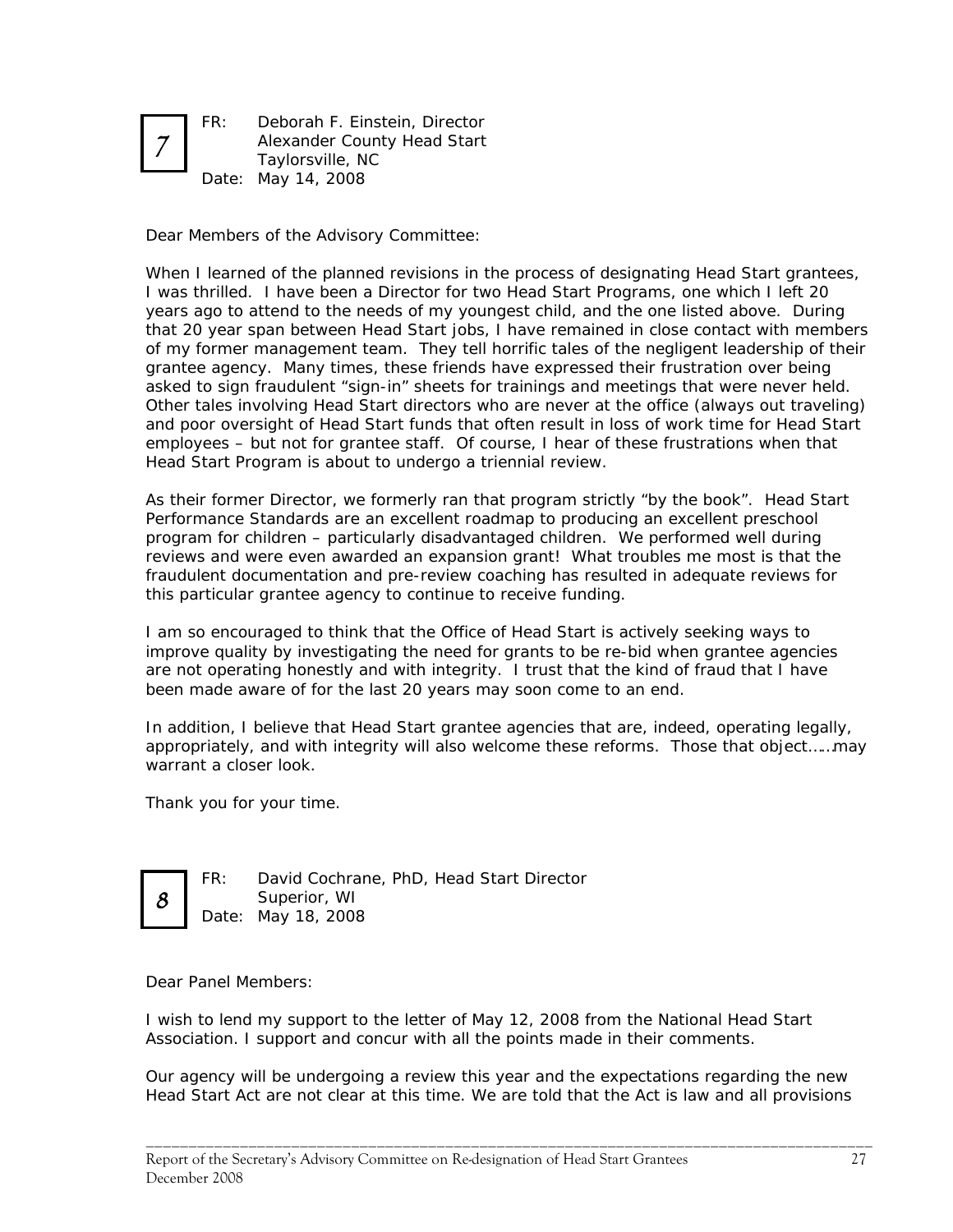are to be followed but to go slowly so that the bureau has time to make regulations and understand the implications of the Act. The idea of going slowly creates doubt and uncertainty when you consider a monitoring review.

I personally believe that most of the deficiencies are a result of either not having sufficient information or a misunderstanding of the interpretation of existing regulations. If appears that in the last few years the office of Head Start has been enforcing regulations through the monitoring process especially in the fiscal area without any contact with the regional offices. I would suggest a comprehensive study of the deficiencies over the last several years to gain an understanding of the problems those grantees may be having before we write rules for eliminating grantees. The question to be answered is, Are deficiencies the result of poor grantees or are deficiencies the result of badly written and implemented regulations? Is the system that makes and implements regulations working properly? If that needs to be corrected, how can we hold grantees responsible for findings? We will repeat the same problem with new grantees in the future.

As we move to understand the recent history we should also be careful not to repeat these situations with the New Head Start Act. Are we going to continue to monitor regulations that no one really understands. In the past program reviews were in some fashion a teaching tool for the implementation of regulations but since you have added the Redesignation factor there should be some other system for the implementation of Federal regulations. This is especially true for fiscal regulations which are not compiled in any one place but are strewn over many departments of government.



FR: Charles T. Kalthoff, Executive Director ACCORD Corporation Date: May 28, 2008

Dear Members of the Advisory Committee:

The purpose of this letter is to express ACCORD Corporation's support of the position the National Head Start Association has taken on the Re-Designation of Head Start Grantees as submitted to this Committee in a letter dated May 12, 2008.

We concur with each of the comments and suggestions submitted to this Committee by the National Head Start Association.

\_\_\_\_\_\_\_\_\_\_\_\_\_\_\_\_\_\_\_\_\_\_\_\_\_\_\_\_\_\_\_\_\_\_\_\_\_\_\_\_\_\_\_\_\_\_\_\_\_\_\_\_\_\_\_\_\_\_\_\_\_\_\_\_\_\_\_\_\_\_\_\_\_\_\_\_\_\_\_\_\_\_\_\_\_

 recommendations for the Head Start system of designation and competition. We hope that you consider these suggestions as you begin the process of developing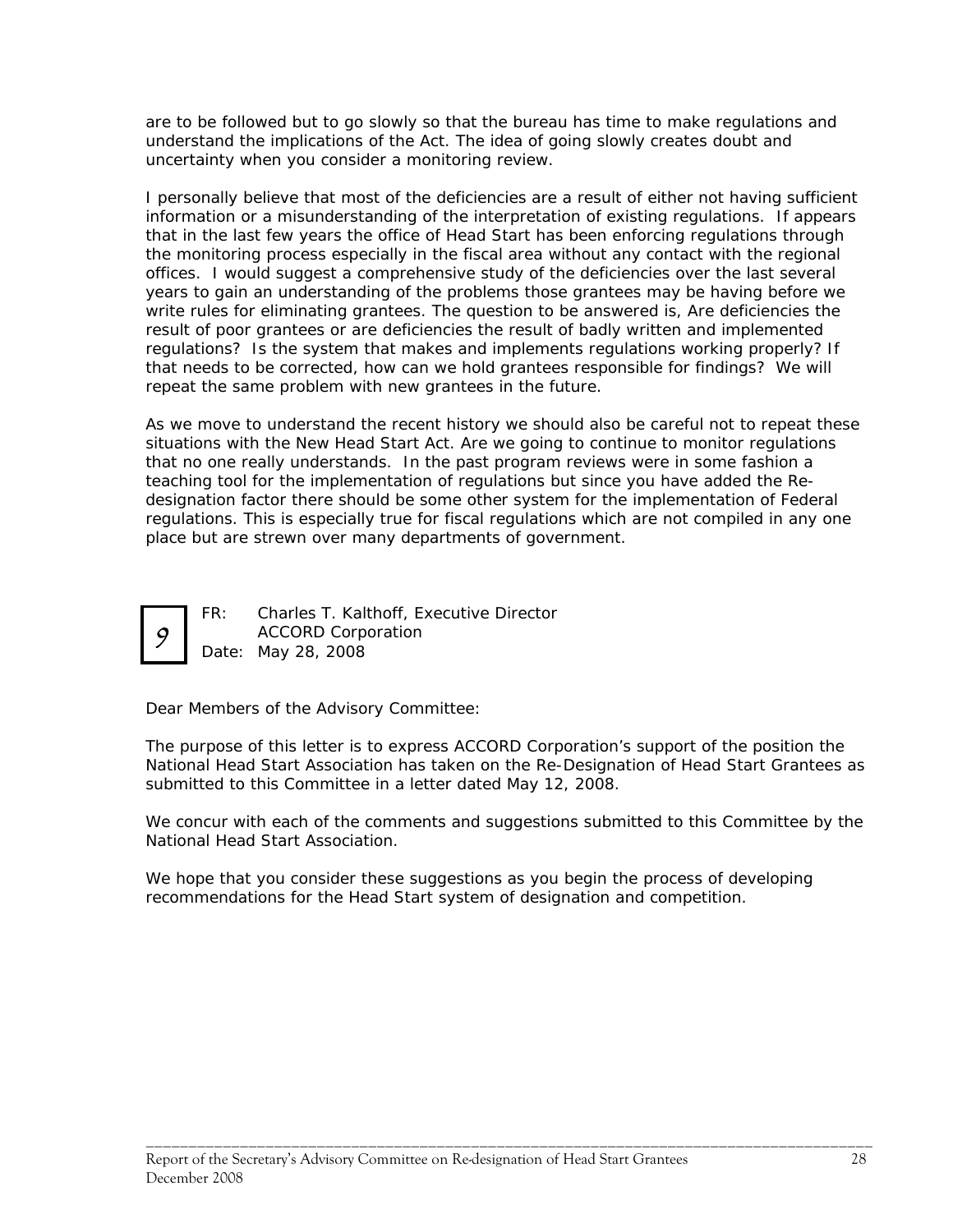

Ξ

FR: Don Mathis, President & CEO, Community Action Partnership Teresa Cox, Chair, Head Start Task Force, Community Action Partnership, and Executive Director, Mid-Williamette Valley Community Action Agency Salem, OR Date: June 2, 2008

To the Distinguished Members of the Secretary's Advisory Committee:

On behalf of the Community Action Partnership—the national membership organization of more than 1,000 private nonprofit and public Community Action Agencies across America—we are grateful for the opportunity to submit comments to the DHHS Secretary's Advisory Committee on the Re-Designation of Head Start Grantees. Approximately 30% of our Community Action Agencies administer Head Start programs and the Community Action Partnership (hereafter the "Partnership") views Head Start as an integral part of our strategy to promote economic security and better futures for low-income children and their families.

The Partnership's primary point is that as HHS conducts its grantee reviews, re-competes, and re-designations that Community Action Agencies be included in those discussions and work with HHS to improve programs and correct any programmatic or financial deficiencies. The Partnership also is committed to "high-quality and comprehensive Head Start programs" and we work with the Head Start Bureau's colleagues in HHS's Office of Community Services to strengthen and improve Community Action Agencies that administer Head Start.

 excelling" continuum. The Partnership supports a rigorous system of Head Start program The Partnership believes, however, that rather than requiring a "ceiling" that all programs must reach that HHS establish a rigorous "floor," a basic level of program compliance that Head Start programs must meet and are encouraged to exceed. This concept is consistent with the Partnership's adaptation of the Malcolm Baldrige Criteria for Performance Excellence which scores businesses and programs on an "advancing to achieving to monitoring, review, and technical assistance for those grantees that are determined to be poorly-performing. Competition for a Head Start grant should be the final option for a grantee that has not demonstrated improvement consistently from one year to the next, except for those programs proven to show abject fraud or gross negligence.

In cases of Head Start programs having reviews that range from minor non-compliance issues to the more serious "systemic and substantial material failure," such grantees such have at least the one year that the new Head Start Act guarantees to make improvements and corrections. In cases where a seriously-deficient grantee has shown and documented substantial improvement, the Advisory Committee should consider another year of probationary status for that grantee to attain compliance and should not be subject to recompetition during that extended corrective action period.

The Partnership will continue to follow the progress of the Secretary's Advisory Committee with keen interest; we have a nationally-representative Head Start Task Force that meets, shares information, and considers policy recommendations. The Task Force is interested in the Advisory Committee's recommendations on first-year reviews, new teacher standards, the relatively new "Risk Management" system, and other program and policy changes stemming from the new Head Start Act.

We ask that the Advisory Committee's final findings, outcomes, and recommendations be published for public comment in the Federal Register, with a 90 day comment period.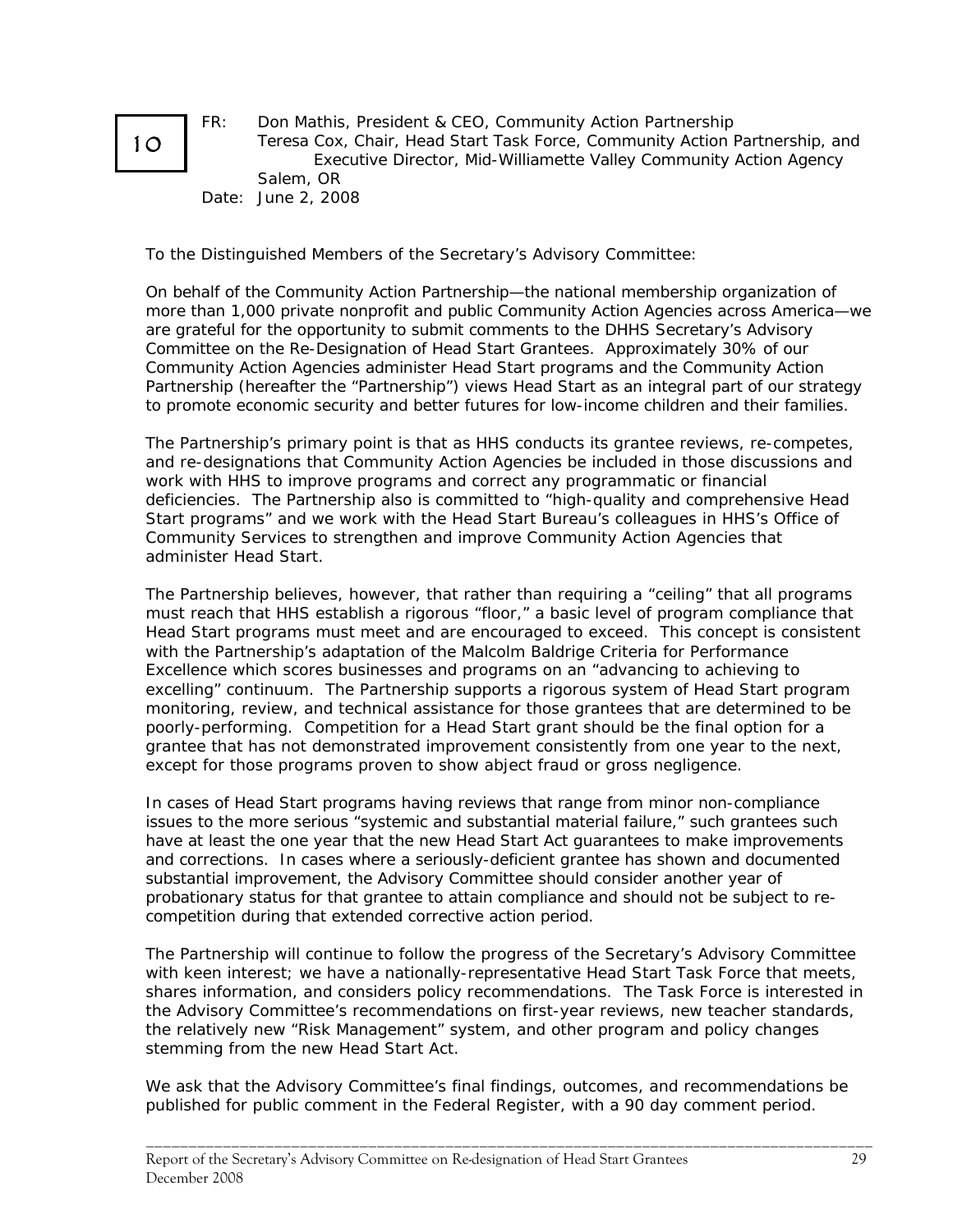If the Advisory Committee has any questions or wants more information from the Partnership, please contact Don Mathis, President & CEO, Community Action Partnership.

11

FR: Melanie Hartzog, Deputy Commissioner City of New York Administration for Children's Services New York, New York Date: Jun 4, 2008

Dear Members of the Advisory Committee:

The City of New York Administration for Children's Services (ACS) is the Head Start Super Grantee for New York City since 1965. With 76 delegate agencies, we provide Head Start services to over 19,000 children at 257 program sites and in Program Year (PY) 43 were awarded a grant of \$181,642,302. Thank you for the opportunity to provide comments on the designation renewal system.

As the panel considers the components of the designation renewal system, ACS urges the members to adopt two guiding principles. (1) We recommend that the panel factor in the size and complexity of the grantee including the number of delegate agencies and whether or not the grantee also provides direct service. (2)In order to determine whether a Head Start grantee is successfully delivering a high-quality and comprehensive Head Start program and whether the grantee has any unresolved deficiencies found during the last triennial review, it is imperative that the panel give consideration to creating a strength based system that values programs that demonstrate programmatic improvement throughout the five year period of review. A strength based system would acknowledge areas where a program is doing well and value a program's commitment towards improvement, including following through on a Quality Improvement Plan.

### Deficiency Findings

In determining whether a program is both high quality and comprehensive focus should first be made on the strengths of a program rather than the weaknesses. However, it is certain that the determination will take into account whether the program has any deficiency findings. Given this possibility we submit the following recommendations:

 (Section 637). The phrase "system or substantial material failure" is inherently vague and The Improving Head Start for School Readiness Act of 2007 amended the definition of deficiency to "a systemic or substantial material failure of an agency in an area of performance…, systemic or material failure of the governing body of an agency to fully exercise its legal and fiduciary responsibilities; or an unresolved area of noncompliance" ambiguous at best, needing further clarification prior to the use of deficiencies as a gauge for renewal designation. The Head Start Act stipulates that the "Secretary shall ensure the system for designation renewal is fair, consistent, and transparent" (Section 641). A clear definition of "systemic or substantial material failure" will help to ensure consistency and relieve the renewal process of uncertainty.

If a program's deficiencies are included in determining whether the program is delivering a high quality and comprehensive Head Start program, not only should the number of deficiencies a program has received be taken into consideration but so should the frequency and severity of the deficiency. The suggestion that a threshold number of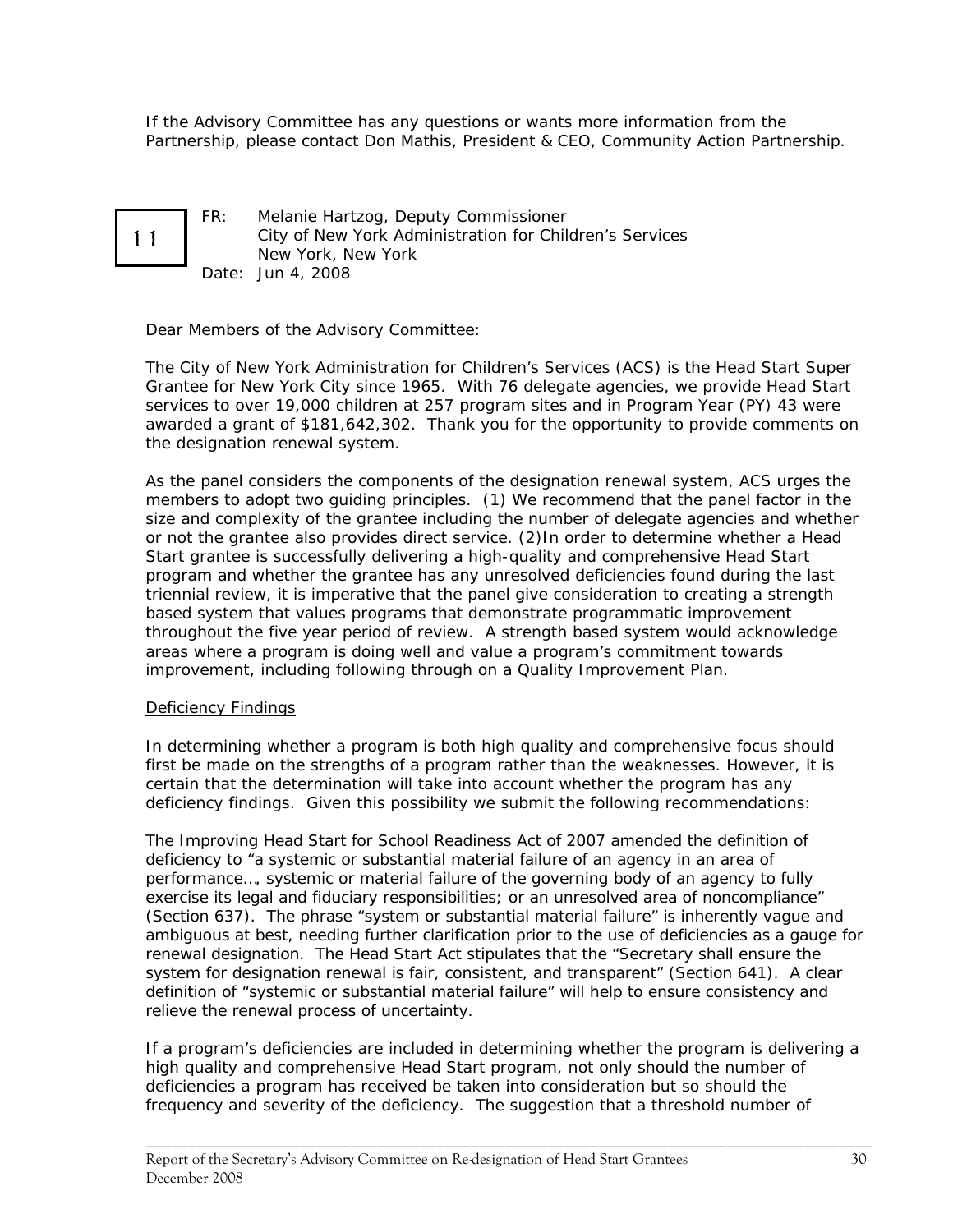deficiencies be used to trigger re-competition is not adequate as it does not take into account the nature of deficiencies nor does it focus on the programs strengths and qualities such as the ability for rehabilitation and the improvements made by the program over time.

 practice but it will also enable the review process to shift to a strength based system. Once a deficiency finding is made, it is important that grantees be provided with sufficient time to make appropriate corrections. If a program has not been given a reasonable opportunity to cure its defects, the results of the triennial review should not be included in the criteria to determine re-competition. By focusing upon prompt and appropriate corrective action and providing sufficient time to do so, the grantee will not only improve

## Annual Audits

In evaluating the use of annual audits as required under Section 647 of the Head Start Act, the panel should apply a strength based approach which considers the grantee's response to the audit findings and takes into account corrected audit results rather than the original audit findings.

## Program Information Reports

 used to determine program quality until the dependability of such date is proven. While the Head Start Act includes the Program Information Reports (PIR) as one of the criteria for determining if a Head Start agency is delivering a high quality and comprehensive program, there is concern with the reliability of PIR data especially if it is elevated to be included in the designation renewal system. Therefore, we recommend that PIR data not be

Additionally, PIR data reflects past program years. If a program has shown recent improvement, it will not be reflected in the PIR. Options which demonstrate current information should be chosen instead.

### Risk Management Process

The Office of Head Start has recently initiated a Risk Management Process for all grantees. While this process includes a strength-based approach it is both untested and repetitive of factors already under consideration by the panel. We urge the panel to uphold the Risk Management Process as an independent planning tool used solely for management rather than for assessment and exclude the results of the process from the re-designation criteria.

## Local Grantee Evaluation Tools

We have recently developed and will begin to pilot a quality performance measurement system for early care and education services in the City of New York. This new system will include a common set of program standards and assessment protocol for all City-funded early care and education programs including Head Start. The assessment process will identify program strengths and weaknesses in fostering children's healthy development and hold all programs to the same high quality standards.

ACS encourages the panel to include local performance measurement systems, if offered by the grantee for consideration, as a tool in determining designation renewal. We are not suggesting that such systems be mandated. However, such systems may allow local resources to be leveraged where they already exist and should not be ignored.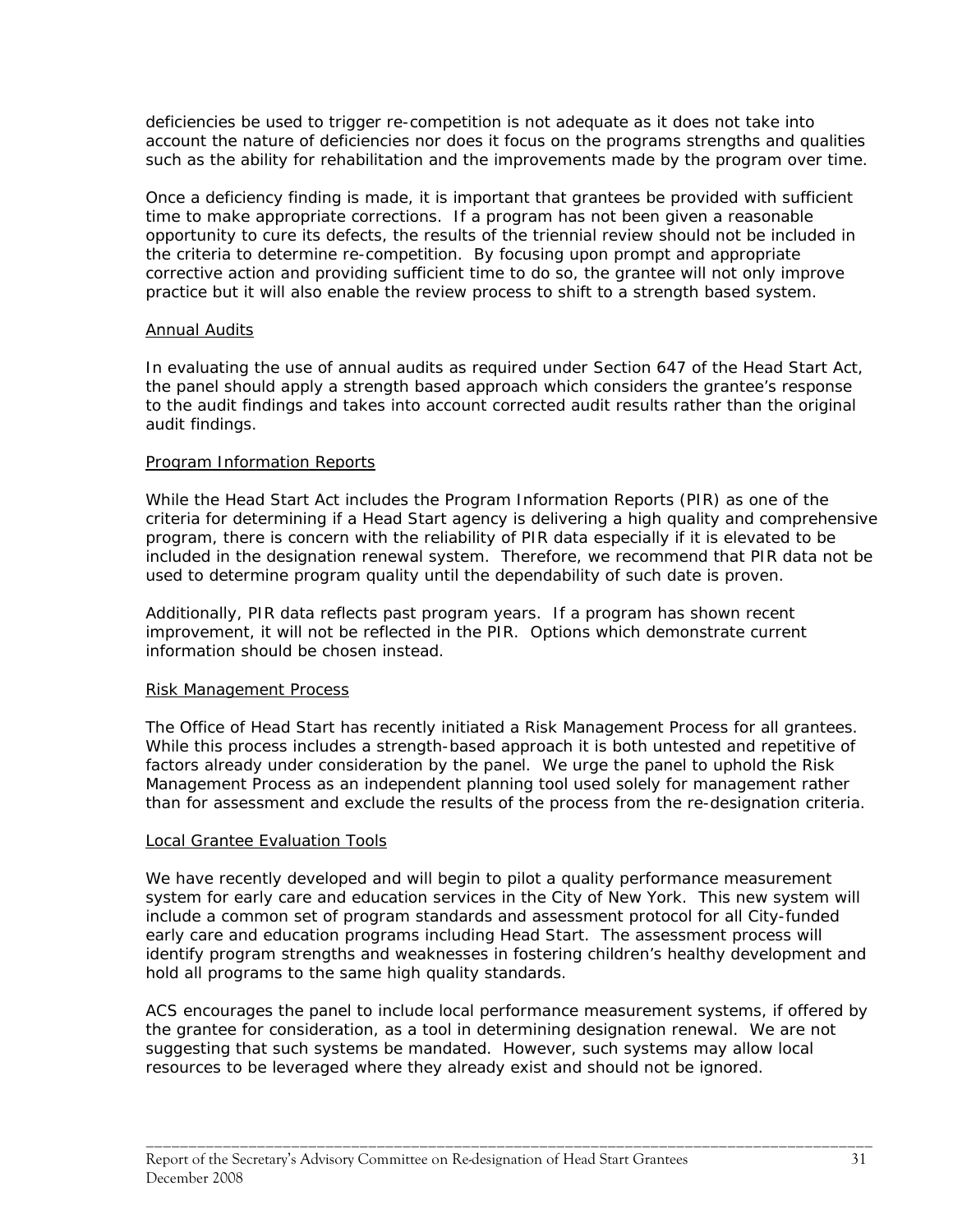### Eligibility to Re-Compete

Should a grantee not receive a renewal, we recommend that such a grantee be eligible to participate in the open competition. While the Head Start Act requires that the Secretary take into account "any past performance of such applicant", the fact that a renewal was not granted should not in and of itself be a factor. Otherwise, to include the failure of a grantee to receive a renewal as part of the open competition process would render the recompetition to the equivalent of a termination without the right to appeal. The panel may consider providing due process rights to programs who are deemed not to have a high quality or comprehensive program.

## Designation Renewal System Costs

ACS strongly advocates that any system for designation renewal not include any additional costs to the grantee. We currently operate in fiscally challenging times that have seen decreased funding for the Head Start program. New York City anticipates a \$28 million shortfall in Federal funding of Head Start services for the program year beginning February 1, 2008. Even as we have successfully taken strides to reduce costs wherever feasible, our total expenses have continued to increase in critical areas of fixed costs, especially in real estate and health insurance.

We hope that the recommendations we have provided are helpful to the Committee and we appreciate the time you have given to our concerns. ACS would welcome the opportunity to discuss our recommendations and to answer any questions put forth by the committee.

12

FR: Marie H. Galvin, Director Somerville Early Head Start Somerville, MA Date: June 13, 2008

To Whom It May Concern:

I am concerned about the "automatic indicator" to recompete:

 Confirmed case of child abuse or neglect by an agency staff operating the Head Start Program

The issue is not that child abuse has occurred but rather how the agency or Head Start program deals with a situation where child abuse or neglect is perpetrated by Head Start staff. The danger in the category as it is now described, is that if this were passed, the tendency would be to not report such incidences or to cover them up. Head Start does not need a scandal similar to the Catholic Church scandal and more importantly children have a right to be protected.

Rather than looking at one incident of institutional child abuse or neglect as an indicator for recompetition, we should be looking at systems programs have in place for handling such situations and patterns of such situations in any program or agency.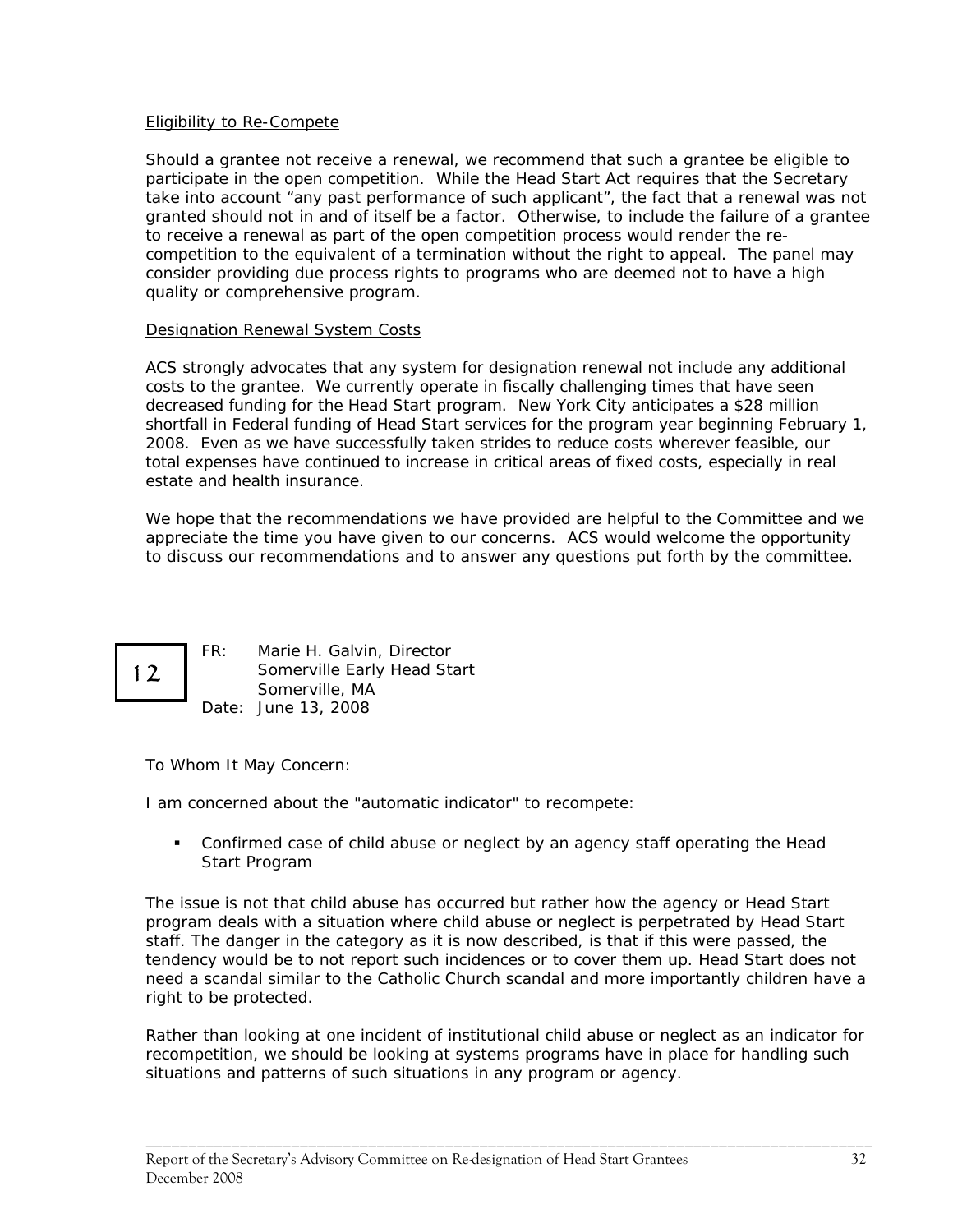

FR: Larry K. Kleeman, Executive Director Lincoln Hills Development Corporation Tell City, IN 47586 Date: June 18, 2008

Dear Sir:

 considering some "automatic indicators" that if a grantee had one of these would need to be deleted from the "automatic indicators" if in fact you adopt such a system. We are the Head Start Grantee and have been so since 1965. I understand that you are automatically have to re compete. I have some concerns about two (2) of the "automatic indicators" you are considering. First let me say I'm not sure if there should be any automatic indicators but having said that I feel very strongly about the following two that in my opinion

 and we had the court and County Department of Child Services state that all charges had 1. Revocation of license to operate. We operate seven (7) state licensed child care centers (I believe currently that is an option and not a requirement). We therefore have voluntarily had our centers licensed. One of the licensing provisions is that we cannot have any employees who have been charged with child neglect or abuse. Since we do not have access to child neglect or abuse records unless criminal charges have been filed we have no way of knowing if an applicant for employment is in this situation. Last year we had a situation where we were notified by the Department of Child Services Licensing Division that our license would not be renewed because we had an employee working for us who had been charged with child abuse or neglect. Let me state again we have no way of determining this information up front. In this particular situation the employee in question has neglect charges filed against her over three (3) years ago, went through a rehabilitation program been dropped and she successfully completed her rehabilitation, all of it prior to her ever applying for a job with us. We are contesting the state's threat of withholding our license as we do not believe it is justified. But this example as I understand your "automatic indicator" policy would mean that IF the state does not renew our 1 license for this center for this 1 employee for an old charge that has been dismissed our whole program would be penalized by having to re compete. That doesn't make sense to me.

2. Further I understand that a "confirmed case" of child abuse or neglect by agency staff would constitute another "automatic indicator". During this past school year we had a longterm employee who used inappropriate discipline on a child that was out of control and had called the teacher a "fucking bitch". The employee, not the teacher, slapped the child in the mouth (once) and told the child that was not proper language. That was not the proper procedure for the employee and when we found out about the incident we immediately suspended the employee (indefinitely) and we went one step further we notified the Department of Child Services to self-report potential child abuse. The DCS notified the police department, an investigation was conducted by the police and DCS and the matter is now out of our hands. Now as I understand it because we did the right thing by suspending the employee and reporting the incident to DCS this will trigger an "automatic indicator" and our program will have to re compete. So in the future should we not report such incidents in order to keep our Head Start grant?

It seems to me that in both of the above instances the "automatic indicators" are too severe for incidents such as the ones that happened to us this year. I urge you to provide a little more flexibility. Thanks for your consideration.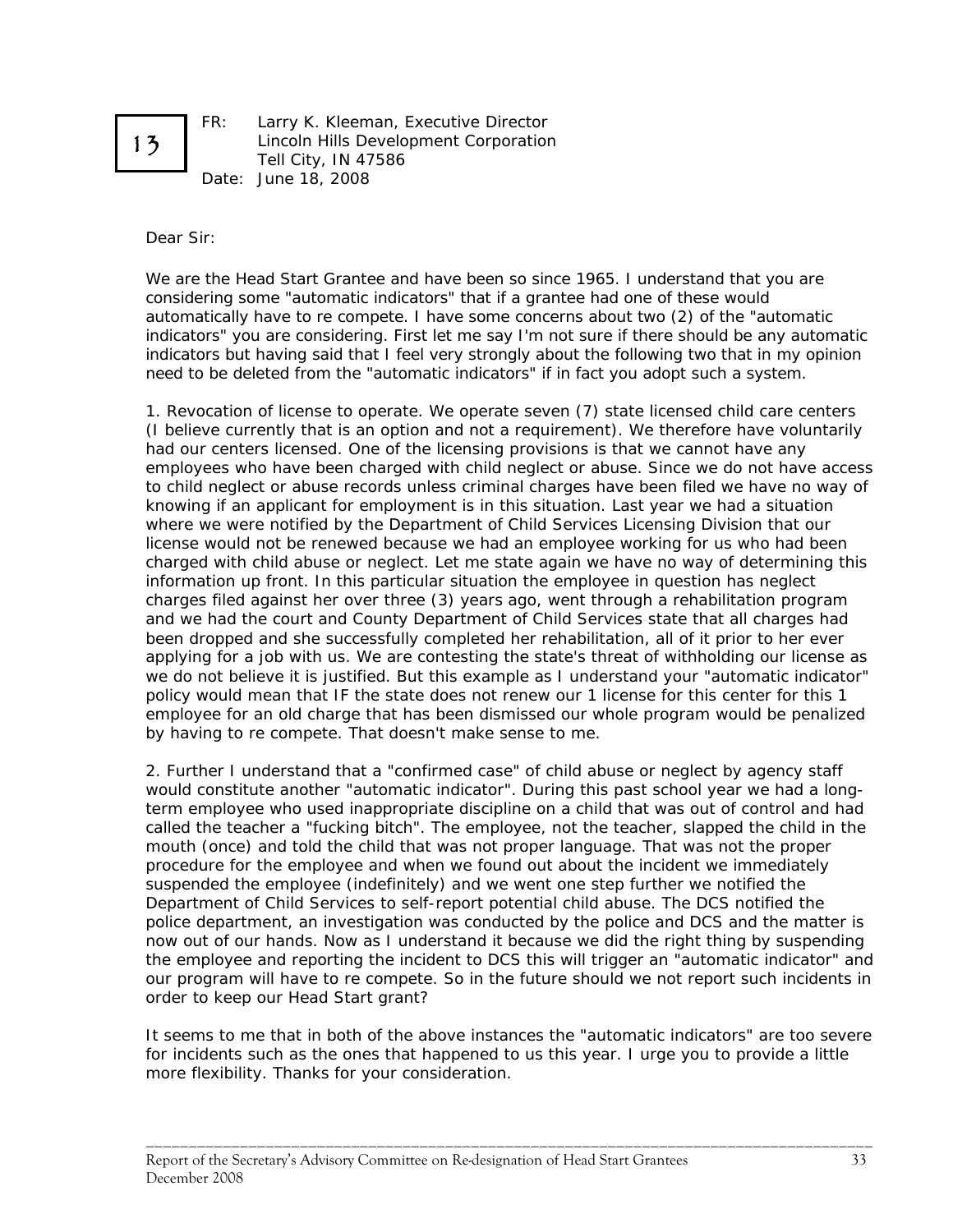# 14

FR: James Anderson, Chief Executive Officer Family Resource Agency, Inc. Cleveland, TN Date: June 24, 2008

I recently read where the Secretary's Advisory Committee had reached the consensus that one of the automatic indicators that would require an automatic recompetition of a Head Start grant was a confirmed case of child abuse or neglect by agency staff operating the Head Start program. I'm not sure exactly what that statement means or exactly what staff that applies to. However, I have a major concern with such a position as that on that particular issue.

As the CEO of a high performing Head Start Agency for over 20 years and having served as Head Start Director myself, I would make the point that even with a well-developed employee recruitment, selection, training, and supervision process it is impossible for the management of an agency to absolutely guarantee that he/she can prevent any and every act of employee wrongdoing like this from occurring. It troubles me a great deal to think that the careless or irrational actions of one employee, acting in a manner that is contrary to all training they have been given by the agency, and in direct conflict with commonly expected behavior could suddenly and completely jeopardize our entire Agency's ability and opportunity to continue operating a Head Start program. In reality we could see decades of good service relegated to naught all because one low level staff person did something really stupid.

 I can understand how that if an Agency hasn't been diligent in discharging its duties to jeopardy for the actions of one person which could be a very low level employee such as an hire, train, and supervise its employees then it should not be allowed to operate a Head Start program. However, I think it is completely unreasonable to put the entire grant in Assistant Teacher, Kitchen Assistant, or such.

Also what if a higher level or some other employee is confirmed to have abused or neglected a child at their home in a situation that has nothing directly to do with the Agency. Again, is it reasonable or proper to punish the entire organization for the actions of one.

 management do when an act of wrongdoing occurs. Does that management directly and As the CEO, I am willing to be totally candid and tell you that management cannot always prevent an act of wrongdoing from occurring. In the financial arena auditors readily recognize and point out that no system is so good that it can always prevent every act of wrongdoing from occurring. However, they look at whether reasonable systems of checks and balances are in place and also what the organization has done if some irregularity has been discovered. What is telling about the character of an organization is what does openly address the situation and hold the individual or individuals accountable or does it try to sweep the problem under the rug?

For those of you on the Committee who might have children or supervise others in your organization I would simply ask you if you can guarantee that your children or your employees would never commit some unreasonable act such as this? I don't think you can.

I also think what you may inadvertently do by adopting such an unreasonable position is to put some organizations under an extreme pressure not to openly deal with staff behavior situations that may border upon abuse or neglect for fear of losing the grant. This would be unfortunate indeed and would not be in the best interest of the families or children we serve.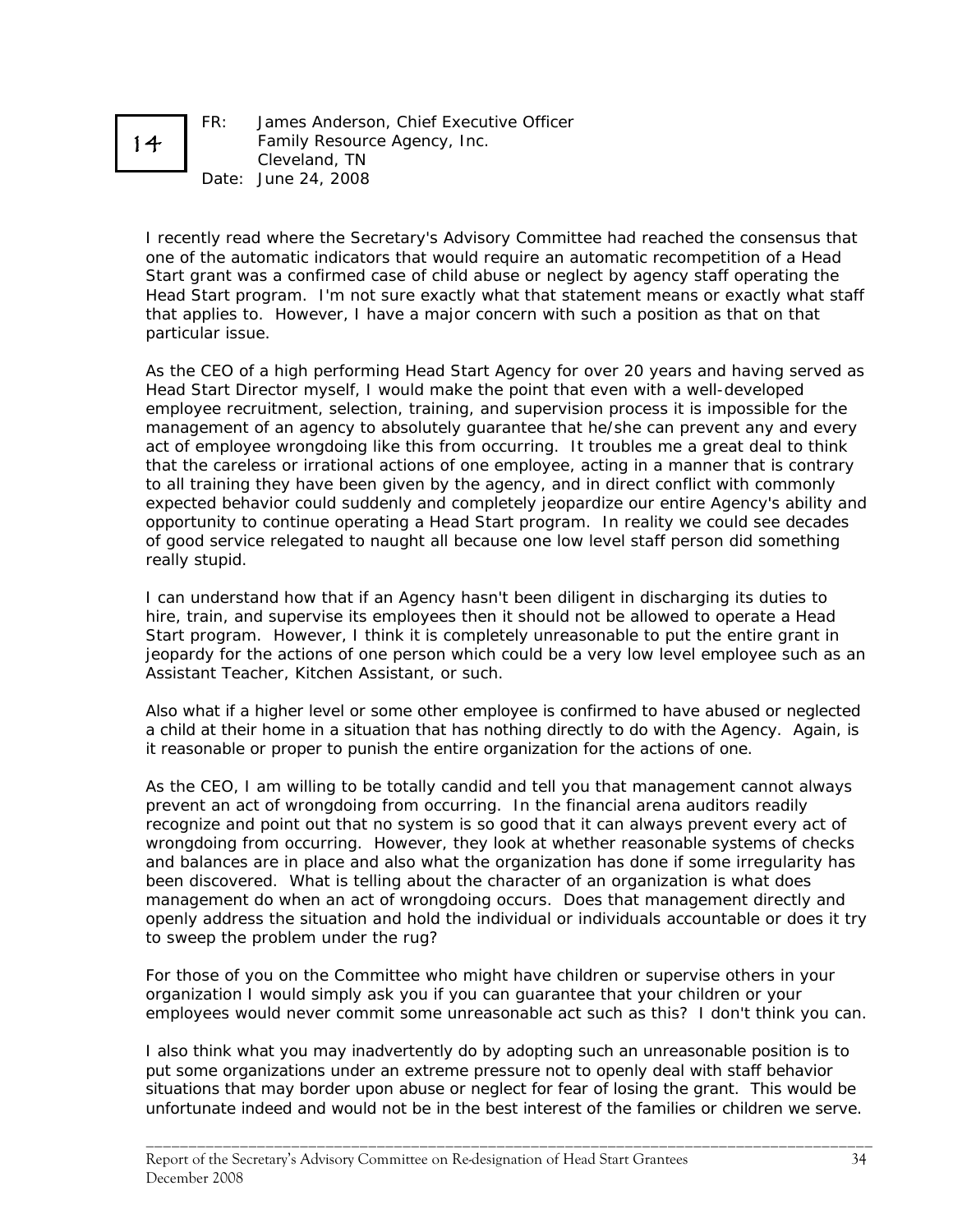So I encourage you to reconsider your position on this topic and adopt a more realistic perspective in terms of what can be absolutely controlled and prevented by good management versus what cannot.

FR: Selena Walsh-Wheeler, Director, Governmental Relations 15 Neighborhood Centers, Inc. Austin, TX Date: July 17, 2008

To whom it may concern:

It is my understanding that the Secretary's Advisory Committee (SAC) on Re-Designation of Head Start Grantees received a proposal by the Office of Head Start ("OHS") for a redesignation system that was considered by SAC this past June.

Please accept this letter as an official request for a copy of the OHS proposed redesignation system; delivery: e-mail at: [swalsh@neighborhood-centers.org](mailto:swalsh@neighborhood-centers.org) or if preferred by mail, see mailing address below.

 I thank you very much for your attention to this request and wish you the best of luck with your very important work.



 FR: Shirley Murray 16 Date: August 11, 2008

Hi:

Thank you for the 6-9 summary from the advisory committee meeting. I have a few questions\*

1) What was the initial cause of the change in grant renewal?

2) Will the upcoming presidential elections have an impact on this plan?

3) Will the October meeting be on the web?

4) Was creating the key indicators and elements a responsibility of the committee or will that be the responsibility of another? Will the public have an opportunity to review and comment on the final draft?

\_\_\_\_\_\_\_\_\_\_\_\_\_\_\_\_\_\_\_\_\_\_\_\_\_\_\_\_\_\_\_\_\_\_\_\_\_\_\_\_\_\_\_\_\_\_\_\_\_\_\_\_\_\_\_\_\_\_\_\_\_\_\_\_\_\_\_\_\_\_\_\_\_\_\_\_\_\_\_\_\_\_\_\_\_

Thank you.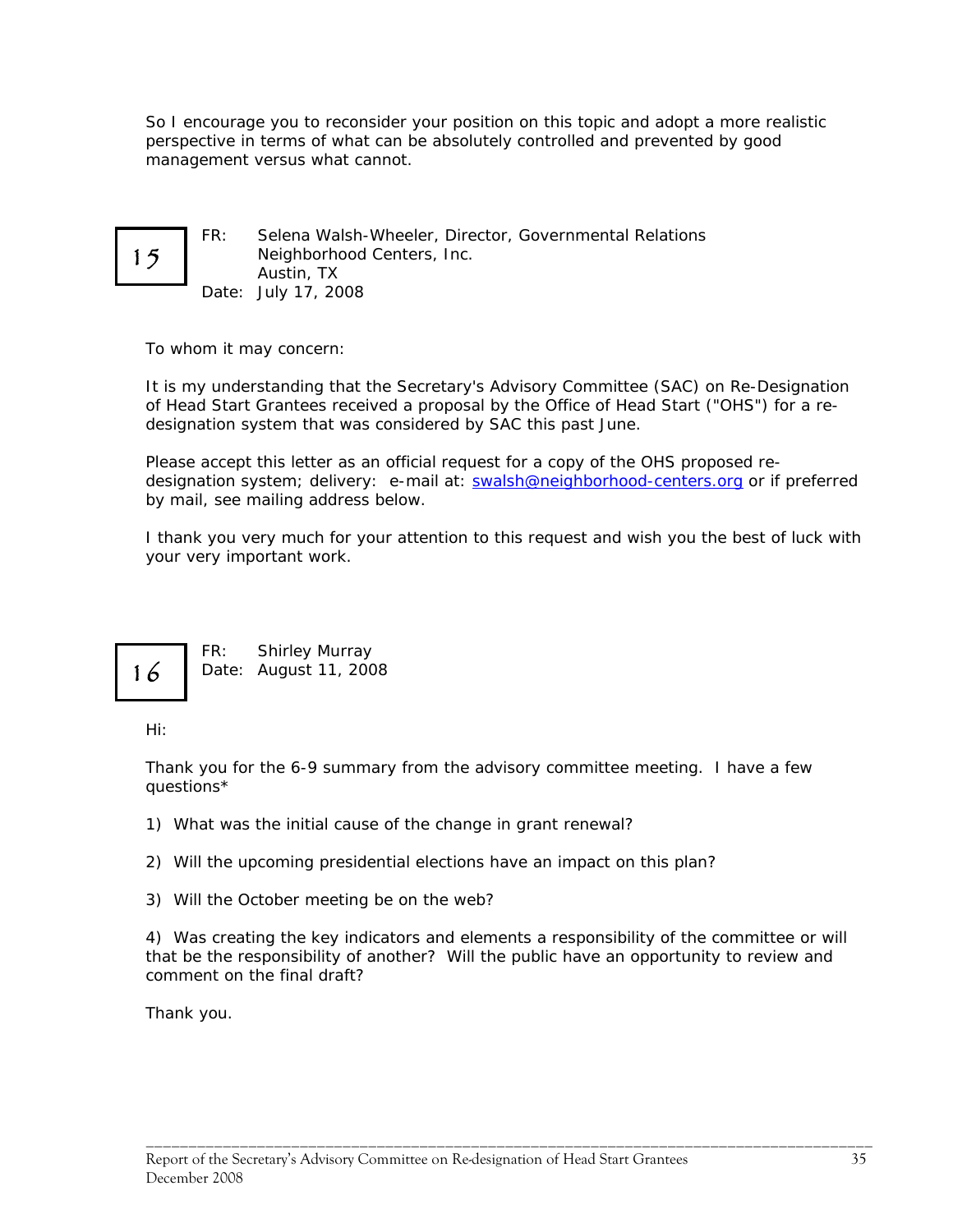FR: Randy K. Jones, Esq., Chairman, Board of Directors Neighborhood House Association San Diego, CA Date: November 17, 2008

Dear Members of the Advisory Committee:

 and considerations that NHA believes should be reflected in the new re-designation policies. The Neighborhood House Association (NHA) would like to thank the Advisory Committee for its efforts to develop a re-designation process for Head Start grantees that promotes continued high quality services and ensures grantee accountability. As one of the largest Head Start and Early Head Start programs in the country, NHA shares these goals. NHA has been a Head Start grantee for over 30 years and currently serves through its network of delegate agencies, partnerships, and collaborations approximately 8,100 children and families daily through 112 early childhood and education centers located throughout San Diego, California. This letter discusses several important recommendations It is critical that the rules and evaluation methods applied to Head Start grantees be uniform, valid, transparent, and apply designation renewal systems uniformly across all grantees. Each of NHA's recommendations will advance those goals.

The Head Start Re-designation Committee recommends that grantees be evaluated on two indicators: Automatic Indicators and Key Quality Indicators. Automatic Indicators are serious offenses where a single occurrence would be considered indicative of a grantee's inability to provide high quality service and require a grant to be re-competed at the end of the grant cycle.

The Committee recommends that those grantees that do not have any Automatic Indicators at the expiration of the grant cycle be evaluated on a second tier of indicators: Key Quality Indicators. Key Quality Indicators would be minor infractions found in the yearly monitoring reviews and the Program Information Report. The evaluation system would assess weighted scores for each minor infraction that would then be used to evaluate the grantee. Grantees with the highest aggregated number of points would be subject to re-competition.

NHA agrees with the Committee that re-designation of poorly performing Head Start grantees is important and recommends the following changes to the Committee's proposed re-designation structure.

## **1. The Framework for Re-designation Should Rely Only on Uniform Federal Data**

The process for re-designating Head Start grantees should not rely on non-Federal data. Currently, the Committee has proposed using non-Federal data to determine the quality of a grantee and whether or not the grant should be automatically re-competed. The first recommendation of the Committee is that the re-designation process should be "uniform, valid, and transparent." A system that relies on the patchwork of State, county, and city laws and regulations is *not uniform*; a system that holds one grantee to a higher standard than another is *not valid*; and a system that cannot be accurately tracked by the Head Start office is *not transparent*.

Head Start grantees face a wide range of compliance standards that vary depending on the state, county, and municipality in which the grantee operates. State and local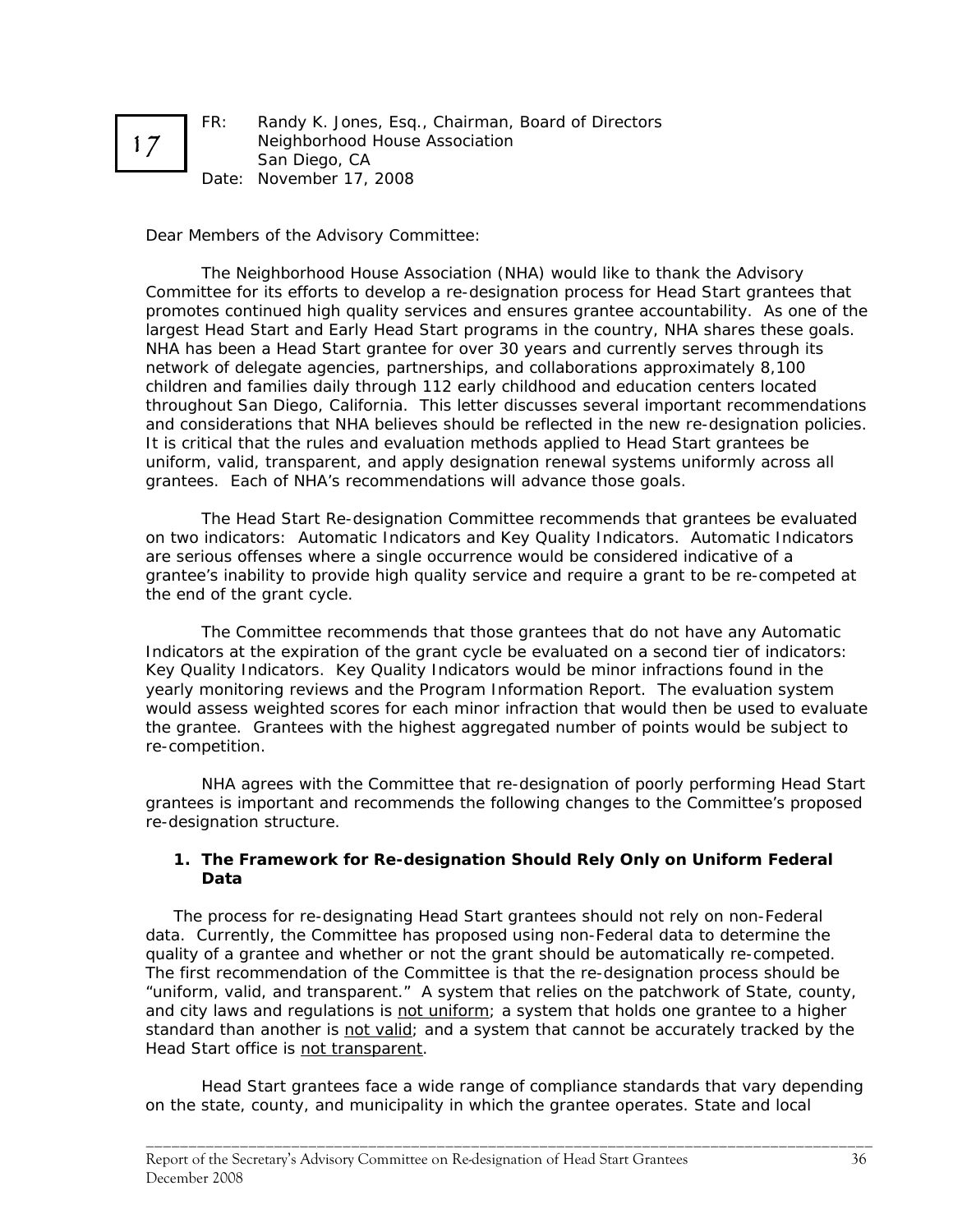governments may subject Head Start grantees to compliance requirements that are unique to that location and that do not exist, or are structured differently, in other areas. For example, although sexual abuse is a serious offense that one would think should automatically open a grant for re-competition, the Advisory Committee declined to categorize sexual abuse as an automatic indicator, in part because the legal definition of "abuse" varies by state and could not be uniformly evaluated across all localities and grantees. Though incidents will surely weigh against the grantee during re-designation, the Advisory Committee shied away from establishing a blanket rule due to concerns about uniformity.

Other potential Automatic Indicators, including bankruptcy laws and licensing requirements, are not uniform across state lines. Nearly all states require licensing of childcare facilities—most states, however, do not require childcare licenses for early education programs. Licenses are often site-specific and not grantee-specific. In some areas, a grantee may move children to new, improved centers and lose site-specific licenses at old locations. NHA strongly believes that Head Start does an effective job of holding all Head Start centers to a universal standard of excellence, and that a uniform, valid and transparent measure of health and safety of Head Start centers is "suspension."

Ultimately, if non-Federal data is used in assessing grantees, a Head Start grantee could potentially be assigned an Automatic Indicator for a deficiency that could not possibly occur at a comparable facility located in anther state due to differing or non-existent, non-Federal regulations. Head Start should not impose a penalty for standards that are not uniformly imposed on all grantees, as recognized by the Committee in the incidence of sexual abuse. The fundamental purpose of grantee oversights is to promote high quality services and grantees that embody the essence and word of the Head Start Act. Uniform, Federal standards are the best solution.

to self-reporting will create a strong disincentive for honest self-reporting by grantees. afoul of state or local regulations. NHA and other grantees have dutifully reported even the NHA is also concerned that assessing deficiencies based on non-uniform, non-Federal standards will discourage reliable self-reporting and leave Head Start with spotty information. Indicators that automatically require re-designation competition and are tied Head Start, which only has the capability to monitor grantee compliance with Federal laws and regulations, has traditionally relied on grantees to self-report any incidents that run most minor incidents to Head Start officials. The system encourages an honest, open, oversight regime that promotes ongoing quality services to children and families. However, if the new re-designation process assigns automatic re-competition based on violations that vary from state to state, many grantees will decline to self-report "borderline" or minor incidents. Since Head Start does not have the capacity to monitor every potential incident at thousands of centers nationwide, the end result could be diminished quality and increased risk.

### **2. Grantee Deficiencies Should be Scored on a Per-Center Basis**

A scoring system that compares grantees per infraction and is not based on a percenter calculation will compound minor problems with "super-grantees" while allowing potentially preventing [sic] poorly performing small grantees from ever meeting the threshold of re-competition. The scoring system should evaluate grantees based on a pointsper-center average in order to get a clear picture of each grantee's overall performance.

If Key Quality Indicator scoring is based on aggregated points, it is inevitable that a grantee operating many centers will have more total points that a grantee with far fewer centers. For instance, a grantee with 100 centers could potentially have 25 areas of non-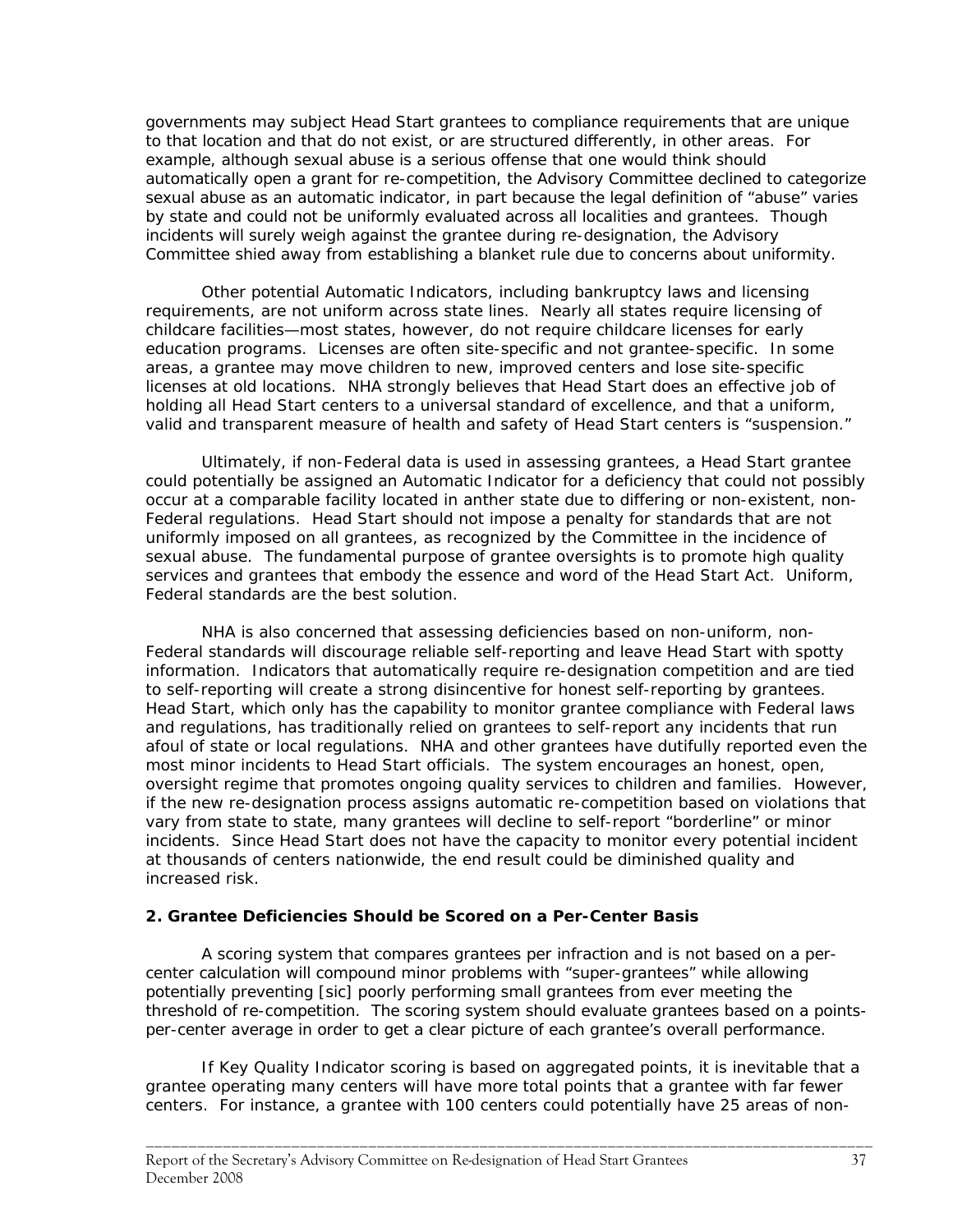compliance over the course of 5 years—or an average of only 0.05 non-compliances percenter annually—and be assessed a score of 25. On the other hand, a Head Start grantee that operates only one center could have 20 areas of non-compliance over those same 5 years and have an average of 4 non-compliances per-center annually but nonetheless receive a lower score, in the absence of per-center averaging. That single center grantee would potentially not have to re-compete despite a dramatically inferior overall performance record because the 20 incidents occurred all at one center. Which is a more highly effective program? The grantee with 4 incidents of non-compliance per center per year with a score of 20, or the grantee with 0.05 incidents per center per year with a worse score of 25? Obviously the grantee with significantly fewer incidents per center is the high performer, but the scoring system proposed by the Committee does not take into account incidents per-center and will unjustly require re-competition for many super-grantees while allowing many poorly performing small grantees to automatically renew their grants.

Averaging points on a per-center basis would produce a more uniform and valid measure of a grantee's overall compliance with Head Start's performance standards.

#### **3. Re-designation Review Should be Limited to Deficiencies Under the Current Grant Cycle.**

Lastly, NHA recommends the re-designation process have timelines. First, the redesignation process should not begin until the Secretary has published final regulations in the *Federal Register*. After publishing the final regulations, grantees should be allowed to renew grants, and review for re-designation should begin at the time of renewal. In order to offer the process validity and transparency, grantees should have time to understand and implement the Secretary's re-designation process.

Second, the Advisory Committee recommends that grantees be reviewed near the end of each grant cycle. The Advisory Committee should make it clear that the review will only assess grantee performance during that grant cycle. The Advisory Committee's current proposal does not specify whether Head Start could consider deficiencies that occur under a previous grant cycle. For example, if a grantee filed for bankruptcy in 2000 and was subsequently reorganized awarded a Head Start grantee in 2004, the Advisory Committee needs to make clear that the bankruptcy in 2000 will not be an Automatic Indicator at the time of the 2004 grantee's final review in 2008. Similarly, the Advisory Committee must clearly state that grantees will not be assessed at their final review on Key Quality Indicator points earned under prior grant cycles.

Permitting consideration of prior deficiencies would effectively mean that a grantee would be forced to recomplete a grant at the end of each grant cycle due to a past deficiency, even if the grantee's performance had been impeccable for several grant cycles. Considering deficiencies that occurred during previous grant cycles would be particularly invalid in cases where the grantee has undergone a change in management in the intervening period. NHA believes that it is not the intention of the Advisory Committee to allow for consideration of events that occurred in previous grant cycles and believes that the Advisory Committee should clearly state this intention in their recommendations to the Secretary.

### **Conclusion**

The Neighborhood House Association thanks the Advisory Committee for its efforts and looks forward to working with the Advisory Committee to help implement an effective re-designation system for Head Start grantees. The goal of the final re-designation system should be to promote high quality services and ensure grantee accountability through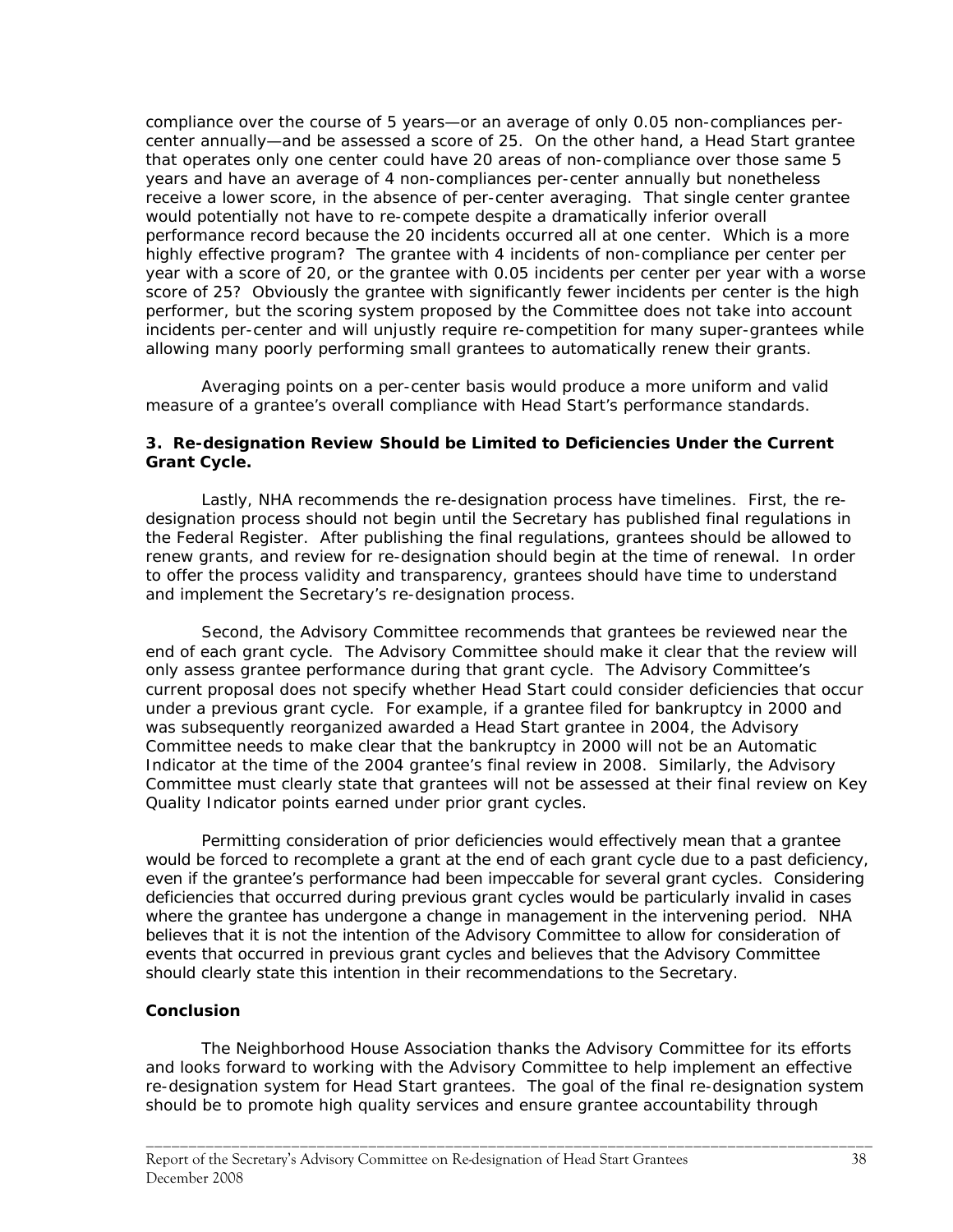uniform, valid, and transparent rules and standards. To that end, the Advisory Committee should articulate standards that rely on uniform Federal data, account for the relative size differences amongst grantees by averaging deficiency scores on a per-center basis, and only review deficiencies that have occurred during the grant up for re-designation.



FR: Vanessa Rich, Deputy Commissioner Anthony Raden, Deputy Commissioner Chicago Department of Children and Youth Services Chicago, IL Date: December 12, 2008

Dear Members of the Advisory Committee:

The City of Chicago's Department of Children and Youth Services (CYS) would like to thank the Advisory Committee for its efforts to develop a re-designation process for grantees that ensures grantees are delivering a "high quality and comprehensive Head Start program that meets the educational, health, nutritional, and social needs of the children and families it serves, and meets program and financial management requirements and standards."

As one of the largest Head Start "super-grantees," CYS shares the goals of the Advisory Committee. A grantee since the 1965 summer pilot program, CYS currently serves over 16,000 children through its network of more than 400 delegate agencies and collaborations across the city of Chicago.

 This process provides a terrific opportunity to establish re-designation policies that strengthen programs and increase accountability. To do this, the rules and evaluation We applaud the Advisory Committee for taking on this critical issue and we look forward to reading the Committee's recommendations to the Secretary of Health and Human Services. methods applied to Head Start grantees must be uniform, valid, and transparent.

CYS agrees with the Committee that the re-designation of poorly performing Head Start grantees is important and submits this letter for the record to raise three important considerations it believes should be reflected in the new re-designation policies.

# **1.** *Quality* **should be clearly and appropriately defined.**

The Head Start Re-designation Committee recommends that grantees be evaluated on two indicators: *Automatic Indicators* and *Key Quality Indicators*. Automatic Indicators are serious offenses by which a single occurrence would be considered indicative of a grantee's inability to provide high-quality service and require the grant to be re-competed at the end of the grantee's cycle. The Committee recommends that those grantees that do not have Automatic Indicators at the expiration of the grant cycle be evaluated on a second tier of indicators: Key Quality Indicators. Key Quality Indicators would be minor infractions found in the yearly monitoring reviews and the Program Information Report (PIR). The evaluation system would assess weighted scores for each minor infraction that would then be used to evaluate the grantee. Grantees with the highest aggregated number of points would be subject to re-competition.

 grantees, a clear and specific statement of what constitutes quality is needed. This can be Beyond noting the indicators that the re-designation process will rely on to evaluate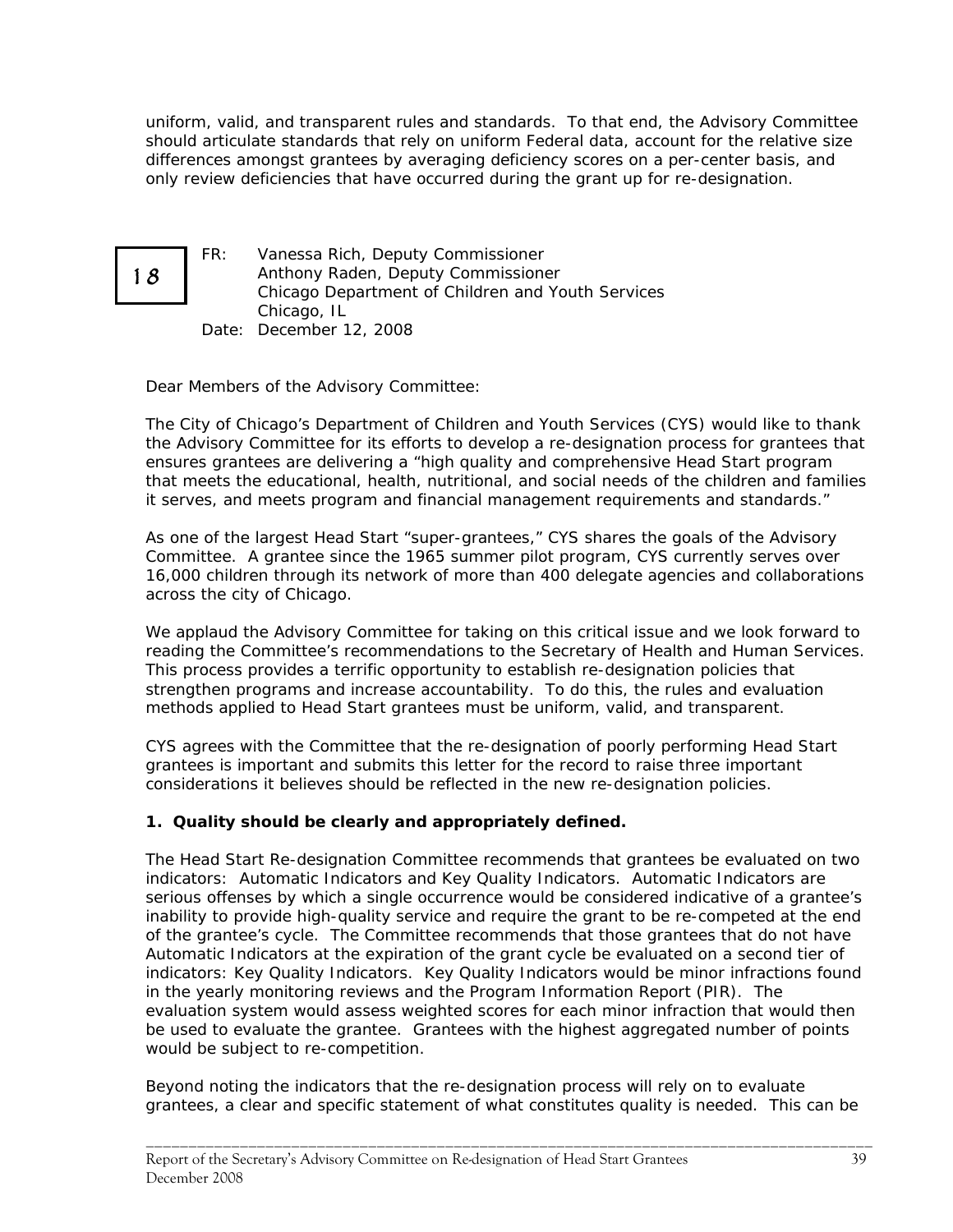in the form of a floor (as the Committee indicated it will use) or a ceiling, but either way it should clearly identify the Committee's conception of the experience children should minimally (or maximally) have in a Head Start program. Any indicators that do not fall within that statement should be excluded.

 providing high-quality services should compete will be 15-20% of all grantees. CYS has The Committee estimates that under the new system, the threshold at which programs not several concerns with this approach. First, it is a relative measure not an absolute measure—it guarantees a certain percentage of grantees will be at the threshold for recompetition irrespective of quality. Second, it has the potential to punish or terminate up to 1/5 of all programs instead of aiding struggling programs with additional training or technical assistance.

## **2. A re-designation process should fairly account for the uniqueness "supergrantees"**

CYS is concerned that a scoring system that compares grantees per infraction instead of on a per-center basis will unfairly penalize "super-grantees" while potentially enabling poorly performing small grantees to never meet the threshold of re-competition.

If Key Quality Indicators scoring is based on aggregated points, it is inevitable that a grantee operating many centers will have more total points that a grantee with fewer centers. For example, CYS administers Head Start programs at over 400 locations. While we work closely with our Program Officer at our Regional Head Start Office and with each of our agencies to avoid and address non-compliances, it is virtually impossible with as many sites as we have to eliminate non-compliances altogether.

It is plausible to think that a grantee with 100 centers could potentially have 25 areas of non-compliance over the course of 5 years – an average of 0.05 non-compliances per center annually – and be assessed a score of 25. Conversely, a Head Start grantee that operates only one center could have 20 areas of non-compliance over the same five years – an average of 4 non-compliances per center annually – but receive a lower score if there is no per-center averaging. That singe center grantee would potentially not have to recompete despite a significantly inferior overall performance record because the 20 incidents occurred all at one center. Obviously the grantee with significantly fewer incidents per center is the higher performer, but the scoring system proposed by the Committee does not take into consideration incidents per center and will unfairly require re-competition for many super-grantees while permitting many poorly performing small grantees to automatically renew their grants. Averaging points on a per-center basis would produce a more uniform, valid, and fair measure of a grantee's overall compliance with Head Start performance standards.

Head Start has set a precedent for differentiated evaluation procedures for re-designation of grantees. Sec. 641(c)(7)(A)(iii) of the Head Start Act provides a separated process for "Indian Head Start [Agencies]." If an Indian program is deemed to not be delivering a highquality and comprehensive program, the Secretary of HHS must first engage in government-to-government consultation with the tribal government to establish a plan to improve quality. The plan must be implemented within 6 months of the determination by OHS. Six months later, HHS must reevaluate the performance of the Indian grantee and if the grantee is still not delivering a high-quality program, competition will occur.

We believe new re-designation procedures should not only accommodate the specific needs of Indian Head Start agencies, but those of super-grantees, as well. The current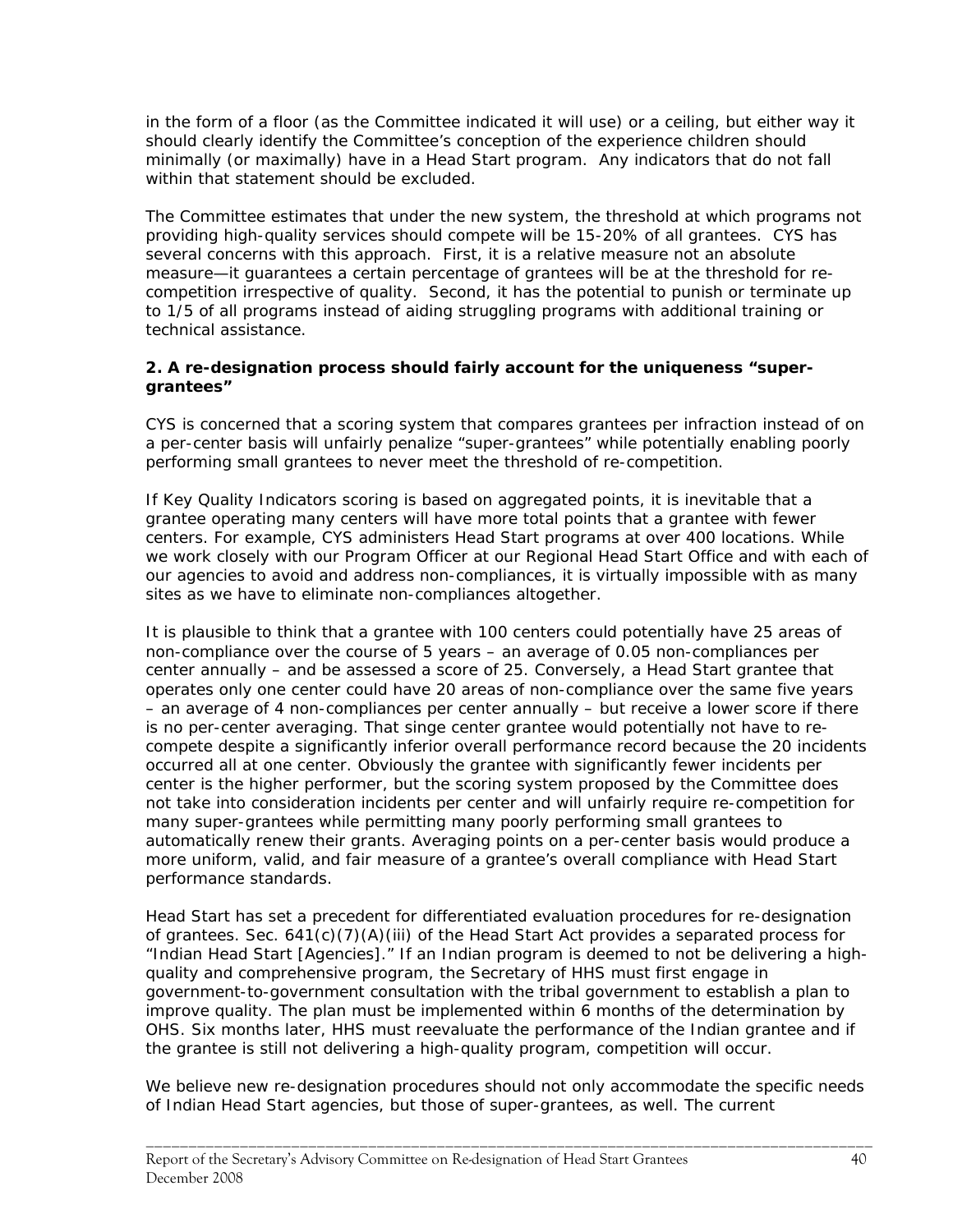recommendations from the Committee, however, do not address super-grantees specifically. The use of a scoring system that is on a per-center basis instead of on a perinfraction basis could be an appropriate way to begin to accommodate super-grantees.

## **3. The periodicity of the new re-designation process should be articulated clearly.**

The Committee has made it clear it intends for the re-designation process to occur during the fourth year of a 5-year grant. It has also indicated that the adoption of this new process will be staggered. Staggering the entrance of grantees to this process, however, does not resolve the outstanding timing questions. The Committee has not made it clear how the periodicity of the triennial reviews will mesh with the 5-year re-competitions review (in the 4th year of a 5-year grant). Will a grantee undergo a triennial review in year three and the re-designation review in year four? Which deficiencies of non-compliances (from which grant cycle, which year, etc.) will be included in the re-designation process?

The aggregate success of the Head Start program is ultimately reliant upon the quality of every classroom throughout the country. As a grantee committed to ensuring our most vulnerable children have an equal start in life, we think it is imperative that every Head Start classroom be expected to meet an ambitious standard for quality. We applaud the Committee for undertaking the difficult task of designation of system to maintain quality among a diverse array of grantees across a massive geographic scale. However, we want to make sure that the process designed accounts for the diversity of Head Start program needs and realities. Additionally, we feel the Committee has the opportunity to set a definitive standard for what is a high quality and what is a low quality program. Unfortunately, we do not believe a list of PIR indicators and monitoring findings constitutes a clear definition. While we support the aim and intention of Committee, we encourage the Committee to reexamine the proposed system, striving for great clarity and greater responsiveness to the different program models in Head Start.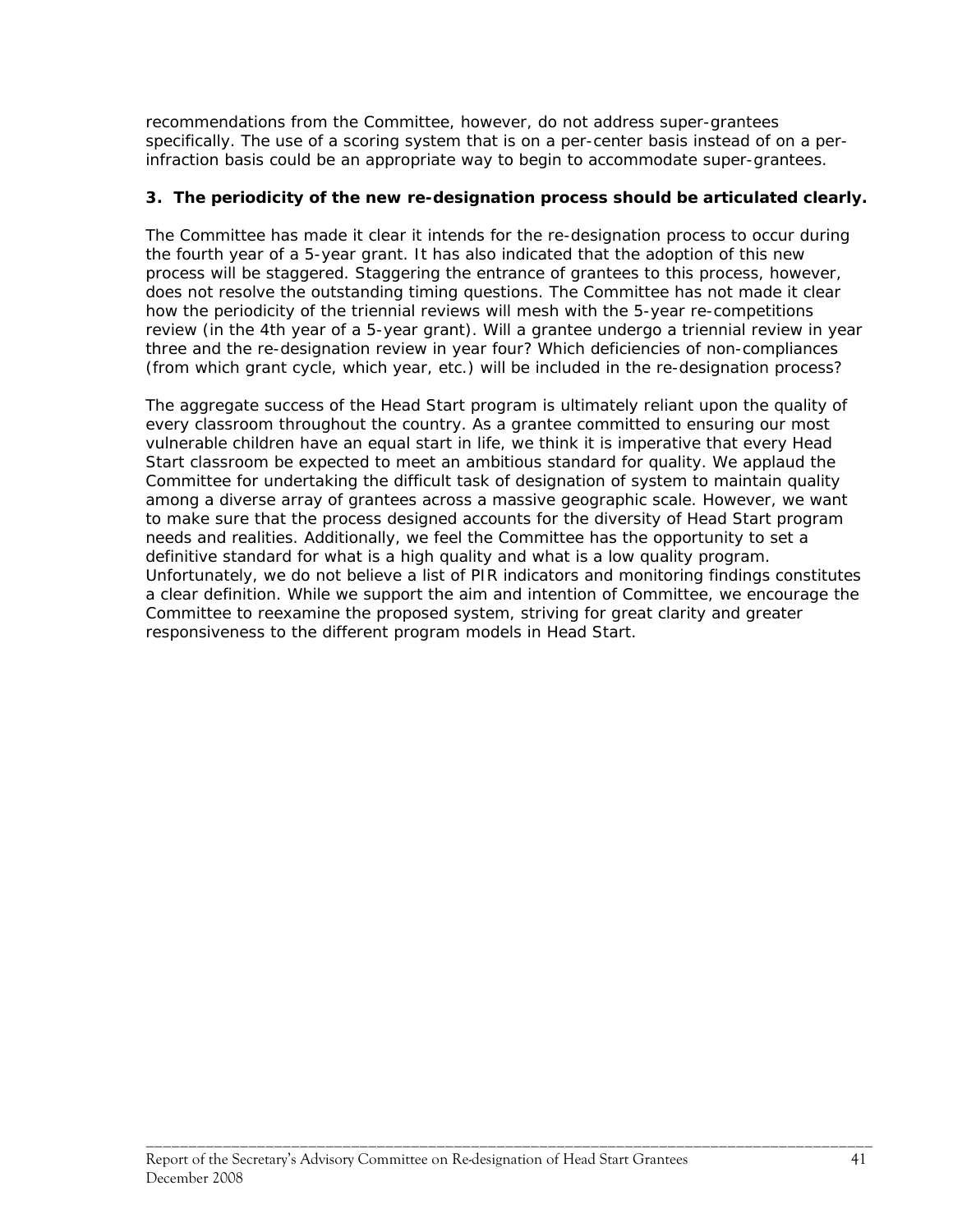

#### THE SECRETARY OF HEALTH AND HUMAN SERVICES **WASHINGTON, D.C. 20201**

# **CHARTER**

Secretary's Advisory Committee on Re-Designation of Head Start Grantees

## **Purpose**

The Improving Head Start for School Readiness Act of 2007 requires the Secretary to develop a system for designation renewal to determine if Head Start agencies are delivering high-quality and comprehensive Head Start programs that meet the educational, health, nutritional, and social needs of the children and families they serve, and meet program and financial management requirements and the program performance standards.

## **Authority**

Section 641(c)(2) [42 U.S.C. 9836] of the Improving Head Start for School Readiness Act of 2007 (Public Law 110-134).

## **Function**

The Advisory Committee on Re-Designation of Head Start Grantees shall provide advice and recommendations on the development of a transparent, reliable and valid system for designation renewal developed by the seven-person Expert Panel required under the statute.

## **Structure**

The Advisory Committee shall consist of seven Expert Panel members and a Chair appointed by the Secretary. Of those members, one member shall have demonstrated competency, as evidenced by training, expertise and experience in early childhood program accreditation. One Expert Panel member shall have demonstrated competency, as evidenced by training, expertise and experience in research on early childhood development. One Expert Panel member shall have demonstrated competency, as evidenced by training, expertise and experience in governance and finance of nonprofit organizations. One Expert Panel member shall have demonstrated competency, as evidenced by training, expertise and experience in delivery of services to populations of children with special needs and their families. One Expert Panel member shall have demonstrated competency, as evidenced by training, expertise and experience in assessment and evaluation of programs serving young children. One Expert Panel member shall be an employee of the Office of Head Start. One Expert Panel member shall be an executive director of a Head Start agency.

 Panel members. The function of the seven Expert Panel members is to make recommendations to the Secretary on the development of a transparent, reliable, and valid system for designation renewal, as required by the statute. The function of the Chair is to facilitate the work of the seven Expert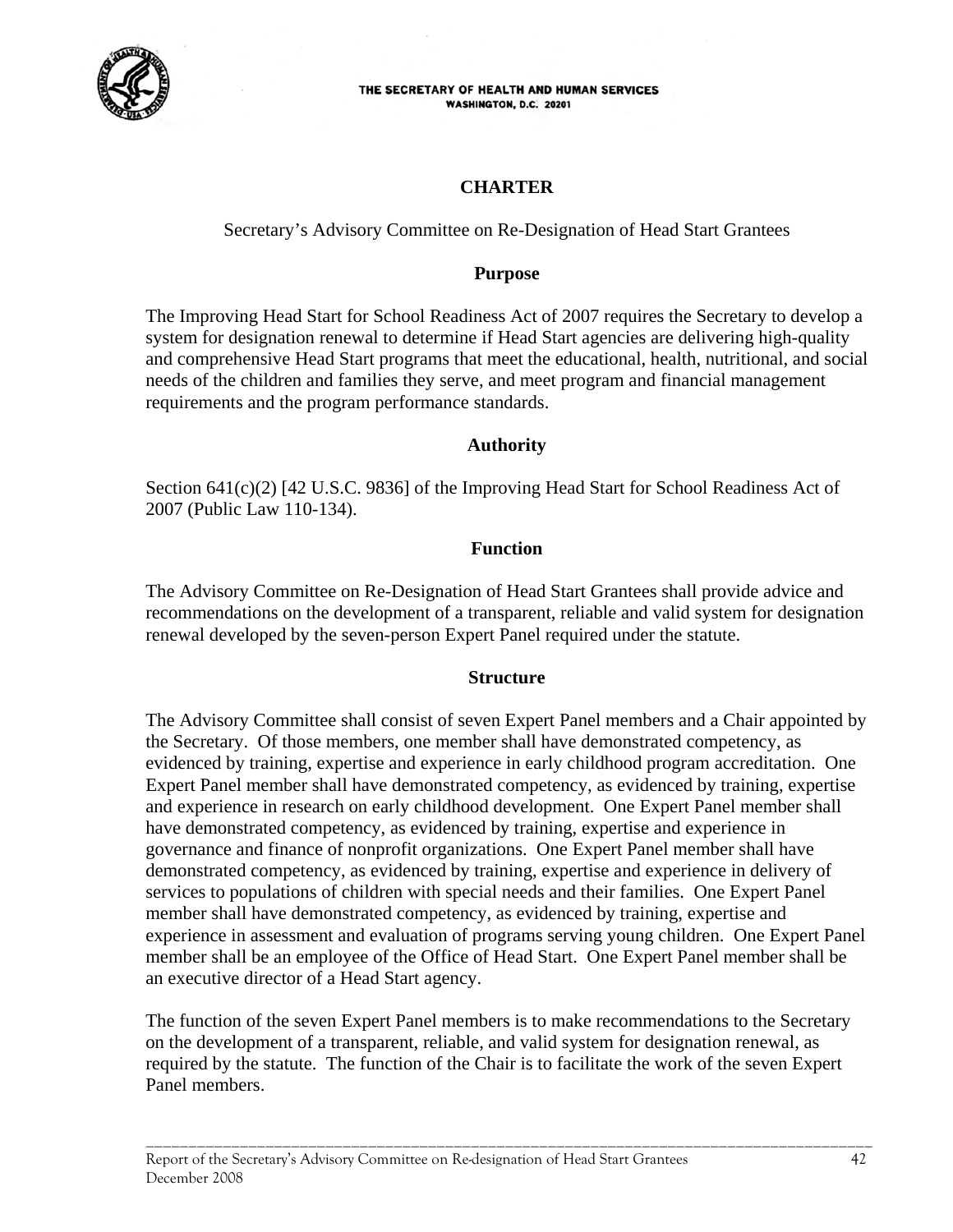# Page 2

A member of the Advisory Committee shall be appointed for a term of two years.

A vacancy on the Advisory Committee shall be filled in the manner in which the original appointment was made and shall be subject to any conditions that applied with respect to the original appointment. An individual chosen to fill a vacancy shall be appointed for the unexpired term of the member replaced.

Ad hoc subcommittees composed of selected members of the entire Advisory Committee may be established with the approval of the Secretary of HHS or his designee to perform specific functions within the Advisory Committee's jurisdiction.

Any vacancy in the Advisory Committee shall not affect its power to function.

Management and staff shall be provided by the Office of Head Start program staff and contractors of the Administration for Children and Families.

## **Meetings**

Meetings shall be held up to three times at the call of the Designated Federal Official (DFO) who shall also approve the agenda. The DFO or another authorized Federal official to whom authority has been delegated shall be present at all meetings.

Meetings shall be open to the public except as determined otherwise by the Secretary or designee to whom the authority has been delegated, in accordance with the Government in the Sunshine Act (5 U.S.C. 522b(c)) and the Federal Advisory Committee Act. Notice of all meetings shall be given to the public.

Meetings shall be conducted, and records of the proceedings kept, as required by applicable laws and Departmental regulations.

# **Compensation**

Members who are not Federal employees shall be paid an honoraria at the rate of \$200 per day, plus per diem and travel expenses in accordance with Standard Government Travel Regulations.

# **Annual Cost Estimate**

Estimated annual cost for operating the Committee, including compensation and travel expenses for members, but excluding staff support, is \$86,149. Estimated annual person-years of staff support required is .25 FTE, at an estimated annual cost of \$25,804.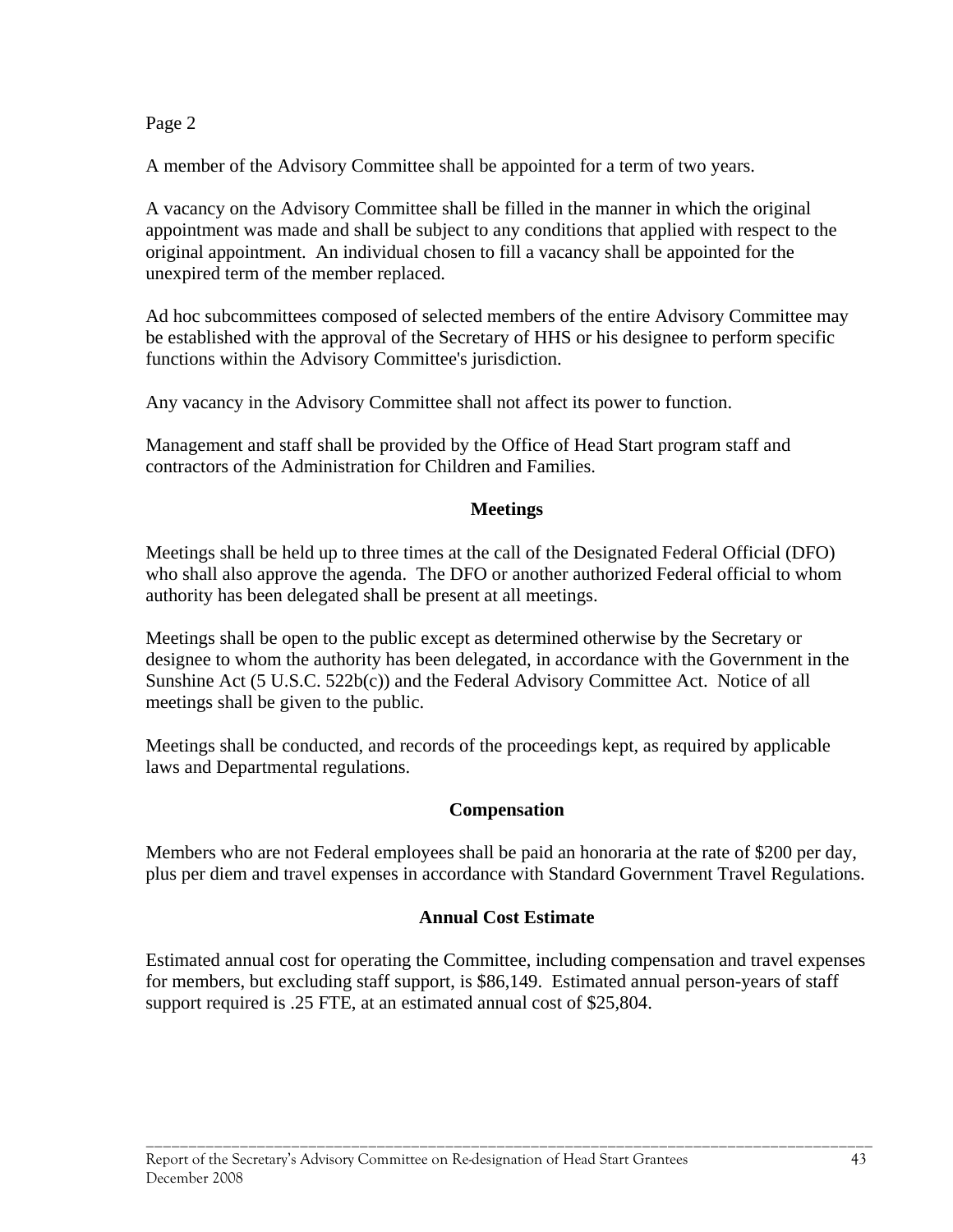<span id="page-46-0"></span>Page 3

## **Reports**

The Advisory Committee shall prepare and submit to the Secretary a report no later than nine months after it is first convened that provides the Committee's recommendations for a system for re-designation of Head Start grantees. The report will include recommendations on a proposed system for designation renewal that takes into account (1) annual budget and fiscal management data; (2) program reviews conducted under section  $641A(c)$ ; (3) annual audits required under section 647; (4) classroom quality as measured under section 641A(c)(2)(F); and (5) Program Information Reports to evaluate whether a Head Start agency is fulfilling its mission to deliver a high-quality and comprehensive Head Start program, including adequately meeting its governance, legal and financial management requirements.

In the event that a portion of a meeting is closed to the public, as determined by the Secretary, HHS, in accordance with the Government in the Sunshine Act (5 U.S.C. 522b(c)) and the Federal Advisory Committee Act, a report shall be prepared that shall contain, as a minimum, a list of members and their business addresses, the committee activities, and recommendations made during the fiscal year. A copy of the report shall be provided to the Department Committee Management Office.

# **Termination Date**

Unless renewed by appropriate action prior to its expiration, the Advisory Committee on Re-Designation of Head Start Grantees will terminate two years from the date the charter is filed.

Approved:

 $JAN - 82008$   $\boxed{\sqrt{4.4020}}$ Date Secretary

**CHARTER FILING DATE**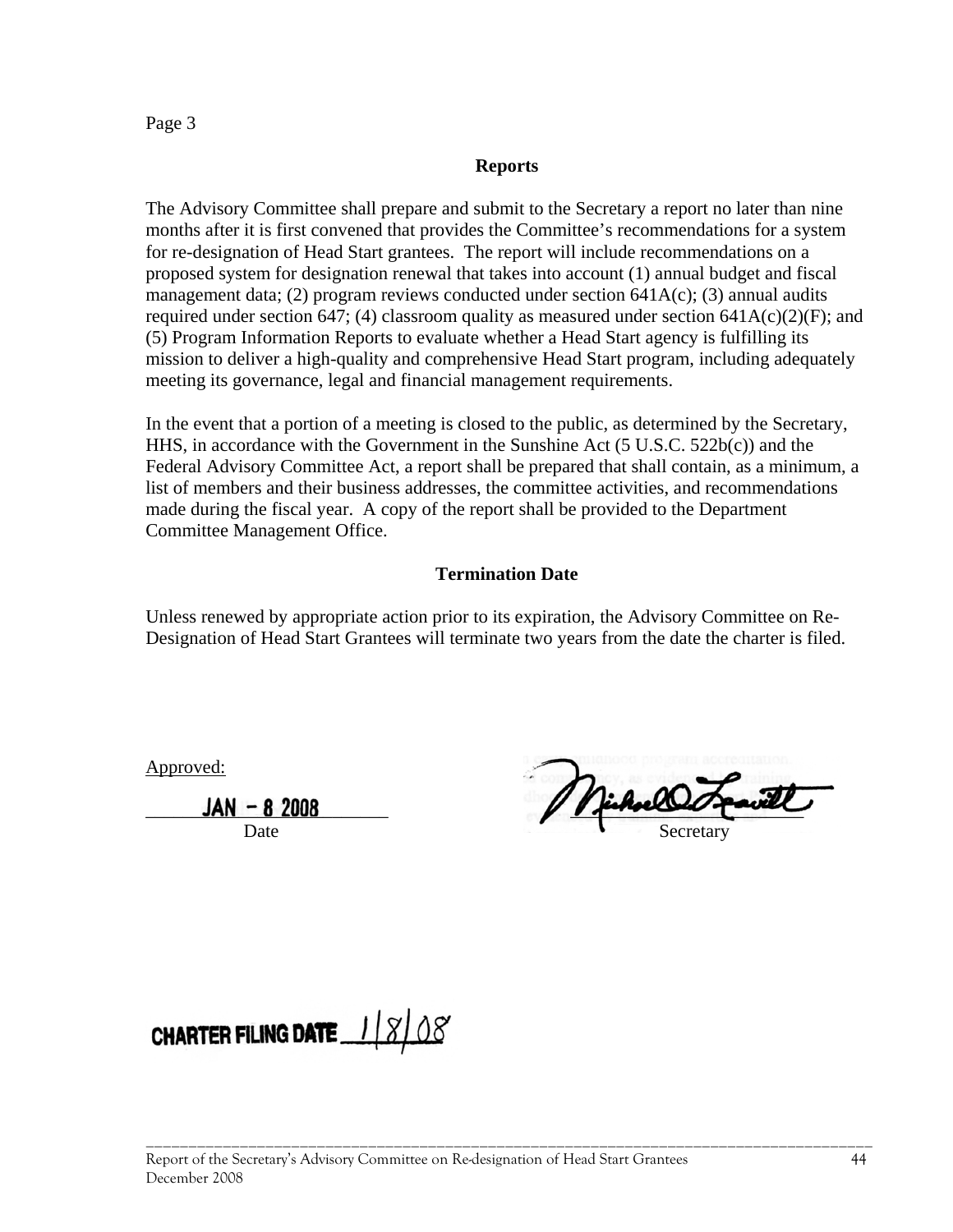# **Members of the Secretary's Advisory Committee on Re-Designation of Head Start Grantees**

## **Expert in Early Childhood Program Accreditation**

 **Jerlean E. Daniel, Ph.D.** Deputy Executive Director National Association for the Education of Young Children

Dr. Jerlean Daniel is Deputy Executive Director of the National Association for the Education of Young Children (NAEYC), the nation's largest organization of early care and education professionals committed to enhancing the quality of programs for children from birth through age eight. NAEYC has approximately 100,000 members and a national network of 350 regional, state and local affiliates. Prior to joining the NAEYC staff, Dr. Daniel previously served as Chair of Psychology in Education and Associate Professor in the Applied Developmental Psychology Program, in the School of Education at the University of Pittsburgh. Dr. Daniel was a child care center director for 18 years. While she has served on numerous national boards, Dr. Daniel has also been active in her local community, including serving as past chairs of the Early Head Start Advisory Committee and the Allegheny County Early Childhood Initiative.

## **Research on Early Childhood Development**

 **Ron Haskins, Ph.D.**  Senior Fellow Brookings Institute

Ron Haskins is a senior fellow in the Economic Studies Program and co-director of the Center on Children and Families at the Brookings Institution and senior consultant at the Annie E. Casey Foundation in Baltimore. He is the author of *Work Over Welfare: The Inside Story of the 1996 Welfare Reform Law* (Brookings, 2006). Haskins is a Senior Editor of *The Future of Children*, a journal on policy issues that affect children and families. In 2002, he was the Senior Advisor to the President for Welfare Policy at the White House. Prior to joining Brookings and Casey, Dr. Haskins spent 14 years on the staff of the House Ways and Means Human Resources Subcommittee, first as welfare counsel to the Republican staff, then as the subcommittee's staff director. From 1981-1985, he was a senior researcher at the Frank Porter Graham Child Development Center at the University of North Carolina, Chapel Hill.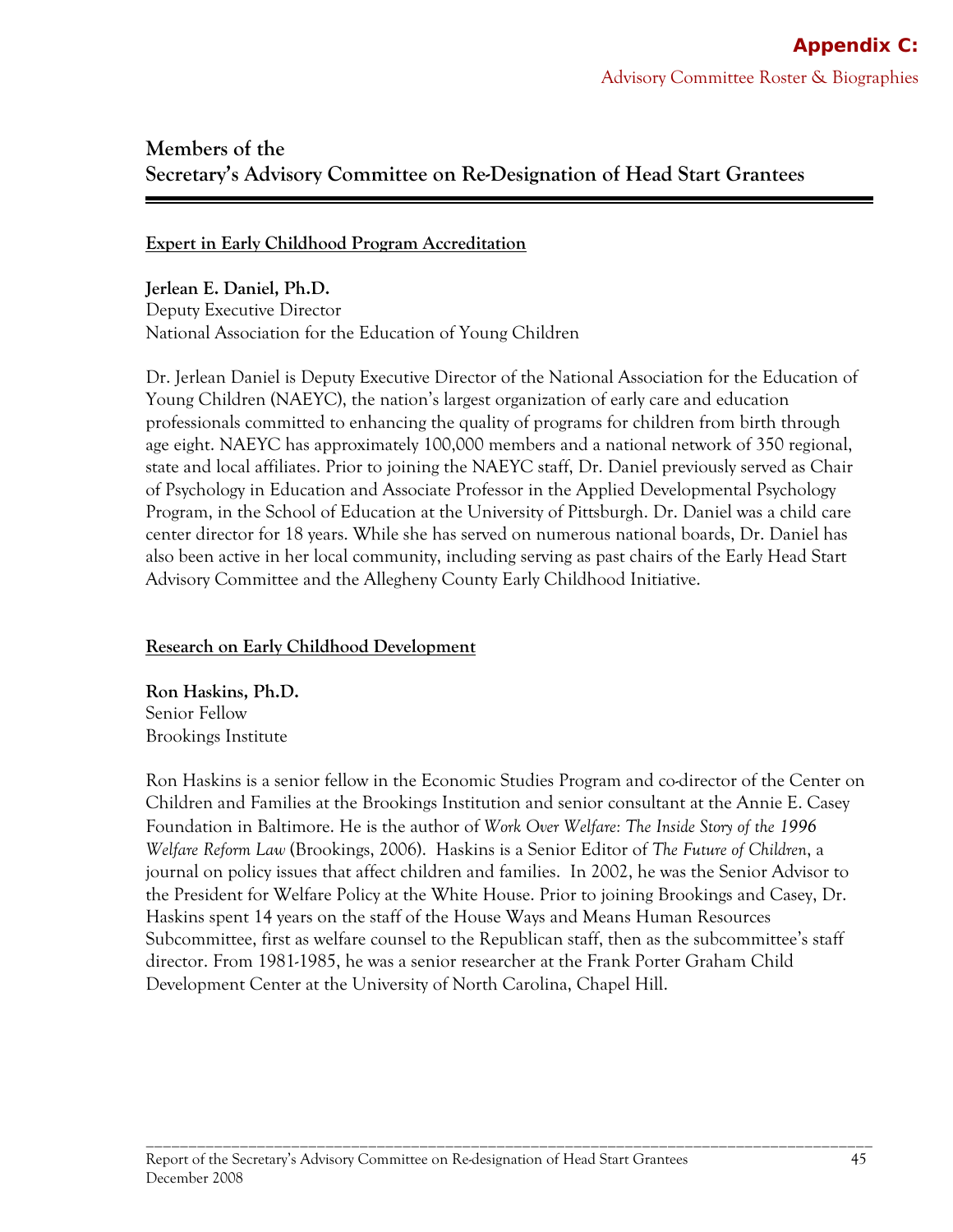## **Governance and Finance of Non-profit Organizations**

 **Craig Stewart, Ed.D.**  President Apex Foundation

Dr. Stewart is a trustee and president of the Apex Foundation, a private family philanthropic fund for Bruce and Jolene McCaw that focuses its giving primarily to help children and families reach their highest potential. Medical research, particularly Alzheimer's, infant brain development, neuromuscular disease, heart disease, and cancer are high priorities. In addition, he currently serves on the boards of the Shawnigan Lake School, 10-99 Foundation, St. Thomas School, and Talaris Research Institute. Following military service, Dr. Stewart began development work at Lewis University in Lockport, Illinois, where he worked in the late sixties and early seventies as vice president for University Relations. He has served as chief development officer at Regis University in Denver, Colorado and Loomis Chaffee School in Windsor, Connecticut. He was director of development at Lakeside School from 1986 to 1996. During that period he advised a number of nonprofit institutions, particularly in the area of development planning and major gift fundraising. Dr. Stewart continues to advise a number of organizations on governance, strategic planning, and funding issues. He recently co-authored a book on trusteeship with William Golding, titled *Inside the Nonprofit Boardroom*. A graduate of Middlebury College in Vermont, he received his Bachelor of Arts in political science, followed by his Master's degree in ethnic studies from Governors State University in Illinois and an Ed.D. in education from Western Colorado.

# **Children with Special Needs and their Families**

 **Mark S. Innocenti, Ph.D.**  Associate Director Early Intervention Research Institute Center for Persons with Disabilities Utah State University

Dr. Innocenti is Associate Director of the Early Intervention Research Institute and Assistant Director of the Research and Evaluation Division at the Center for Persons with Disabilities, a University Center for Excellence in Developmental Disabilities. Dr. Innocenti has more than 25 years of experience working with infants and young children at-risk, as well as with disabilities, and their families through multiple research and model demonstration projects. Research projects have examined various aspects of intervention and outcomes for families and children in early intervention in Head Start and in "at-risk" environments. He is currently the Past President for the Division for Early Childhood (DEC) of the Council for Exceptional Children (CEC) and Past-President of the Interdisciplinary Council of the Association of University Centers on Disabilities (AUCD). Dr. Innocenti was also a mid-career fellow with Zero to Three from 1999-2000.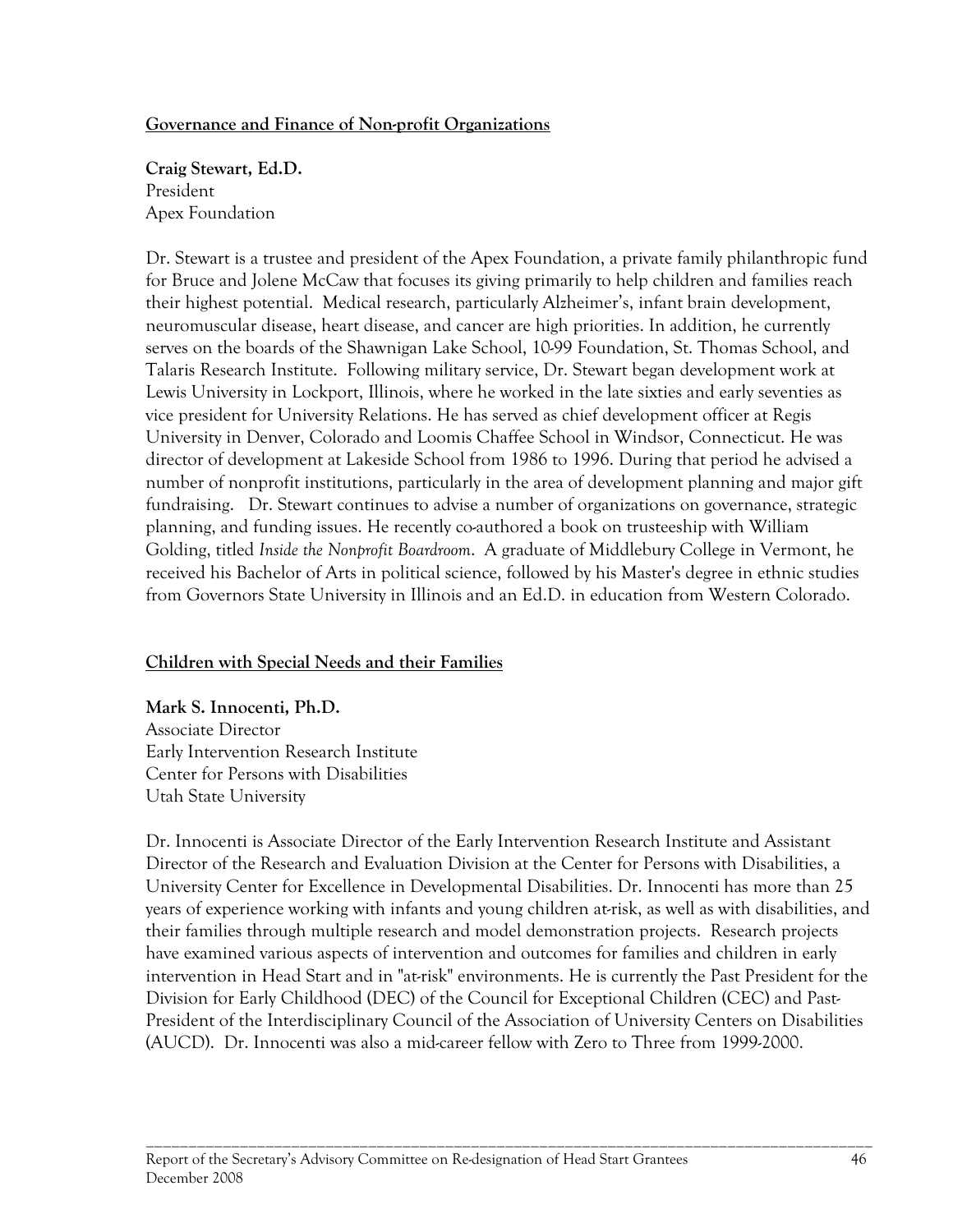## **Assessment and Evaluation of Programs Serving Young Children**

**John W. Fantuzzo, Ph.D.**  Albert M. Greenfield Professor of Human Relations University of Pennsylvania Graduate School of Education

Dr. Fantuzzo is the Albert M. Greenfield Professor of Human Relations at the University of Pennsylvania. He has worked closely with Head Start for more than 20 years, conducting landmark studies on the impact of violence and early adjustment problems on school readiness and early school success and recent work on new strategies to enhance the school readiness of lowincome, urban preschoolers. Dr. Fantuzzo is being nominated for the position of an expert in assessment and evaluation of programs for young children.

## **Executive Director of a Head Start Agency**

**Blanca Estela Enríquez, Ph.D.** Executive Director, Head Start Program Education Service Center - Region 19

Blanca Estela Enriquez has been Associate Executive Director of the Education Service Center Head Start program since 1986. During that time, the program has grown from 1200 preschoolers at 11 sites to more than 4000 children at 31 sites and has won many state and national awards. Under her leadership, the Head Start Program has earned Exemplary ratings on Federal reviews for three consecutive evaluations. Dr. Enriquez serves on a ten -person advisory board for the National Institute for Literacy. Nominated by President Bush, the appointment was confirmed by the U.S. Senate. She also served as Vice President of the Texas Head Start Association, is a founding member of Latinas 100, and belongs to the National Association for the Education of Children, International Reading Association, the Texas and National Associations for Bilingual Education and the Association for Supervision and Curriculum Development, among other groups. She holds a Master's of Education degree from the University of Texas at El Paso and a doctorate degree from New Mexico State University in Las Cruces.